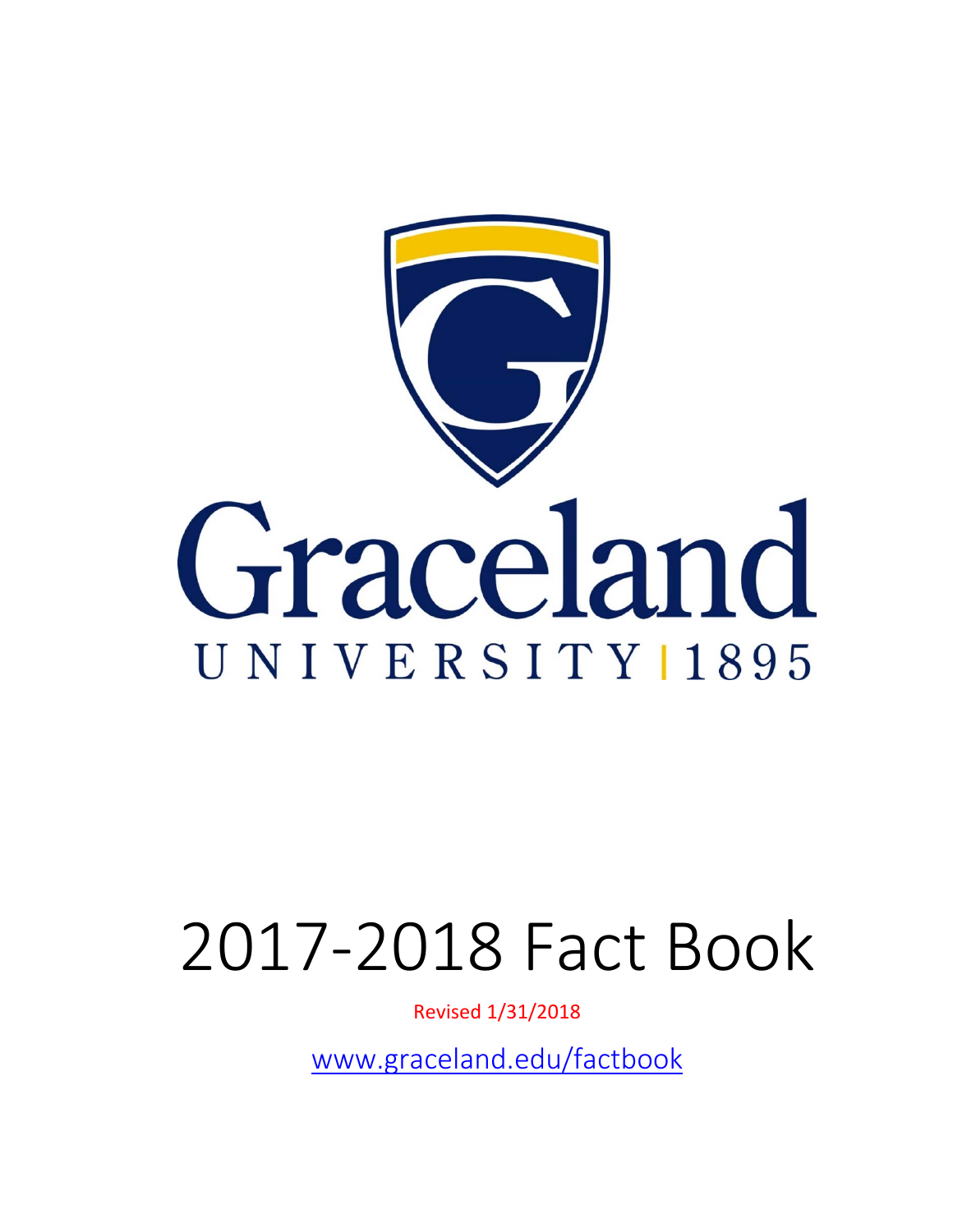# Table of Contents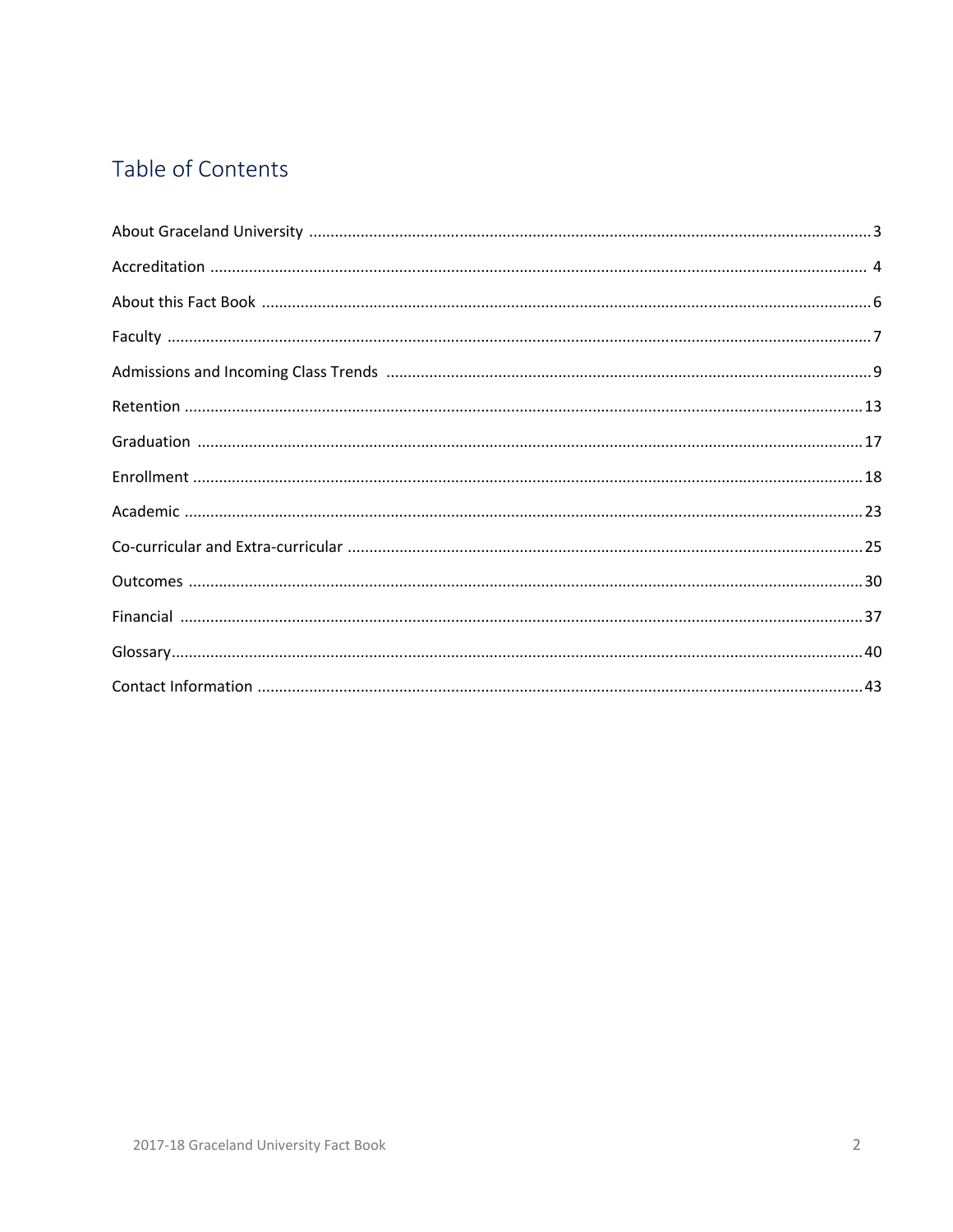## About Graceland University

Founded in 1895, a private, four‐year Liberal Arts University located in Lamoni, Iowa and features state‐of‐the‐ art performing arts and fitness facilities. Graceland University's main, residential campus is located in Lamoni, Iowa, about an hour south of Des Moines, spanning 170 acres in the rolling hills of Southern Iowa.

- Mascot: Yellowjackets "STING"
- Colors: Gold and Blue
- Newspaper: The Tower
- Yearbook: *Acacia*
- Alumni Magazine: *Horizons*
- Heart of America Athletic Conference (Heart)
- National Association of Intercollegiate Athletics (NAIA)

The Independence, Missouri campus was built in 1998 and offers online and residential programs in our School of Nursing, the Gleazer School of Education, the C.H. Sandage School of Business and the Community of Christ Seminary. Graceland began offering distance learning for nursing students starting in 1969. The Center for Graduate and Continuing Studies administers these programs.

#### VISION

Graceland University will become a recognized educational leader, inspiring and empowering persons for transformational service and leadership.

#### MISSION

Graceland creates learning communities where students develop their potential for meaningful and productive lives.

#### VALUES

Graceland values learning, wholeness and community. Graceland encourages the development of these values for the enrichment of lives and the betterment of the world.

**Learning**

We believe in the lifelong process of the open and free pursuit of truth.

**Wholeness**

We believe that the development of the intellectual, physical, social and spiritual dimensions of all persons is necessary for healthy and fulfilling lives.

**Community**

We appreciate and welcome diversity and, as an institution sponsored by Community of Christ, believe in the inherent worth of all persons expressed through relationships built on the foundation of unconditional love and acceptance.

Organization Charts can be found online: https://my.graceland.edu/ICS/Resources/Institutional\_Research/

Learn more at our public website www.graceland.edu.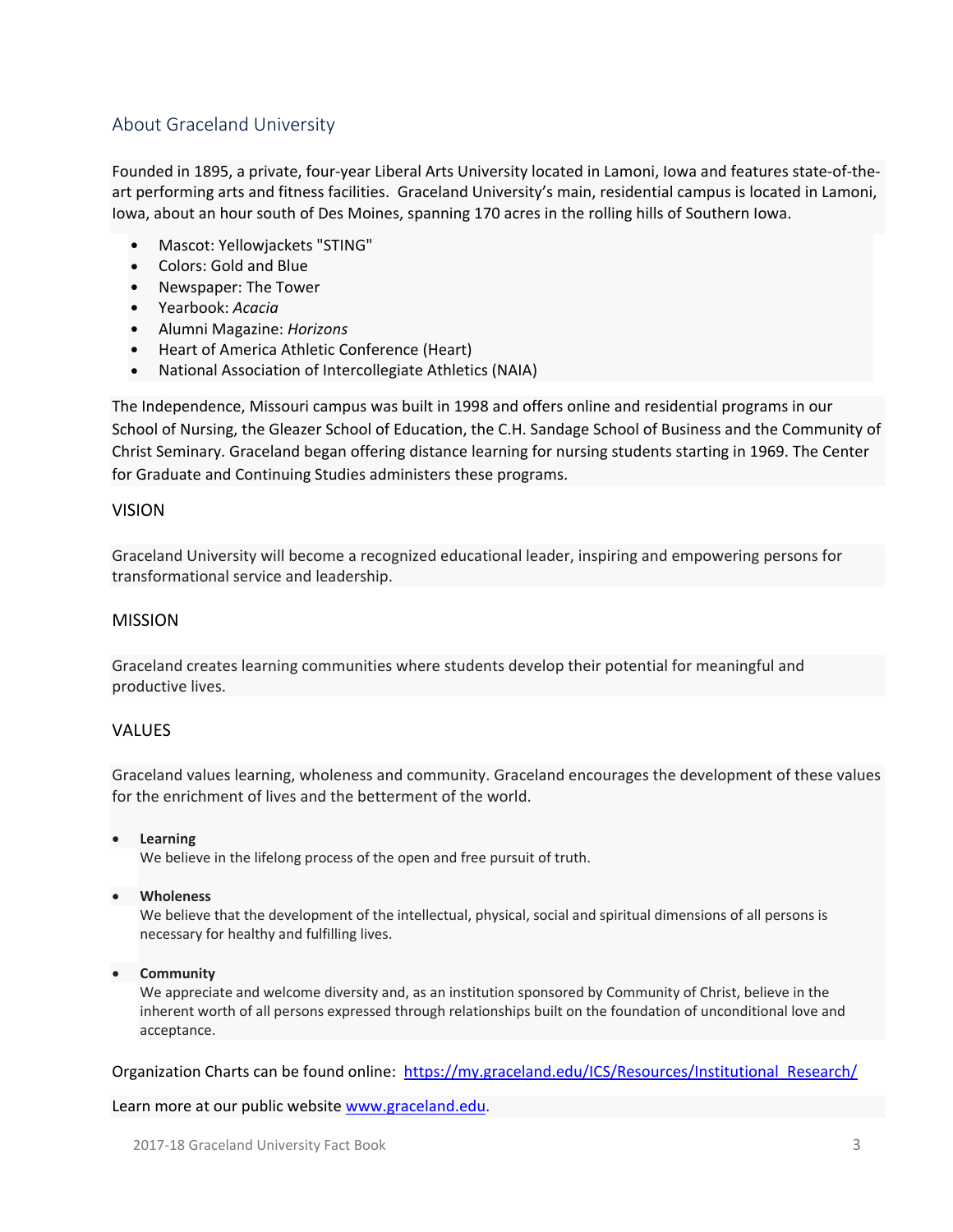# Accreditation

These academic standards ensure that a degree from Graceland University will be recognized by educational, business and professional communities.

The online catalogs with more information can be found:

- Undergraduate: http://www.graceland.edu/catalog/about‐the‐university
- Graduate: http://www.graceland.edu/grad-catalog/about-university

Graceland University is accredited by the Higher Learning Commission (HLC) (https://www.hlcommission.org/).

Graceland University's HLC Accreditation: http://hlcommission.org/component/directory/?Action=ShowBasic&Itemid=&instid=1233&lang=en.

| Accreditation granted:                      | 01/01/1920  |
|---------------------------------------------|-------------|
| Most recent reaffirmation of accreditation: | 2016 - 2017 |
| Next reaffirmation of accreditation:        | 2026 - 2027 |
| Source: HLC                                 |             |



Graceland University has been approved by Iowa to participate in the National Council for State Authorization Reciprocity Agreements. NC‐SARA is a voluntary, regional approach to state oversight of postsecondary distance education.

National Council for State Authorization Reciprocity Agreements (http://nc-sara.org/)

| Initial Approval Date:           | February 26, 2016 |
|----------------------------------|-------------------|
| <b>Most Recent Renewal Date:</b> | February 25, 2017 |
| <b>Renewal Expires:</b>          | February 26, 2018 |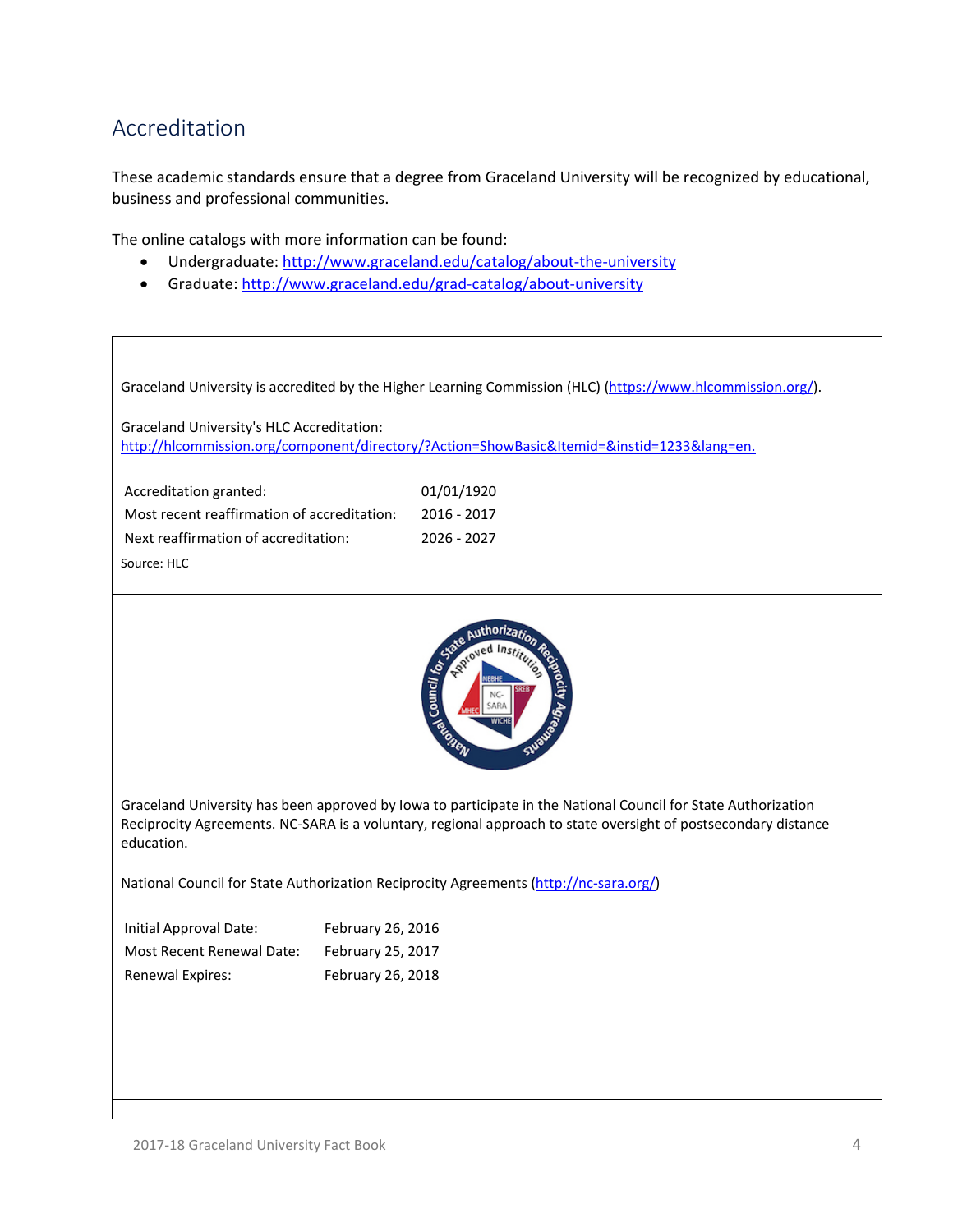

Graceland University's teacher undergraduate education program is approved by the lowa Department of Education. Most Recent Approval Date: November 16, 2016

Accreditation Term Expires: 2022‐2023 academic year Last On-Site Evaluation: April 2016 Next On‐Site Evaluation: 2022‐2023 academic year



| The baccalaureate degree in nursing, master's degree in nursing, and Doctor of Nursing Practice at Graceland |                                                                                             |                                                                                                                    |  |  |  |  |  |  |  |
|--------------------------------------------------------------------------------------------------------------|---------------------------------------------------------------------------------------------|--------------------------------------------------------------------------------------------------------------------|--|--|--|--|--|--|--|
| University is accredited by the Commission on Collegiate Nursing Education                                   |                                                                                             |                                                                                                                    |  |  |  |  |  |  |  |
| (https://directory.ccnecommunity.org/reports/rptAccreditedPrograms New.asp?state=MO&sFullName=Missouri&sPr   |                                                                                             |                                                                                                                    |  |  |  |  |  |  |  |
| ogramType=2). 655 K Street, NW, Suite 750, Washington, DC 20036, (202) 463-6930.                             |                                                                                             |                                                                                                                    |  |  |  |  |  |  |  |
| <b>Initial Accreditation Date:</b>                                                                           |                                                                                             | September 25, 1999                                                                                                 |  |  |  |  |  |  |  |
| <b>Most Recent Accreditation Date:</b>                                                                       |                                                                                             | March 10, 2014                                                                                                     |  |  |  |  |  |  |  |
| <b>Accreditation Term Expires:</b>                                                                           |                                                                                             | December 31, 2024                                                                                                  |  |  |  |  |  |  |  |
| Last On-Site Evaluation:                                                                                     |                                                                                             | <b>March 2014</b>                                                                                                  |  |  |  |  |  |  |  |
| Next On-Site Evaluation:                                                                                     |                                                                                             | Spring 2024                                                                                                        |  |  |  |  |  |  |  |
|                                                                                                              |                                                                                             | The master's and doctoral degrees in nursing have full approval status with the lowa State Board of Nursing.       |  |  |  |  |  |  |  |
| <b>Initial Accreditation Date:</b>                                                                           | 1990                                                                                        |                                                                                                                    |  |  |  |  |  |  |  |
| Most Recent Approval Date: June 6, 2012                                                                      |                                                                                             |                                                                                                                    |  |  |  |  |  |  |  |
| Accreditation Term Expires: June 2018                                                                        |                                                                                             |                                                                                                                    |  |  |  |  |  |  |  |
| Last On-Site Evaluation:                                                                                     | <b>March 2012</b>                                                                           |                                                                                                                    |  |  |  |  |  |  |  |
| Next On-Site Evaluation:                                                                                     | April 2018                                                                                  |                                                                                                                    |  |  |  |  |  |  |  |
|                                                                                                              |                                                                                             | The baccalaureate degrees in nursing have full approval status with the lowa and Missouri State Boards of Nursing. |  |  |  |  |  |  |  |
|                                                                                                              | lowa                                                                                        | Missouri                                                                                                           |  |  |  |  |  |  |  |
| Initial Accreditation Date:                                                                                  | 1990                                                                                        |                                                                                                                    |  |  |  |  |  |  |  |
| Most Recent Approval Date: June, 2012                                                                        |                                                                                             | 2016                                                                                                               |  |  |  |  |  |  |  |
| Accreditation Term Expires: June 2018                                                                        |                                                                                             | 2021                                                                                                               |  |  |  |  |  |  |  |
| Last On-Site Evaluation:                                                                                     | March, 2012                                                                                 | November 14, 2016                                                                                                  |  |  |  |  |  |  |  |
| Next On-Site Evaluation:                                                                                     | April, 2018                                                                                 |                                                                                                                    |  |  |  |  |  |  |  |
|                                                                                                              | lowa: https://nursing.iowa.gov/sites/default/files/media/IBON%20BSN%20programs%206.2017.pdf |                                                                                                                    |  |  |  |  |  |  |  |
| Missouri: http://pr.mo.gov/boards/nursing/passrates.pdf                                                      |                                                                                             |                                                                                                                    |  |  |  |  |  |  |  |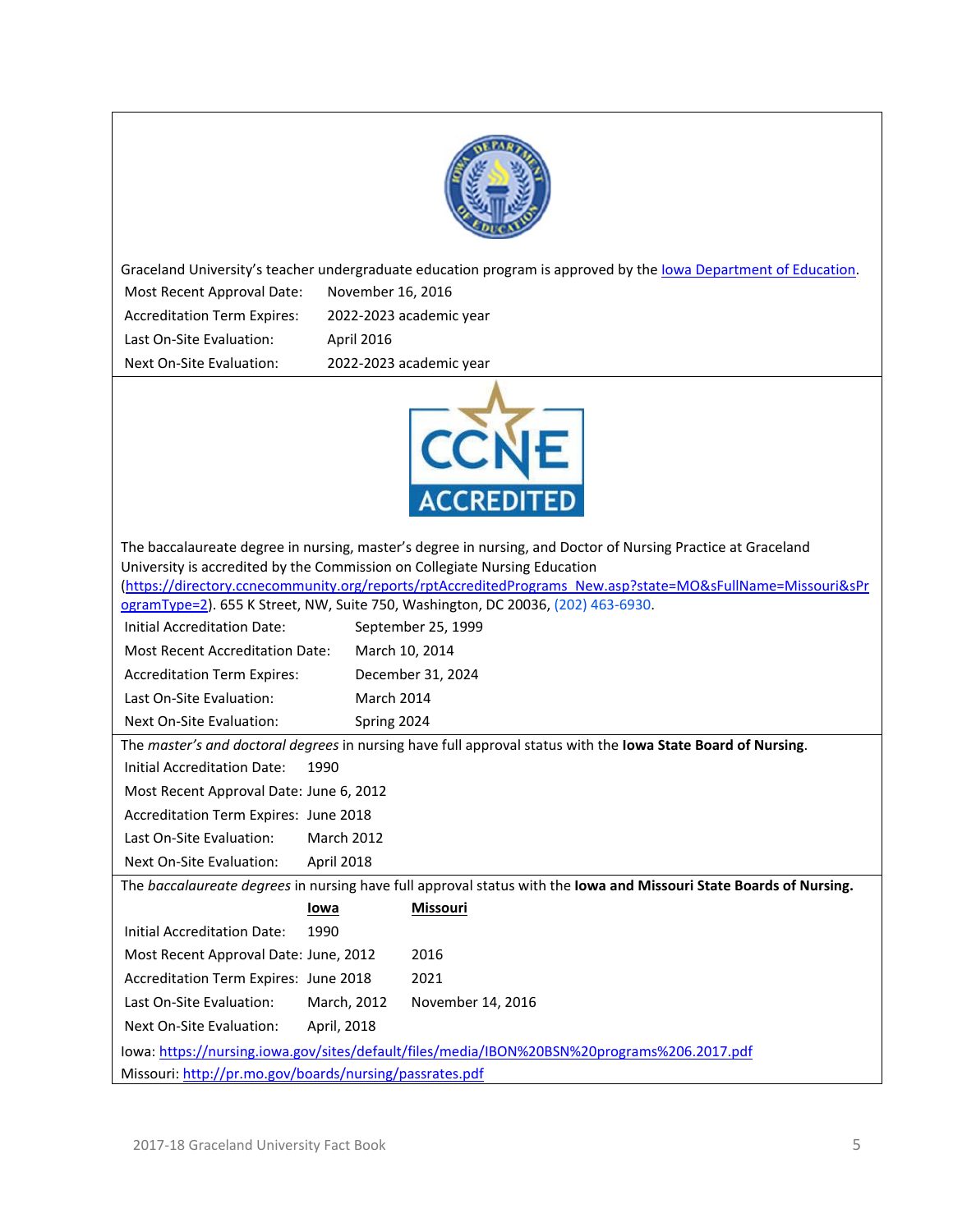#### *About This Fact Book*

The **Graceland Fact Book** is prepared annually by the Institutional Research office in order to provide community members with easy access to the most frequently requested information about Graceland. It is our hope that if everyone can easily access factual data, then decision-making will be well informed and Graceland will constantly build stronger student learning and service connections.

Graceland's Six Strategic Pathways:

- 1. Academics for the Future
- 2. Holistic Student Experiences
- 3. Strategic Enrollment and Retention Growth
- 4. Financial Stability and Learning Environment
- 5. Distinctive Value
- 6. Collaborative and Innovative Community

To find a specific type of data, you can use the CTRL F search/find feature, or check out the Table of Contents. Each line is a live link ‐ click on it to go that page. The data reported generally reflects a seven‐year timeline to include the current academic year and the 150% graduation time span permitted by federal guidelines.

#### *Reporting Graceland Data*

For all surveys, marketing and general information requests we use the *official enrollment list* data from the fall semester. Refer to the Graceland **Data Dictionary** under My Graceland > Resources > Institutional Research page for more details.

#### *Requesting Graceland Data*

If a school, college, division, or other University unit needs to request more specific data or to see this data parsed differently, log into My Graceland and submit an internal Data Request form at https://my.graceland.edu/ICS/Resources/Institutional\_Research/Data\_Request\_Form.jnz.

#### *Graceland Rankings and Awards*

2012 – 2018 **The Princeton Review** as a "Best in the Midwest": https://www.princetonreview.com/collegerankings?rankings=best‐midwestern

2017‐2018 **Military Friendly**® School: https://militaryfriendly.com/school/graceland‐university/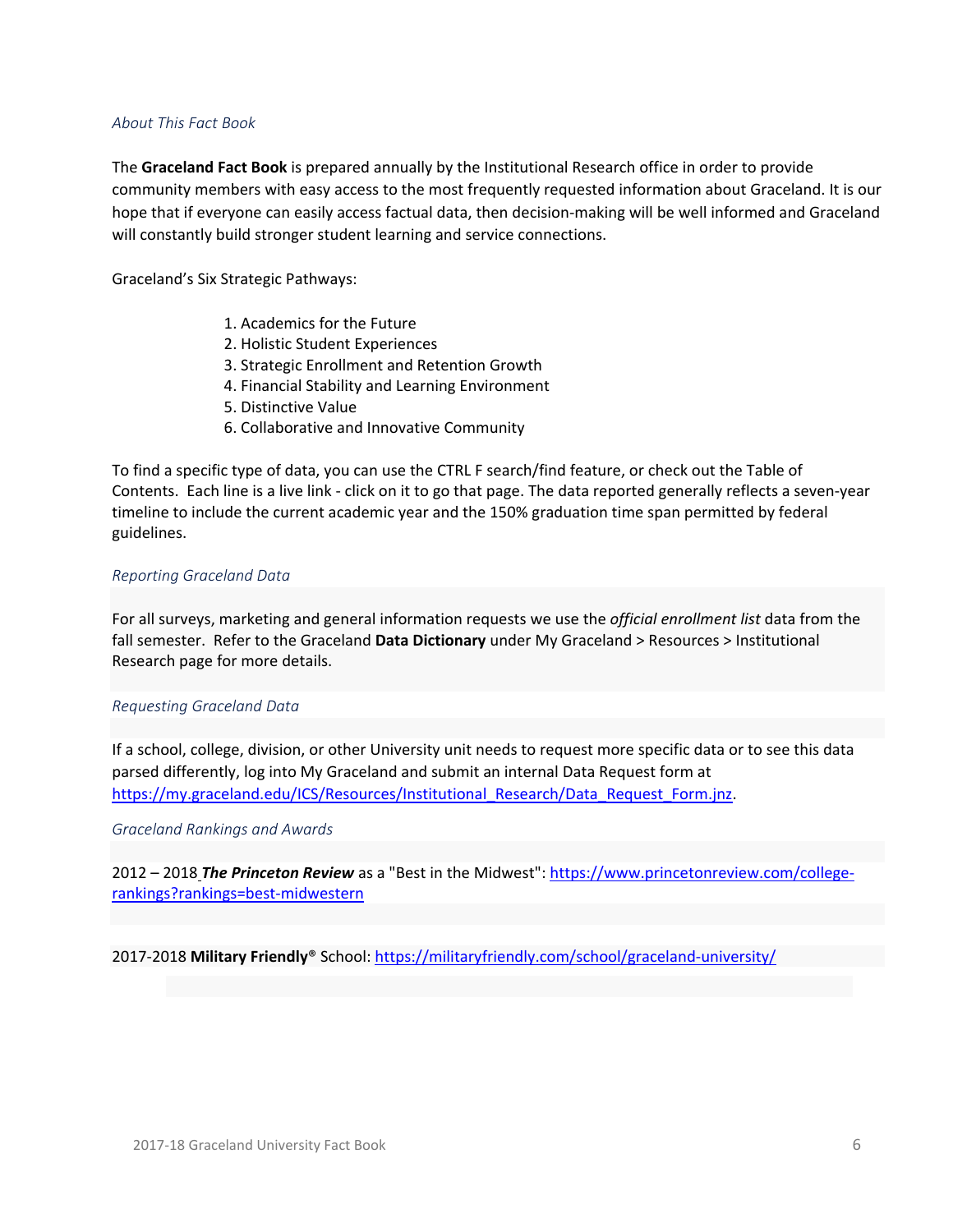# Faculty/Teaching Staff

This report uses the American Association of University Professors (AAUP) definition of full‐time instructional faculty. Instructional Faculty is defined as those members of the instructional research staff whose major regular assignment is instruction, including those with released time for research.

*Part‐time instructional faculty:* Adjuncts and other instructors being paid solely for part‐time classroom instruction. Also includes full-time faculty teaching less than two semesters, three quarters, two trimesters, or two four-month sessions. Employees who are not considered full-time instruction faculty but who teach one or more non-clinical credit courses are counted as part-time faculty.

Terminal degrees include all doctorates, MBA, MFA, MSW, and MLS. Source Common Data Set 2017.

| <b>Student to Faculty Ratio Trends</b> |                                             |                           |                                                 |  |  |  |  |  |  |  |
|----------------------------------------|---------------------------------------------|---------------------------|-------------------------------------------------|--|--|--|--|--|--|--|
| Year                                   | <b>All Undergraduate</b><br><b>Programs</b> | <b>Lamoni Campus Only</b> | <b>Independence and Online</b><br>Undergraduate |  |  |  |  |  |  |  |
| 2011-12                                | 15:1                                        | 15:1                      | <b>NA</b>                                       |  |  |  |  |  |  |  |
| 2012-13                                | 15:1                                        | 13:1                      | <b>NA</b>                                       |  |  |  |  |  |  |  |
| 2013-14                                | 15:1                                        | 14:1                      | <b>NA</b>                                       |  |  |  |  |  |  |  |
| 2014-15                                | 13:1                                        | 13:1                      | <b>NA</b>                                       |  |  |  |  |  |  |  |
| 2015-16                                | 15:1                                        | 15:1                      | <b>NA</b>                                       |  |  |  |  |  |  |  |
| 2016-17                                | 15:1                                        | 15:1                      | <b>NA</b>                                       |  |  |  |  |  |  |  |
| 2017-18                                | 17:1                                        | 16:1                      | 23:1                                            |  |  |  |  |  |  |  |

#### Student to Faculty Ratio Trends

Source: CDS as of Fall 2017 lock date and Academic Affairs.

Calculations based on IPEDS requirements, using all instructors teaching a class in Fall 2017, regardless of the payroll or contract status. This includes ACE faculty, as well.

| Race/Ethnicity of Full-Time Faculty Fall 2017 |               |  |  |  |  |  |  |
|-----------------------------------------------|---------------|--|--|--|--|--|--|
| <b>Nonresident Alien</b>                      |               |  |  |  |  |  |  |
| <b>Hispanic/Latino</b>                        | O             |  |  |  |  |  |  |
| American Indian or Alaska Native              | O             |  |  |  |  |  |  |
| <b>Asian</b>                                  | 4             |  |  |  |  |  |  |
| <b>Black or African American</b>              | 1             |  |  |  |  |  |  |
| Native Hawaiian or Other Pacific Islander     | $\mathcal{P}$ |  |  |  |  |  |  |
| White                                         | 59            |  |  |  |  |  |  |
| <b>Two or More Races</b>                      | $\mathbf{1}$  |  |  |  |  |  |  |
| <b>Unknown</b>                                | 14            |  |  |  |  |  |  |
| Total                                         | 80            |  |  |  |  |  |  |

Source: Academic Affairs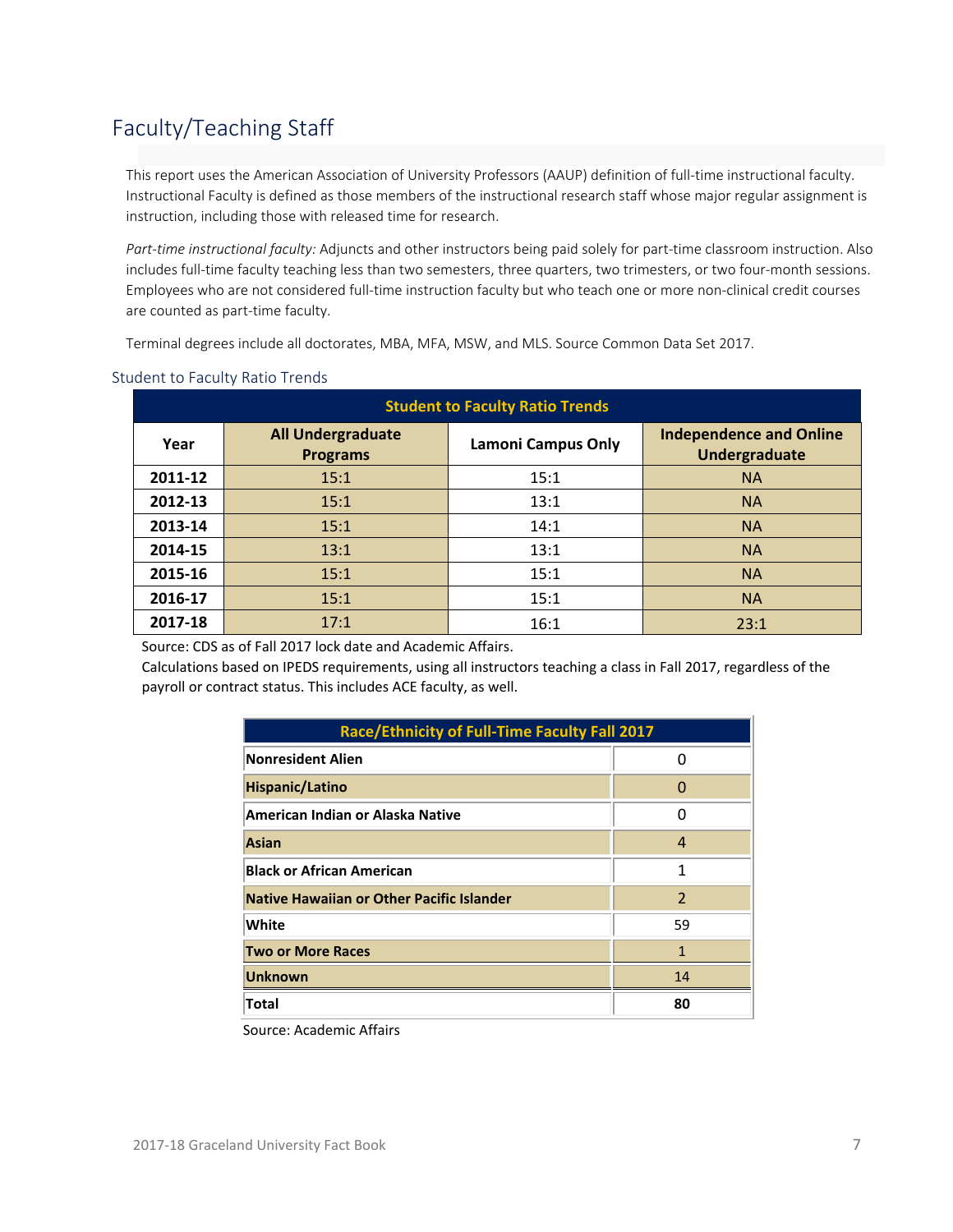| <b>Undergraduate Faculty Fall 2017</b>                                                                                 | <b>Lamoni Campus</b> |                |                                         | <b>Independence and Online</b> |                |                                           |  |
|------------------------------------------------------------------------------------------------------------------------|----------------------|----------------|-----------------------------------------|--------------------------------|----------------|-------------------------------------------|--|
|                                                                                                                        | Full-<br><b>Time</b> | Part-<br>Time* | Lamoni<br><b>Campus</b><br><b>Total</b> | Full-<br><b>Time</b>           | Part-<br>Time* | Independence<br>& Online<br><b>Totals</b> |  |
| <b>Instructional faculty</b>                                                                                           | 54                   | 12             | 66                                      | 9                              | 8              | 17                                        |  |
| <b>Members of minority groups</b>                                                                                      | 8                    | 3              | 11                                      | 3                              | 5              | 8                                         |  |
| Women                                                                                                                  | 20                   | 6              | 26                                      | 9                              | $\overline{7}$ | 16                                        |  |
| Men                                                                                                                    | 34                   | 6              | 40                                      | 0                              | $\mathbf{1}$   | $\mathbf{1}$                              |  |
| <b>Nonresident aliens (international)</b>                                                                              | $\Omega$             | $\Omega$       | $\Omega$                                | $\Omega$                       | $\Omega$       | $\mathbf 0$                               |  |
| Doctorate or other terminal degree                                                                                     | 44                   | 3              | 47                                      | 4                              | <b>NA</b>      | <b>NA</b>                                 |  |
| Highest degree is a master's but not a<br>terminal master's                                                            | 11                   | 8              | 19                                      | 5                              | <b>NA</b>      | <b>NA</b>                                 |  |
| Highest degree is a bachelor's                                                                                         | 0                    | $\mathbf{1}$   | $\mathbf{1}$                            | $\Omega$                       | <b>NA</b>      | <b>NA</b>                                 |  |
| Highest degree is unknown or other                                                                                     | 0                    | $\Omega$       | $\overline{0}$                          | $\mathbf{0}$                   | <b>NA</b>      | <b>NA</b>                                 |  |
| In stand-alone graduate/<br>professional programs in which<br>faculty teach virtually only graduate-<br>level students | 0                    | 0              | $\mathbf 0$                             | 9                              | 26             | 35                                        |  |

Source: CDS as of Fall 2017 lock date and Academic Affairs. \* PT faculty includes only instructors who are reported to IPEDS as PT faculty.

| <b>Graceland Full-Time Faculty Tenure Trends</b> |                      |                |        |              |                     |        |              |                         |                |                |  |
|--------------------------------------------------|----------------------|----------------|--------|--------------|---------------------|--------|--------------|-------------------------|----------------|----------------|--|
| Year                                             | Full-<br><b>Time</b> | <b>Tenured</b> |        |              | <b>Tenure Track</b> |        |              | <b>Non-Tenure Track</b> |                |                |  |
|                                                  | <b>Faculty</b>       | Male           | Female | <b>Total</b> | Male                | Female | <b>Total</b> | <b>Male</b>             | Female         | <b>Total</b>   |  |
| 2011-12                                          | 81                   | 22             | 20     | 42           | 11                  | 21     | 32           | 3                       | $\overline{4}$ | $\overline{7}$ |  |
| 2012-13                                          | 85                   | 20             | 21     | 41           | 12                  | 19     | 31           | 5                       | 8              | 13             |  |
| 2013-14                                          | 89                   | 23             | 23     | 46           | 16                  | 26     | 42           | $\Omega$                | $\mathbf{1}$   | $\mathbf{1}$   |  |
| 2014-15                                          | 90                   | 21             | 24     | 45           | 14                  | 14     | 28           | 4                       | 13             | 17             |  |
| 2015-16                                          | 89                   | 19             | 27     | 46           | 16                  | 11     | 27           | 5                       | 11             | 16             |  |
| 2016-17                                          | 78                   | 18             | 21     | 39           | 13                  | 9      | 22           | $\overline{7}$          | 10             | 17             |  |
| 2017-18                                          | 80                   | 20             | 22     | 42           | 17                  | 13     | 30           | $\overline{2}$          | 6              | 8              |  |

Includes all locations of Graceland.

Source: Academic Affairs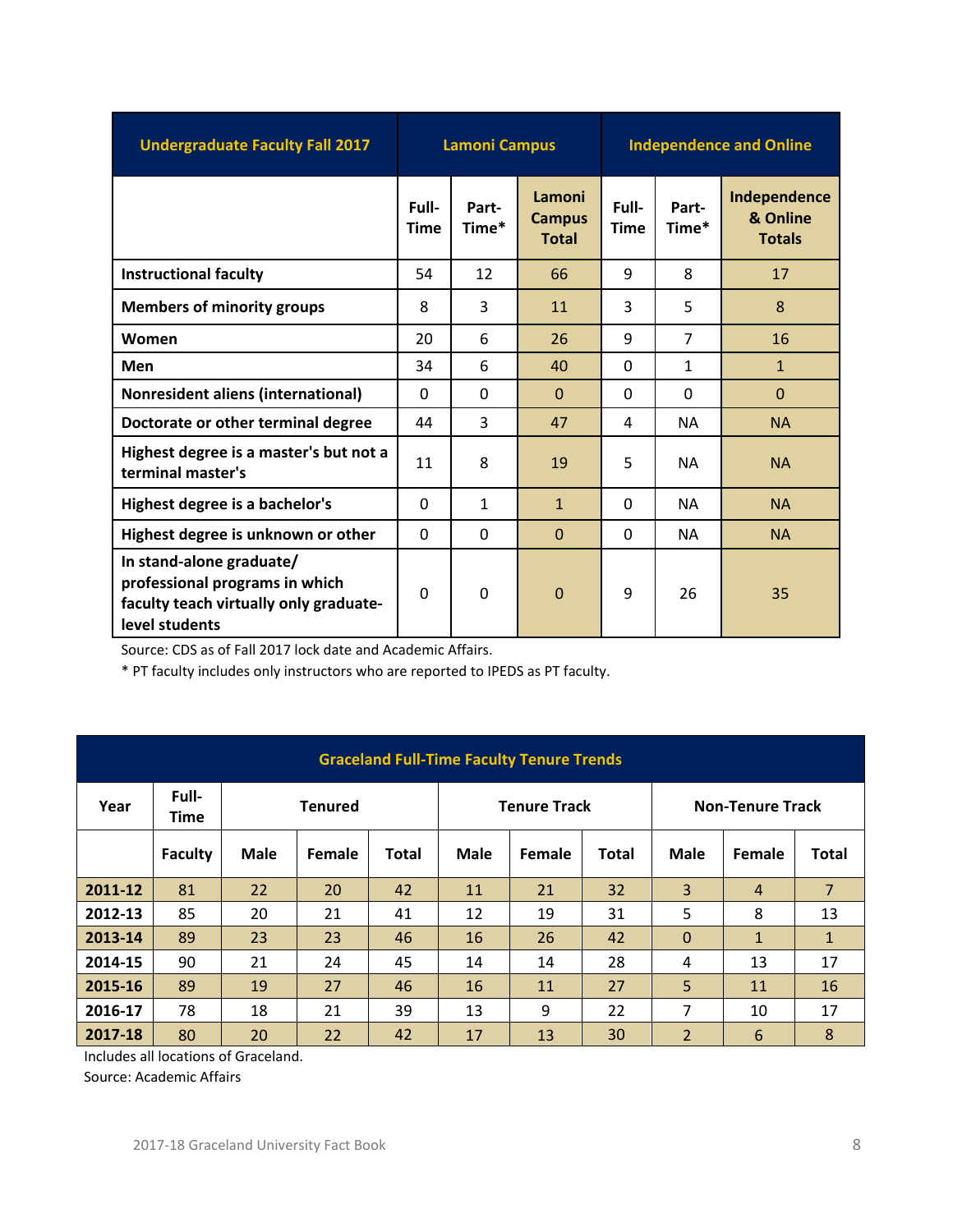### Fulbright Scholars currently at Graceland:

- 2012: Dr. Wilaii Rojjanasrirat, Naresuan University, Thailand
- 2013: Dr. Max Pitt, University of Prishtina, Kosovo
- 2014 and 2016: Dr. Steve Anders, University of Prishtina, Kosovo

Learn more about the Fulbright Scholar Program: http://www.cies.org/.

# All Incoming Classes

| FIRST-TIME, FIRST-YEAR (FRESHMEN) ADMISSION                           |         |              |         |              |             |              |         |  |  |  |  |  |
|-----------------------------------------------------------------------|---------|--------------|---------|--------------|-------------|--------------|---------|--|--|--|--|--|
| Applied, Admitted (Accepted), Enrolled                                |         |              |         |              |             |              |         |  |  |  |  |  |
| <b>Lamoni Campus</b>                                                  |         |              |         |              |             |              |         |  |  |  |  |  |
|                                                                       | 2011-12 | 2012-13      | 2013-14 | 2014-15      | 2015-16     | 2016-17      | 2017-18 |  |  |  |  |  |
| Total first-time, first-year (freshman) men who applied               | 833     | 873          | 1124    | 1301         | 1271        | 1548         | 1411    |  |  |  |  |  |
| Total first-time, first-year (freshman) women who applied             | 679     | 803          | 857     | 868          | 882         | 892          | 1389    |  |  |  |  |  |
| Total first-time, first-year (freshman) men who were admitted         | 404     | 420          | 567     | 670          | 605         | 699          | 742     |  |  |  |  |  |
| Total first-time, first-year (freshman) women who were admitted       | 358     | 382          | 427     | 411          | 426         | 482          | 830     |  |  |  |  |  |
| Total full-time, first-time, first-year (freshman) men who enrolled   | 142     | 122          | 183     | 184          | 168         | 140          | 145     |  |  |  |  |  |
| Total part-time, first-time, first-year (freshman) men who enrolled   | 1       | $\mathbf{1}$ | 0       | $\mathbf{0}$ | $\mathbf 0$ | $\mathbf{0}$ | 0       |  |  |  |  |  |
| Total full-time, first-time, first-year (freshman) women who enrolled | 117     | 109          | 143     | 98           | 121         | 116          | 109     |  |  |  |  |  |
| Total part-time, first-time, first-year (freshman) women who enrolled | 0       | $\mathbf{0}$ | 0       | $\mathbf{0}$ | 1           | $\mathbf{0}$ | 1       |  |  |  |  |  |
| Source: CDS Section C for respective year.                            |         |              |         |              |             |              |         |  |  |  |  |  |

|                                     | <b>Full-Time</b>                  |                                |                                      |                                      | <b>Part-Time</b>                     |                                   |                                |                                      |                                      |                                      |                       |
|-------------------------------------|-----------------------------------|--------------------------------|--------------------------------------|--------------------------------------|--------------------------------------|-----------------------------------|--------------------------------|--------------------------------------|--------------------------------------|--------------------------------------|-----------------------|
| Program                             | First-<br>Time,<br>First-<br>Year | <b>New</b><br><b>Transfers</b> | <b>Returning</b><br><b>Stop Outs</b> | <b>Continuing</b><br><b>Students</b> | Full-<br><b>Time</b><br><b>Total</b> | First-<br>Time,<br>First-<br>Year | <b>New</b><br><b>Transfers</b> | <b>Returning</b><br><b>Stop Outs</b> | <b>Continuing</b><br><b>Students</b> | Part-<br><b>Time</b><br><b>Total</b> | Grand<br><b>Total</b> |
| Lamoni                              | 254                               | 58                             | 15                                   | 574                                  | 901                                  | $\mathbf{1}$                      | 4                              | 6                                    | 15                                   | 26                                   | 927                   |
| Independence<br><b>Face to Face</b> | 0                                 | 66                             | 3                                    | 73                                   | 142                                  | $\Omega$                          | 4                              | 4                                    | 7                                    | 15                                   | 157                   |
| Online                              | 0                                 | 2                              | 0                                    | 9                                    | 11                                   | 0                                 | 11                             | 11                                   | 35                                   | 57                                   | 68                    |
| <b>Nursing</b><br><b>Combined</b>   | 0                                 | 3                              | 0                                    | 4                                    | $\overline{7}$                       | 0                                 | 3                              | 3                                    | 42                                   | 48                                   | 55                    |
| <b>Grand Total</b>                  | 254                               | 129                            | 18                                   | 660                                  | 1061                                 | $\mathbf{1}$                      | 22                             | 24                                   | 99                                   | 146                                  | 1207                  |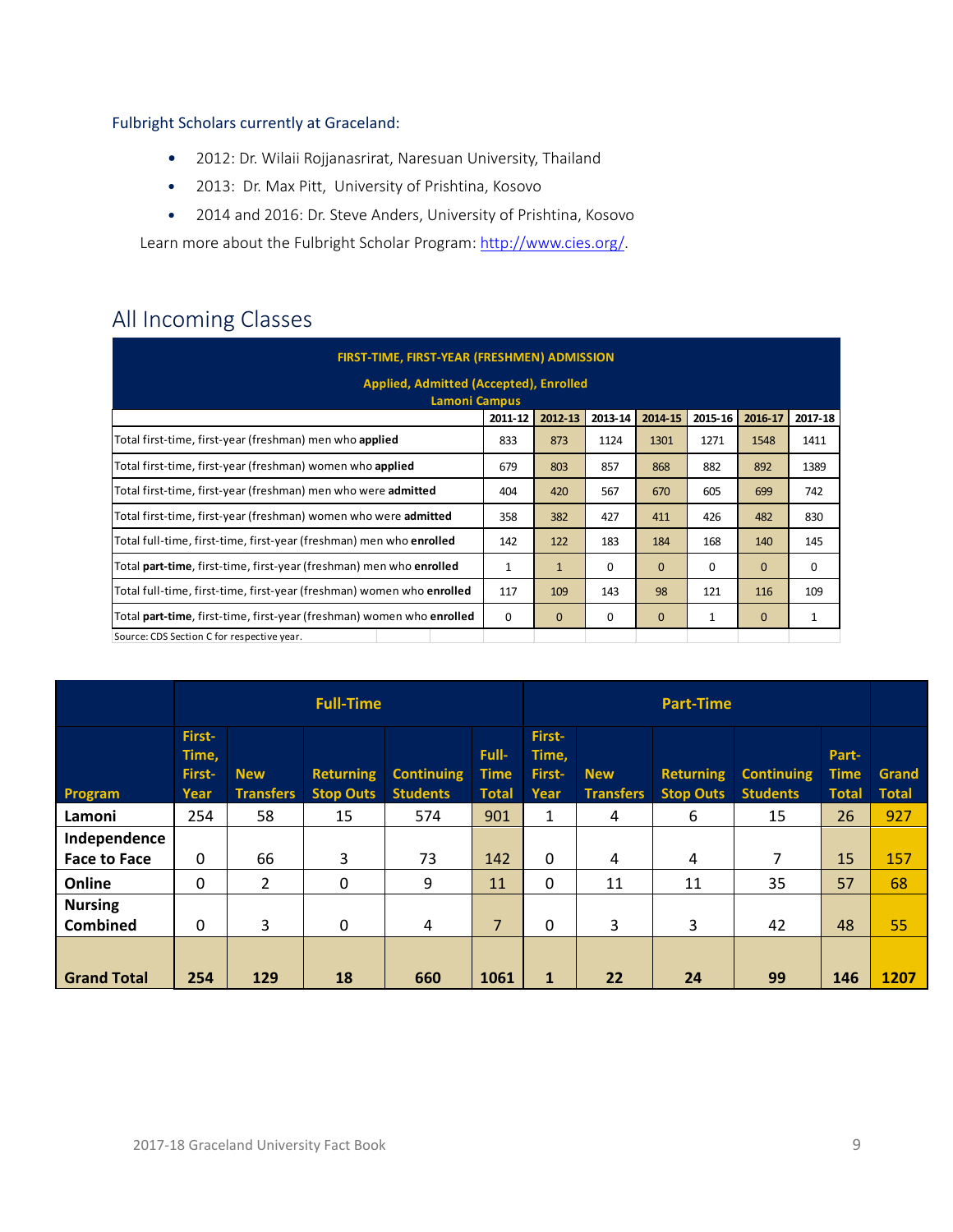|                                           | <b>Full-Time</b>               |                                 |                                       |                                      | <b>Part-Time</b>               |                                 |                                       |                                      |                       |
|-------------------------------------------|--------------------------------|---------------------------------|---------------------------------------|--------------------------------------|--------------------------------|---------------------------------|---------------------------------------|--------------------------------------|-----------------------|
|                                           | <b>New</b><br><b>Graduates</b> | <b>Post</b><br><b>Graduates</b> | <b>Continuing</b><br><b>Graduates</b> | Full-<br><b>Time</b><br><b>Total</b> | <b>New</b><br><b>Graduates</b> | <b>Post</b><br><b>Graduates</b> | <b>Continuing</b><br><b>Graduates</b> | Part-<br><b>Time</b><br><b>Total</b> | Grand<br><b>Total</b> |
| <b>Nursing Masters</b><br><b>Combined</b> |                                | $\mathbf{1}$                    | 33                                    | 34                                   |                                | 3                               | 35                                    | 38                                   | 72                    |
| <b>Online Masters</b>                     | 12                             | 23                              | 374                                   | 409                                  | 76                             | 17                              | 221                                   | 314                                  | 723                   |
| <b>Online Doctoral</b>                    | $\overline{2}$                 | $5\phantom{.}$                  | 7                                     | 14                                   | $\mathbf{1}$                   | $\overline{7}$                  | 6                                     | 14                                   | 28                    |
| Continuing<br><b>Education</b>            | 2                              | 0                               | 6                                     | 8                                    | 8                              | 0                               | 20                                    | 28                                   | 36                    |
| <b>Grand Total</b>                        | 16                             | 29                              | 420                                   | 465                                  | 85                             | 27                              | 282                                   | 394                                  | 859                   |

\*In February of 2016, students in the Combined program were included in either the Graduate or Undergraduate counts according to the level of the classes they were taking as of the Fall semester census date.

## Lamoni Campus –Incoming Class Trends

#### *Graceland University Admissions Criteria:*

In order to be considered for acceptance to Graceland, an applicant must be a high school graduate or have a GED high school equivalency certificate/diploma and qualify in two of the following three criteria:

- 1. Rank in upper 50% of the class.
- 2. Have a grade point average of 2.50 or above based on a 4.00 system.
- 3. Have either a minimum composite ACT score of 21 or a minimum combined SAT score of 1060.

Meeting two of the three criteria does not guarantee admission to Graceland University, and applicants may be asked to provide additional information to support their application for admission.

|                  | <b>INCOMING</b>    |         | Median Admissions Criteria Trends |            |            |            |  |  |  |  |
|------------------|--------------------|---------|-----------------------------------|------------|------------|------------|--|--|--|--|
| <b>YEAR</b>      | <b>ENROLLMENTS</b> |         | <b>ACT</b>                        | <b>SAT</b> | <b>GPA</b> | Class rank |  |  |  |  |
| <b>Fall 2011</b> | 358                |         |                                   |            |            |            |  |  |  |  |
| <b>Fall 2012</b> | 330                | 2011-12 | 20                                | 905        | 3.24       | 64         |  |  |  |  |
| Fall 2013        | 451                | 2012-13 | 21                                | 910        | 3.27       | 66         |  |  |  |  |
| Fall 2014        | 376                | 2013-14 | 21                                | 920        | 3.18       | 57         |  |  |  |  |
|                  |                    | 2014-15 | 19                                | 870        | 3.02       | 53         |  |  |  |  |
| <b>Fall 2015</b> | 376                | 2015-16 | 20                                | 845        | 3.18       | 60         |  |  |  |  |
| Fall 2016        | 330                | 2016-17 | 21                                | 880        | 3.21       | 59         |  |  |  |  |
| Fall 2017        | 327                | 2017-18 | 20                                | 990        | 3.23       | 57         |  |  |  |  |
|                  |                    |         |                                   |            |            |            |  |  |  |  |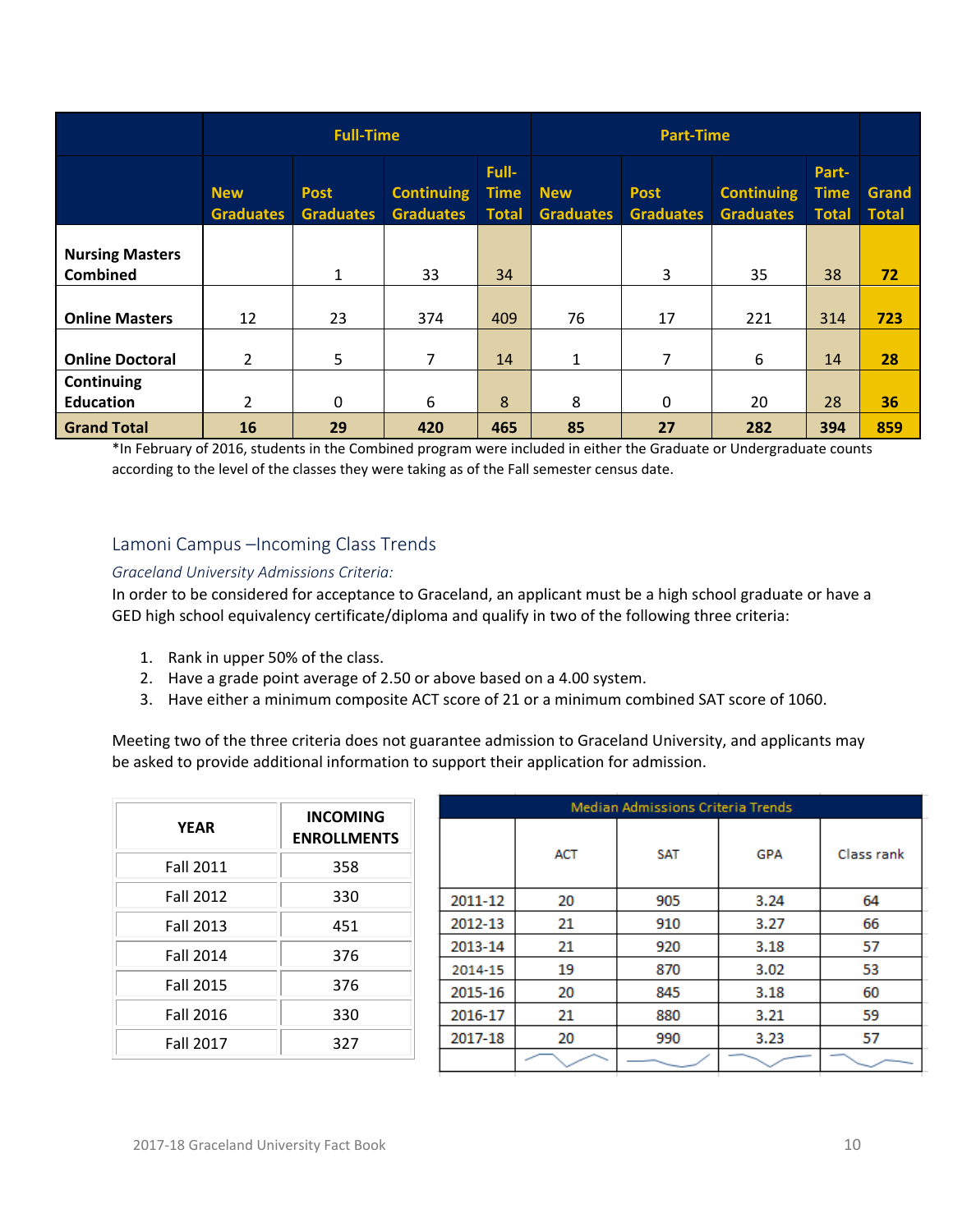# Admissions Criteria Trends

|         | First-time, First year<br>Performance on<br><b>Admissions Criteria</b> | <b>ACT</b> | <b>SAT</b> | <b>GPA</b>     | <b>Class</b><br>Rank |
|---------|------------------------------------------------------------------------|------------|------------|----------------|----------------------|
| 2011-12 | Number                                                                 | 170        | 68         | 256            | 213                  |
|         | Mean                                                                   | 20.66      | 923.24     | 3.20           | 61.25                |
|         | Median                                                                 | 20         | 905        | 3.24           | 64                   |
|         | Mode                                                                   | 18         | 860        | 3.41           | 98                   |
|         | Range                                                                  | 12-31      | 540-1350   | 1.25-4.49      | $2 - 100$            |
| 2012-13 | <b>Number</b>                                                          | 155        | 62         | 224            | 184                  |
|         | Mean                                                                   | 21.68      | 932.70     | 3.28           | 61.85                |
|         | Median                                                                 | 21         | 910        | 3.27           | 66                   |
|         | Mode                                                                   | 24         | 990        | $\overline{4}$ | 89                   |
|         | Range                                                                  | 14-33      | 520-1390   | 1.73-4.94      | $8 - 100$            |
| 2013-14 | Number                                                                 | 236        | 79         | 322            | 283                  |
|         | Mean                                                                   | 21.05      | 933.28     | 3.16           | 57.49                |
|         | Median                                                                 | 21         | 920        | 3.18           | 57                   |
|         | Mode                                                                   | 18         | 850        | 4.00           | 77                   |
|         | Range                                                                  | 12-32      | 640-1420   | 1.61-4.35      | $5 - 100$            |
| 2014-15 | <b>Number</b>                                                          | 184        | 76         | 280            | 244                  |
|         | Mean                                                                   | 20.43      | 883.43     | 3.08           | 54.67                |
|         | Median                                                                 | 19         | 870        | 3.02           | 53                   |
|         | Mode                                                                   | 18         | 880        | 2.83           | 87                   |
|         | Range                                                                  | 13-33      | 630-1300   | 1.75-4.77      | $3 - 99$             |
| 2015-16 | Number                                                                 | 219        | 64         | 286            | 233                  |
|         | Mean                                                                   | 20.94      | 868.10     | 3.22           | 59.37                |
|         | Median                                                                 | 20         | 845        | 3.18           | 60                   |
|         | Mode                                                                   | 19         | 870        | 4.00           | 45                   |
|         | Range                                                                  | 14-32      | 660-1230   | 1.79-4.55      | $5 - 100$            |
| 2016-17 | <b>Number</b>                                                          | 188        | 64         | 255            | 206                  |
|         | Mean                                                                   | 21.34      | 907.50     | 3.23           | 58.70                |
|         | Median                                                                 | 21         | 880        | 3.21           | 59                   |
|         | Mode                                                                   | 22         | 880        | 3.64           | 50                   |
|         | Range                                                                  | 15-32      | 570-1250   | $2.0 - 4.4$    | $7 - 98$             |
| 2017-18 | Number                                                                 | 176        | 71         | 249            | 211                  |
|         | Mean                                                                   | 20.82      | 1001.83    | 3.23           | 55.91                |
|         | Median                                                                 | 20         | 990        | 3.23           | 57                   |
|         | Mode                                                                   | 19         | 880        | 3.47           | 72                   |
|         | Range                                                                  | 14-33      | 770-1290   | 2.02-4.32      | 4-99                 |

*\*Most marketing surveys request the Mean scores to be reported.*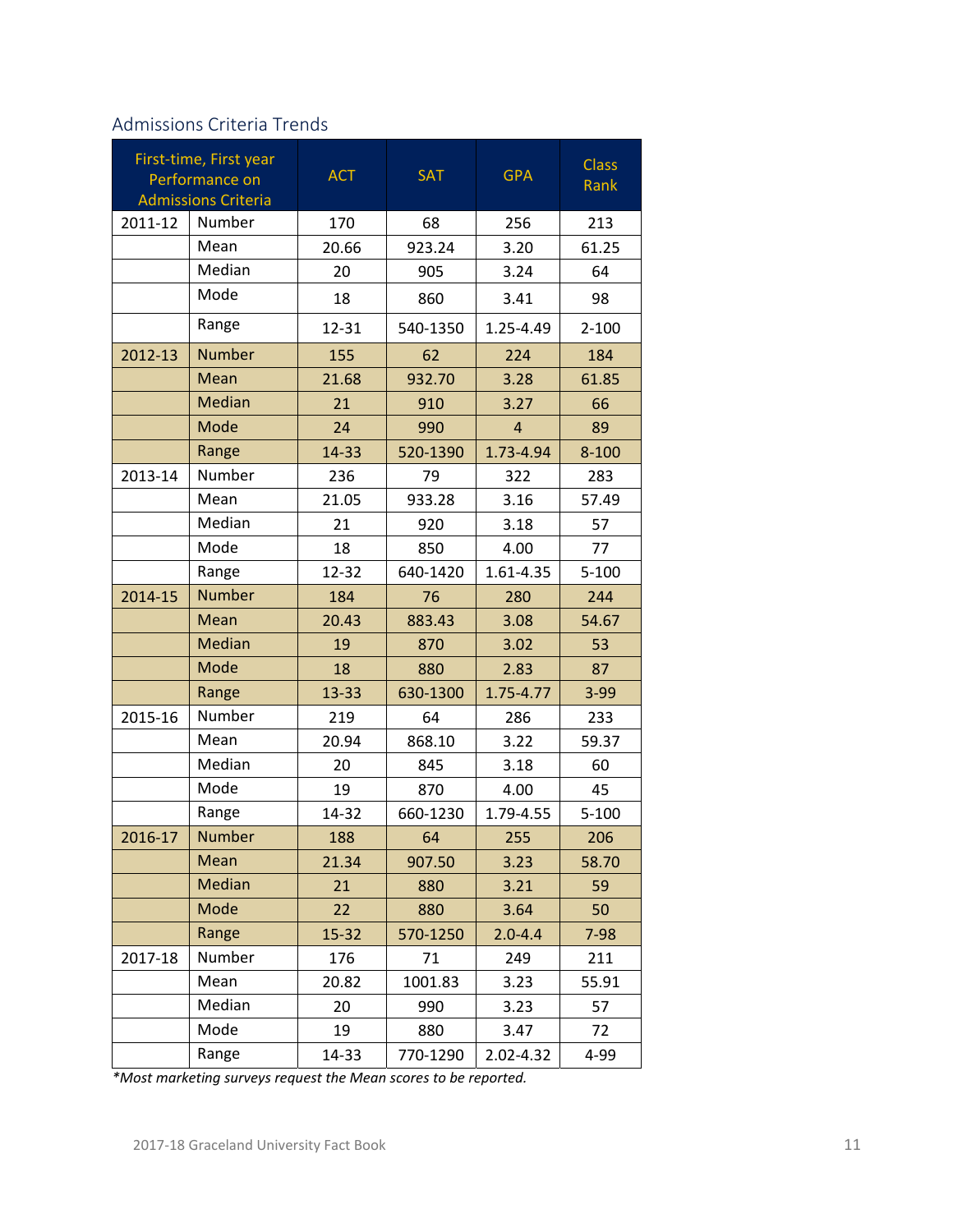## New Majority Student Trends

Graceland University uses the Association of American Colleges & Universities definition of New Majority:

- 1. transfer students,
- 2. first generation as identified on the FAFSA to Graceland (the parents or guardians did not receive a four‐ year college),
- 3. low‐income guidelines as described on the FAFSA,
- 4. members of minority groups (including Hispanic), or
- 5. any undergraduate student older than 24 years.

Source: AAC&U

| Year    | Entry<br><b>Status</b>    | Age            | <b>Minority</b> | 1st<br>Gen. | Low<br>Income | Age,<br>Minority 1st Gen. | Age,           | Age,<br>Low<br>Income | Minority,<br>1st Gen. | Minority, 1st Gen.,<br>Low<br>Income | Low<br><b>Income</b> | Age,<br>Minority,<br>1st Gen. | Age,<br>Minority,<br><b>Low Income</b> | Age,<br>1st Gen.,<br>Low Income | Minority,<br>1st Gen.,<br><b>Low Income</b> | Age,<br>Minority,<br>1st Gen.,<br><b>Low Income</b> |
|---------|---------------------------|----------------|-----------------|-------------|---------------|---------------------------|----------------|-----------------------|-----------------------|--------------------------------------|----------------------|-------------------------------|----------------------------------------|---------------------------------|---------------------------------------------|-----------------------------------------------------|
| 2011-12 | First-time,<br>first year | $\mathbf{1}$   | 112             | 104         | 108           | $\mathbf{1}$              | 1              | $\mathbf{1}$          | 49                    | 59                                   | 61                   | $\mathbf{1}$                  | $\overline{2}$                         | $\mathbf{1}$                    | 33                                          | $\mathbf{1}$                                        |
|         | <b>New</b><br>transfer    | 11             | 44              | 32          | 32            | $\overline{2}$            | 5              | 8                     | 13                    | 17                                   | 18                   | $\overline{2}$                | $\mathbf{1}$                           | 4                               | 10                                          | $\mathbf{1}$                                        |
| 2012-13 | First-time.<br>first year | $\mathbf{1}$   | 85              | 96          | 93            | $\mathbf{0}$              | $\mathbf{1}$   | $\mathbf{0}$          | 26                    | 44                                   | 53                   | $\pmb{0}$                     | $\mathbf{0}$                           | $\mathbf{0}$                    | 36                                          | $\mathbf{0}$                                        |
|         | <b>New</b><br>transfer    | 8              | 36              | 38          | 27            | $6\overline{6}$           | 8              | $\overline{4}$        | 12                    | 18                                   | 19                   | $\mathbf{0}$                  | $\mathbf{0}$                           | $\overline{3}$                  | 15                                          | $\mathbf{0}$                                        |
| 2013-14 | First-time.<br>first year | $\mathbf{1}$   | 123             | 65          | 141           | 0                         | 1              | $\mathbf{1}$          | 42                    | 70                                   | 65                   | 0                             | 0                                      | 1                               | 31                                          | 0                                                   |
|         | <b>New</b><br>transfer    | 5              | 52              | 20          | 43            | $\overline{2}$            | $\overline{2}$ | 4                     | 14                    | 26                                   | 20                   | $\mathbf{1}$                  | 3                                      | $\overline{2}$                  | 12                                          | $\mathbf{1}$                                        |
| 2014-15 | First-time,<br>first year | $\mathbf{0}$   | 129             | 77          | 138           | $\mathbf{0}$              | $\mathbf{0}$   | $\mathbf{0}$          | 38                    | 73                                   | 46                   | $\mathbf{0}$                  | $\mathbf{0}$                           | $\mathbf{0}$                    | 23                                          | $\mathbf{0}$                                        |
|         | <b>New</b><br>transfer    | $\overline{3}$ | 32              | 20          | 36            | $\mathbf{1}$              | $\mathbf{1}$   | $\overline{2}$        | 13                    | 22                                   | 18                   | $\mathbf{1}$                  | $\mathbf{1}$                           | $\mathbf{1}$                    | 13                                          | $\mathbf{1}$                                        |
| 2015-16 | First-time.<br>first year | $\mathbf{1}$   | 151             | 68          | 128           | $\mathbf{0}$              | 1              | $\mathbf{1}$          | 38                    | 89                                   | 40                   | 0                             | $\mathbf{1}$                           | $\mathbf{0}$                    | 30                                          | $\mathbf{0}$                                        |
|         | <b>New</b><br>transfer    | $6\phantom{1}$ | 41              | 23          | 33            | $\overline{2}$            | 3              | 5                     | 11                    | 24                                   | 14                   | $\overline{2}$                | 3                                      | 3                               | 10                                          | 3                                                   |
| 2016-17 | First-time,<br>first year | $\mathbf{1}$   | 112             | 65          | 107           | $\mathbf{0}$              | $\mathbf{0}$   | $\mathbf{1}$          | 42                    | 62                                   | 41                   | $\mathbf{0}$                  | $\mathbf{0}$                           | $\mathbf{0}$                    | $\mathbf{0}$                                | $\mathbf{0}$                                        |
|         | <b>New</b><br>transfer    | $\overline{2}$ | 31              | 12          | 23            | $\mathbf{1}$              | $\mathbf{0}$   | $\overline{2}$        | $\overline{7}$        | 16                                   | 8                    | $\mathbf{0}$                  | $\mathbf{0}$                           | $\mathbf{0}$                    | $\mathbf{0}$                                | $\mathbf{0}$                                        |
| 2017-18 | First-time.<br>first year | $\mathbf{1}$   | 123             | 58          | 122           | 0                         | 1              | $\mathbf{1}$          | 29                    | 81                                   | 29                   | 0                             | $\mathbf{0}$                           | $\mathbf{1}$                    | 0                                           | 0                                                   |
|         | <b>New</b><br>transfer    | $\mathbf{0}$   | 27              | 17          | 27            | 0                         | $\mathbf{0}$   | $\mathbf{0}$          | 6                     | 17                                   | 10                   | 0                             | $\mathbf{0}$                           | $\mathbf{0}$                    | 0                                           | 0                                                   |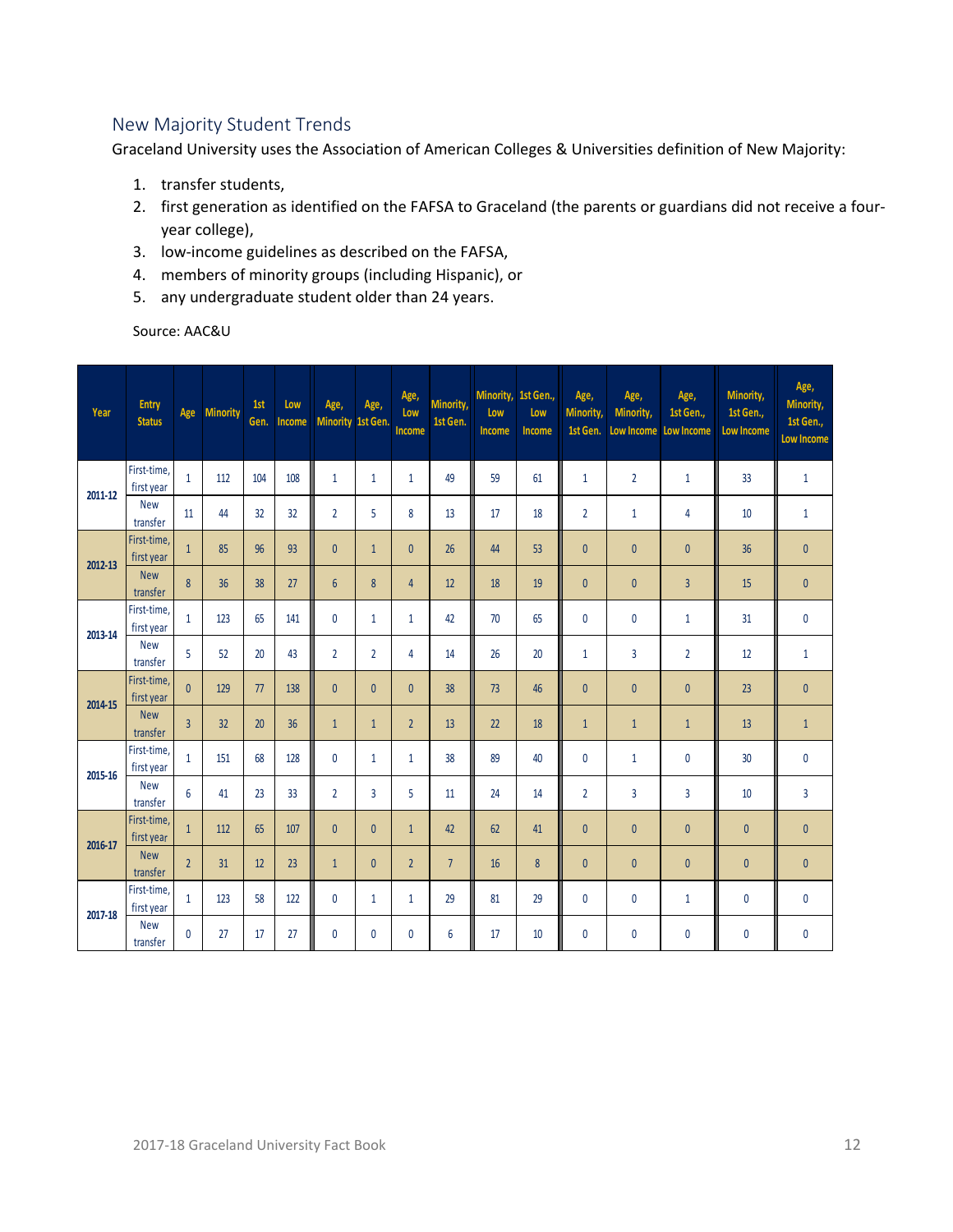## Beginning College Survey of Student Engagement (BCSSE)

BCSSE collects data about entering college students' high school academic and co-curricular experiences, as well as their expectations for participating in educationally purposeful activities during the first college year.

BCSSE data can aid the design of pre‐college orientation programs, student service initiatives, and other programmatic efforts aimed at improving student learning during the first year of college. BCSSE results, especially when linked with NSSE data, can be used to shape initiatives that align the first‐year experience of students with recognized effective educational practices.

|                                                                            | Fall        | Fall        | Fall        |
|----------------------------------------------------------------------------|-------------|-------------|-------------|
| <b>BCSSE Scales<sup>a</sup></b>                                            | 2015        | 2016        | 2017        |
|                                                                            | <b>Mean</b> | <b>Mean</b> | <b>Mean</b> |
| <b>Quantitative Reasoning</b>                                              | 29.8        | 27.88       | 27.52       |
| High school engagement with analysis and numerical information             |             |             |             |
| <b>Learning Strategies</b>                                                 | 36.76       | 35          | 36.48       |
| Use of effective learning strategies in high school                        |             |             |             |
| <b>Collaborative Learning</b>                                              | 38.95       | 37.02       | 39.52       |
| Expectation to interact and collaborate with peers                         |             |             |             |
| <b>Student-Faculty Interaction</b>                                         | 34.81       | 31.09       | 29.68       |
| Expectation to interaction and engage with faculty                         |             |             |             |
| <b>Expected Discussions with Diverse Others</b>                            | 47.02       | 45.14       | 44.29       |
| Expectation to engage in discussions with diverse others                   |             |             |             |
| <b>Expected Academic Perseverance</b>                                      | 45.38       | 41.31       | 40.29       |
| Student certainty that they will persist in the face of academic adversity |             |             |             |
| <b>Expected Academic Difficulty</b>                                        | 28.83       | 29.11       | 26.73       |
| Expected academic difficulty during the first year of college              |             |             |             |
| Perceived Academic Preparation                                             | 43.18       | 40.12       | 41.86       |
| Student perception of their academic preparation                           |             |             |             |
| Importance of Campus Environment                                           | 47.99       | 47.44       | 44.90       |

Student‐rated importance that the institution provides a challenging and supportive environment

<sup>a</sup> Scale scores are expressed in 0 (minimum) to 60 (maximum) point scales.

#### Retention ‐ First‐Time Freshmen

Integrated Postsecondary Education Data System (IPEDS) requires that retention rates be calculated as a percentage of the first-time, full-time students in a given cohort who return for a second consecutive year at the same institution. A cohort is defined as all members of an incoming class in a given academic year. The cohorts are defined as Fall to Fall.

Calculations in Fact Books prior to 2016 had reported retention as a percentage of all students classified as first-year students. These numbers are slightly higher than those reported by the Registrar. This report excludes students who are no longer enrolled for reasons identified by IPEDS as excused: death, military service, and church mission work.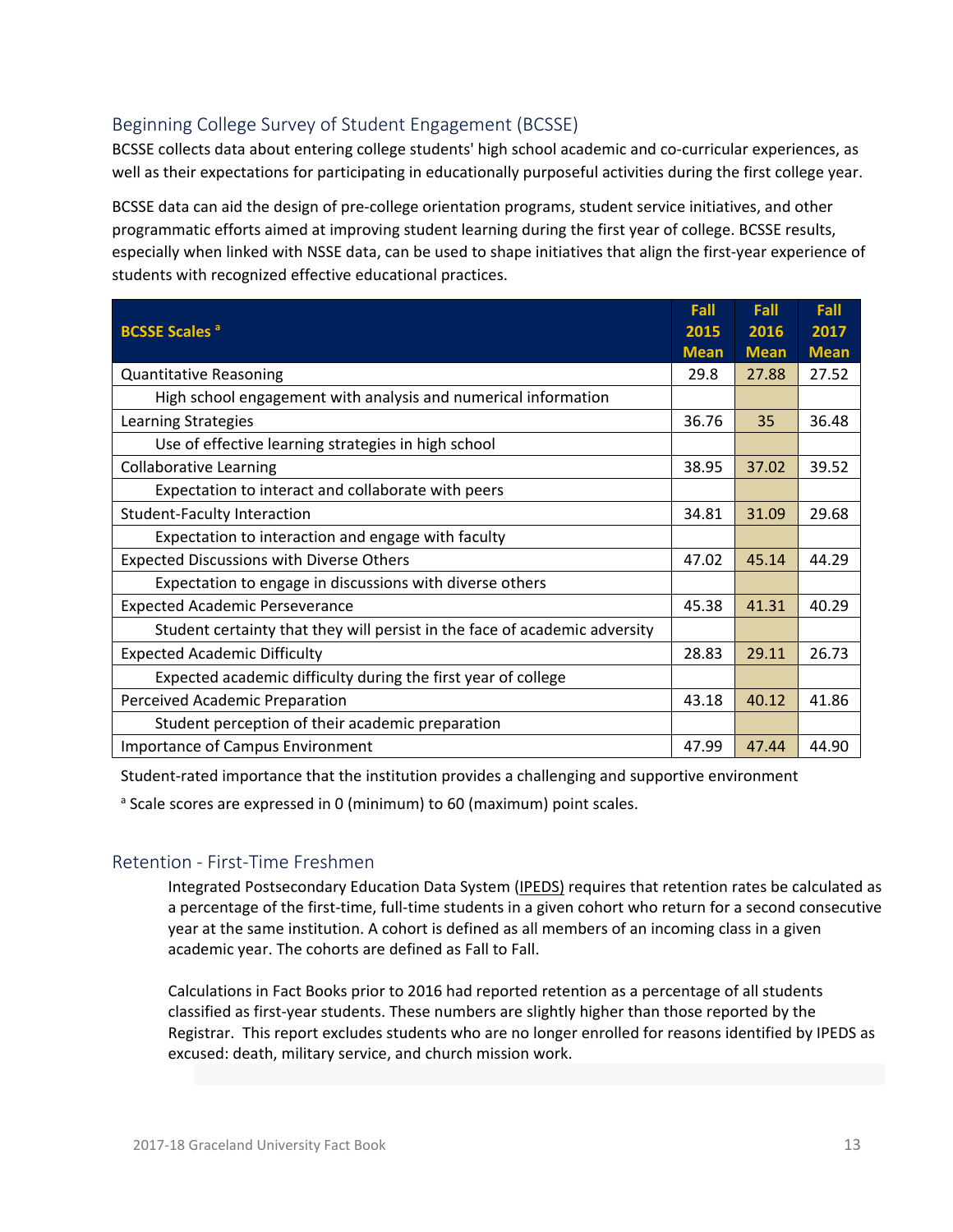

Includes full‐time first‐year students on the Lamoni campus only.



Includes full‐time students on the Lamoni campus only.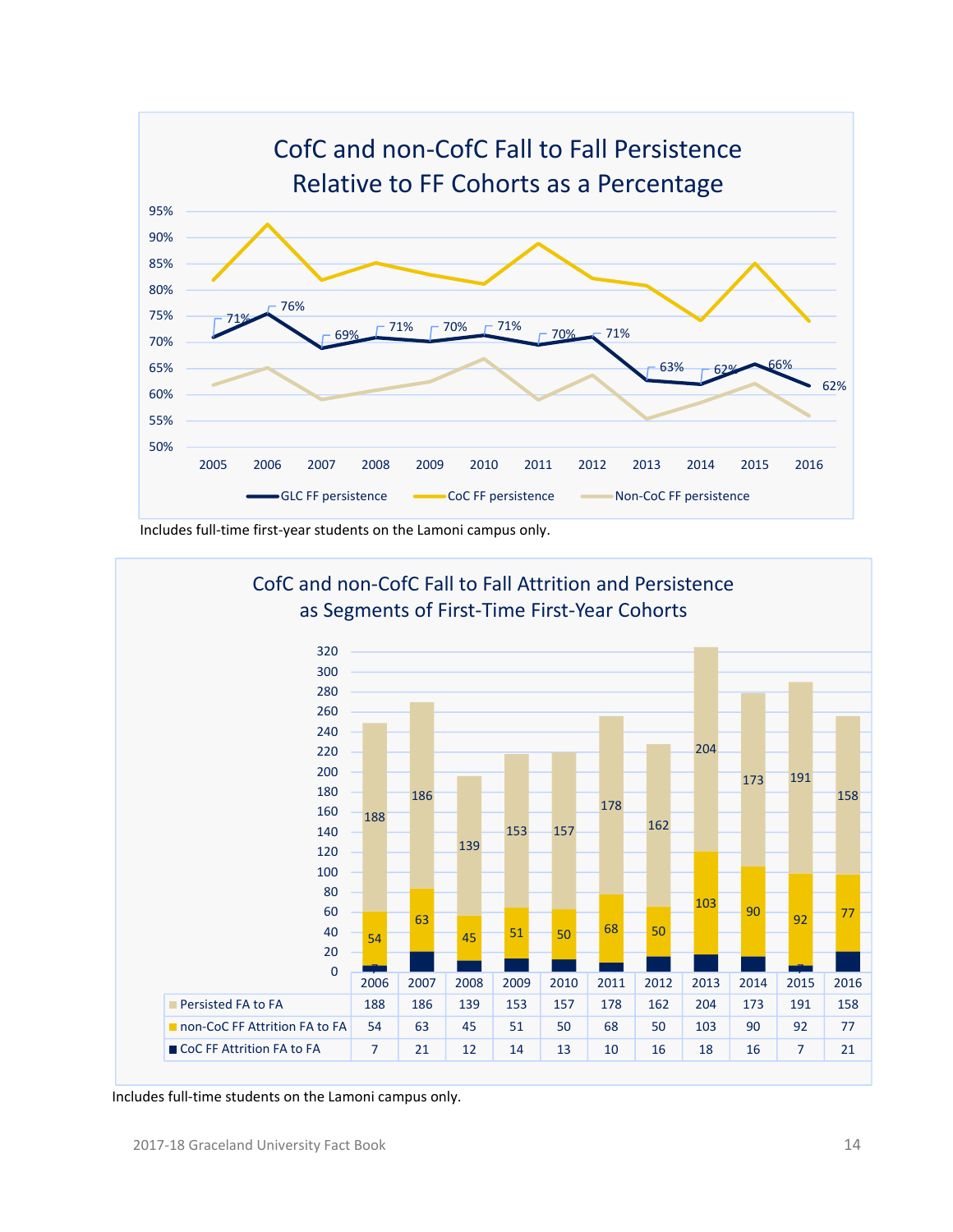



Independence (INDP) included Trenton and Centerville. Online part‐time transfer students are not reflected in these charts. The years shown averaged two part‐time online transfer students, with some years reporting zero.



Independence (INDP) included Trenton and Centerville. Online part‐time transfer students are not reflected in these charts. The years shown averaged two part-time online transfer students, with some years reporting zero.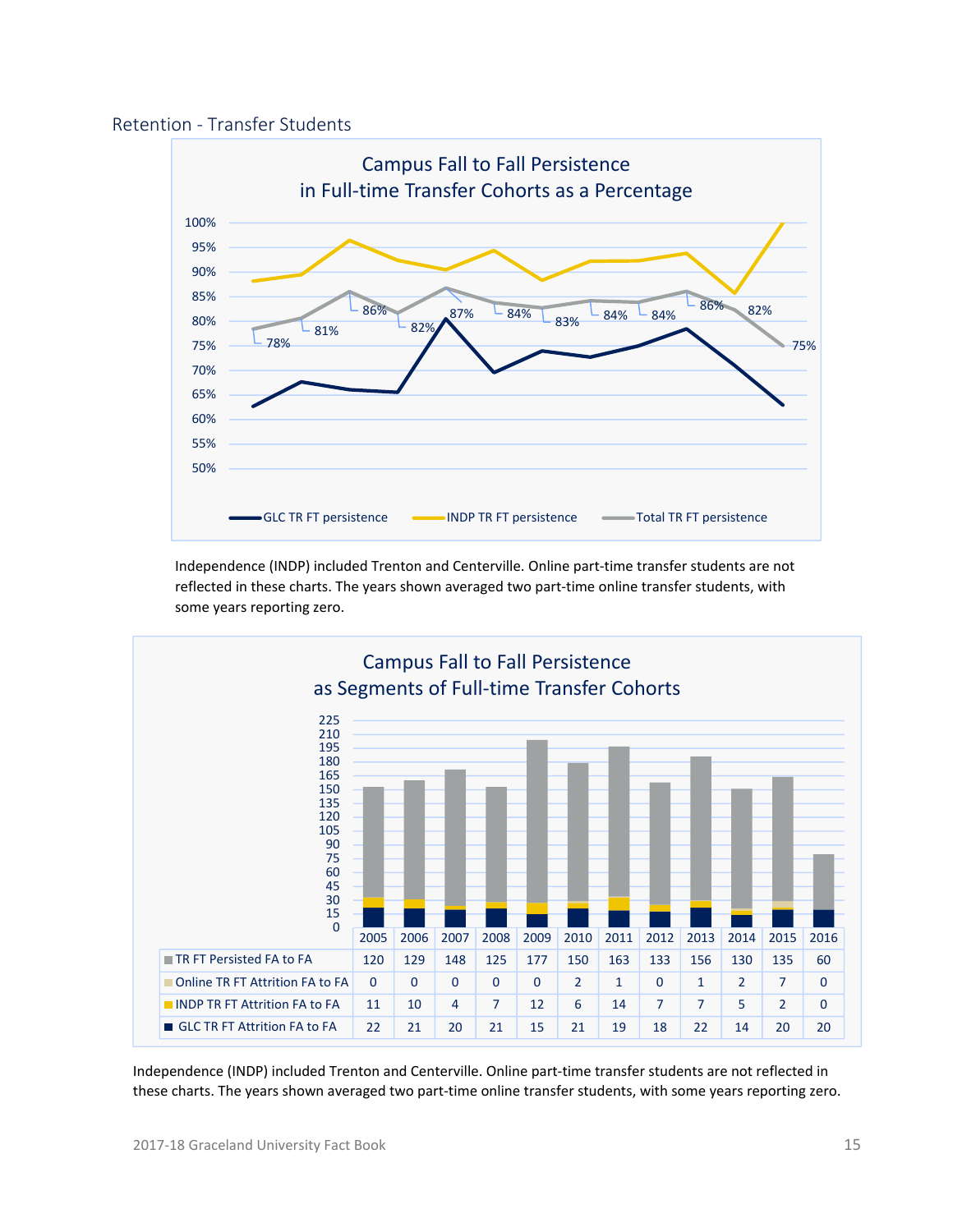





Independence (INDP) included Trenton and Centerville.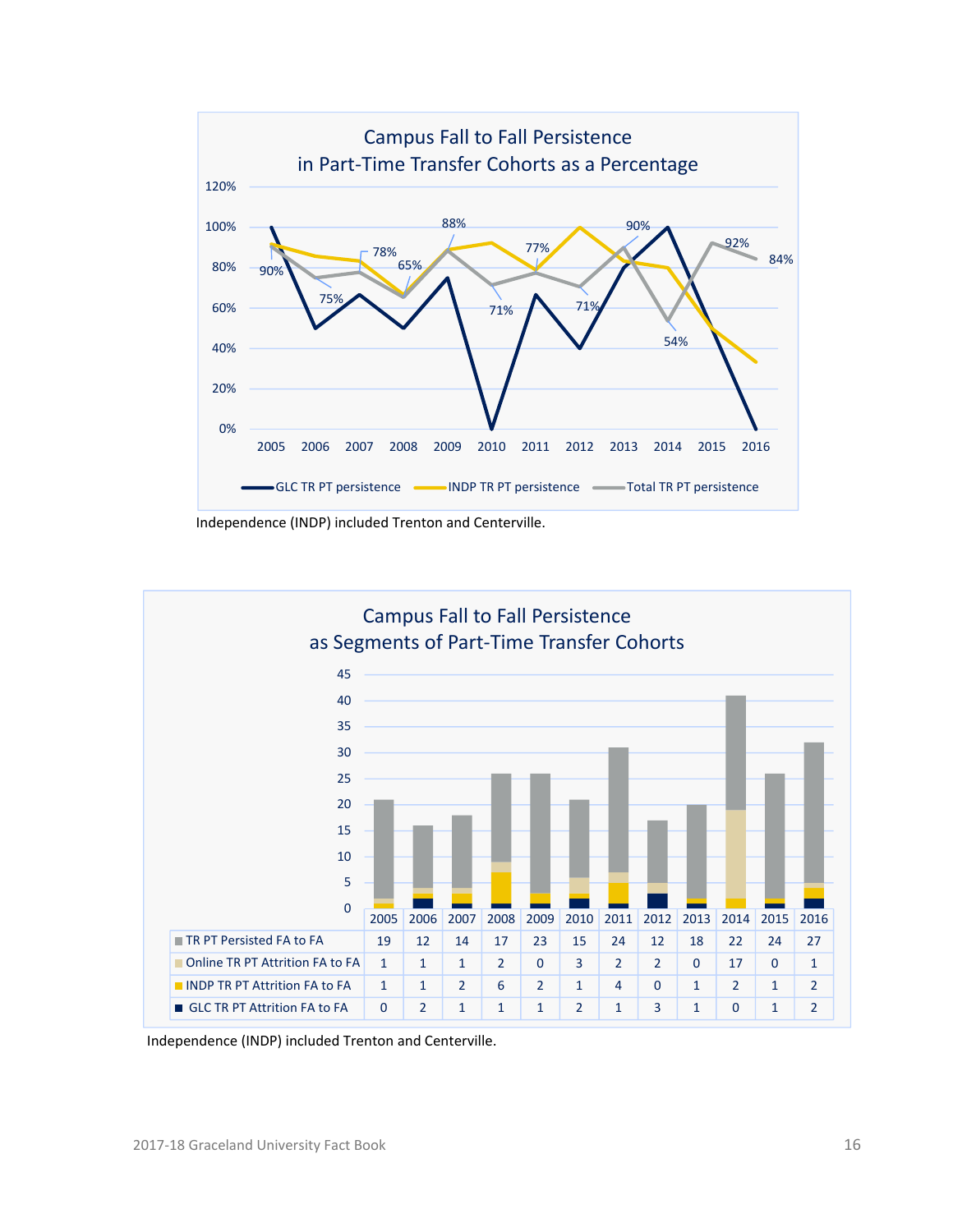

| <b>Entering</b><br><b>Cohort</b> | <b>Beginning</b><br><b>Enrollment</b> | <b>First-to-Second</b><br><b>Retention Rate</b> | <b>Graduated</b><br>Within 4<br><b>Years</b> | <b>Graduated</b><br><b>Within 5</b><br><b>Years</b> | <b>Graduated</b><br><b>Within 6</b><br><b>Years</b> |
|----------------------------------|---------------------------------------|-------------------------------------------------|----------------------------------------------|-----------------------------------------------------|-----------------------------------------------------|
| 2005 Cohort                      | 254                                   | 70.5%                                           | 30.30%                                       | 47.20%                                              | 50.40%                                              |
| 2006 Cohort                      | 251                                   | 75.5%                                           | 33.60%                                       | 46.80%                                              | 49.40%                                              |
| 2007 Cohort                      | 271                                   | 68.9%                                           | 30.60%                                       | 45.00%                                              | 47.60%                                              |
| 2008 Cohort                      | 197                                   | 70.9%                                           | 35.50%                                       | 51.80%                                              | 53.80%                                              |
| 2009 Cohort                      | 220                                   | 70.2%                                           | 32.30%                                       | 49.50%                                              | 51.36%                                              |
| 2010 Cohort                      | 220                                   | 71.4%                                           | 23.60%                                       | 41.36%                                              | 42.73%                                              |
| 2011 Cohort                      | 259                                   | 69.5%                                           | 37.21%                                       | 46.51%                                              | 47.88%                                              |
| 2012 Cohort                      | 231                                   | 71.1%                                           | 40.26%                                       | 48.05%                                              |                                                     |
| 2013 Cohort                      | 326                                   | 62.8%                                           | 33.74%                                       |                                                     |                                                     |
| 2014 Cohort                      | 282                                   | 62.0%                                           |                                              |                                                     |                                                     |
| 2015 Cohort                      | 289                                   | 65.9%                                           |                                              |                                                     |                                                     |
| 2016 Cohort                      | 256                                   | 61.7%                                           |                                              |                                                     |                                                     |
| 2017 Cohort                      | 255                                   |                                                 |                                              |                                                     |                                                     |

Includes: first‐time, first‐year. Full‐time only. The retention rate takes into account the allowable IPEDS exclusions from the beginning cohorts.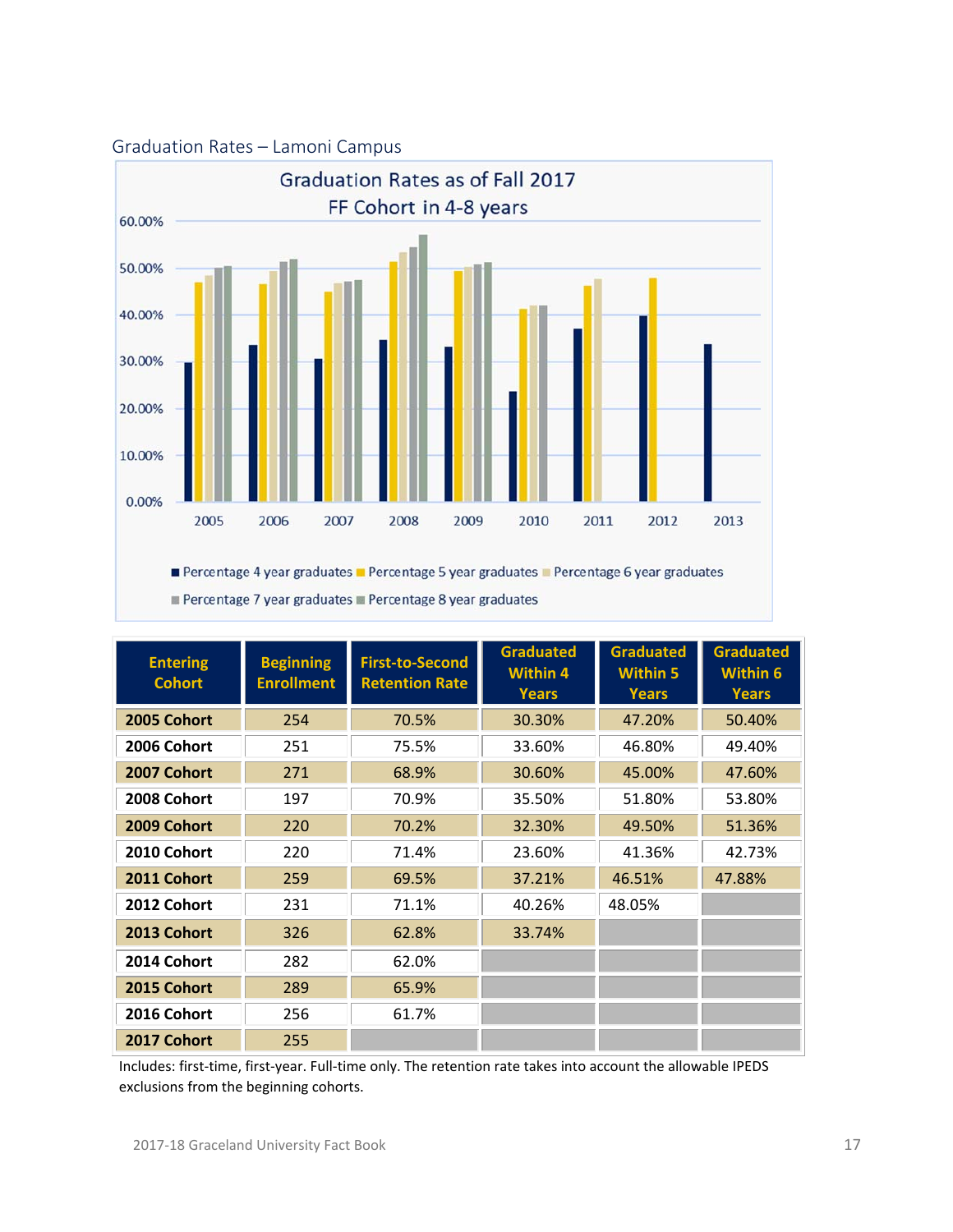## High School Dual Enrollment (ACE)

Accelerated College Education (ACE). Graceland conducts the largest dual enrollment program of any four‐ year university or college in the state of Iowa\*.

Dual enrollment programs allow high school students to enroll in college courses. Opportunities are available for high school 11th- and 12th-grade students (and 9th- and 10th-grade talented and gifted students). The majority of our students are from Iowa with a few from Arizona as well.

| Year    | <b>From</b><br><b>lowa</b> | <b>From</b><br><b>Arizona</b> | <b>From Other</b><br><b>States</b> | <b>Total ACE</b><br><b>Students</b> | <b>Percent who</b><br><b>Enroll</b> at<br><b>Graceland</b> |
|---------|----------------------------|-------------------------------|------------------------------------|-------------------------------------|------------------------------------------------------------|
| 2011-12 | 129                        | 6                             | 11                                 | 146                                 | 3%                                                         |
| 2012-13 | 129                        | $\Omega$                      | 11                                 | 145                                 | 7%                                                         |
| 2013-14 | 124                        | $\Omega$                      | 11                                 | 124                                 | 9%                                                         |
| 2014-15 | 178                        | $\Omega$                      | $\mathbf 0$                        | 178                                 | 7%                                                         |
| 2015-16 | 165                        | 16                            | 0                                  | 181                                 | 3%                                                         |
| 2016-17 | 134                        | 9                             | $\mathbf{1}$                       | 144                                 | 3%                                                         |
| 2017-18 | 183                        | 9                             | 2                                  | 194                                 | TBD                                                        |

\*Source: Iowa Coordinating Council for Post High School Education (ICCPHSE)

# Total Population

Lamoni population: 48 states, and 30 countries.

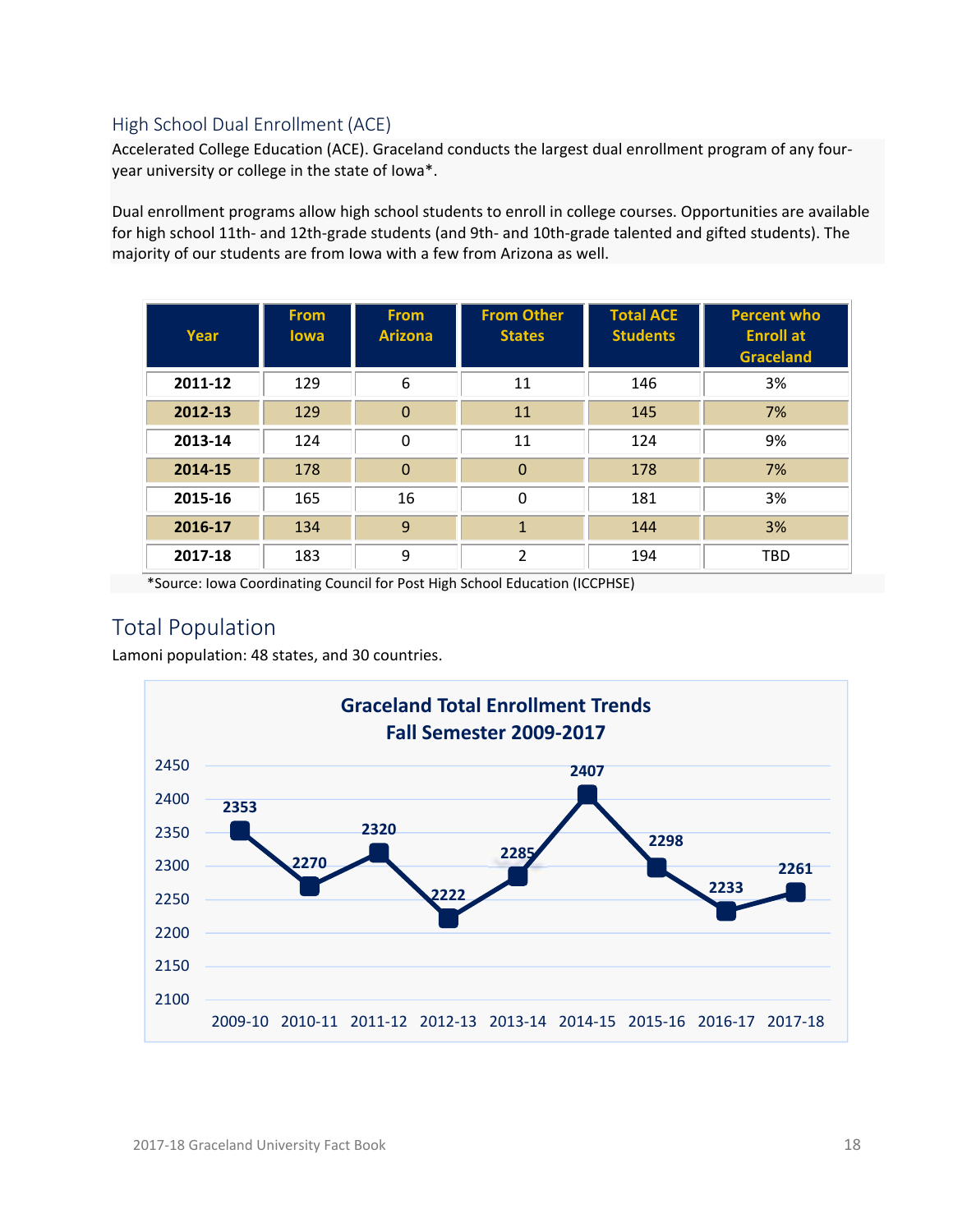| <b>Graceland FTE Enrollment</b><br>(by campus and distance programming) |              |              |              |             |                |             |              |  |
|-------------------------------------------------------------------------|--------------|--------------|--------------|-------------|----------------|-------------|--------------|--|
|                                                                         | 2011-12      | 2012-13      | 2013-14      | 2014-15     | 2015-16        | 2016-17     | 2017-18      |  |
| <b>Accelerated College Education (ACE)</b>                              | 57.36        | 56.96        | 48.71        | 69.93       | 71.11          | 56.57       | 76.61        |  |
| Lamoni Undergraduate - New                                              | 348.89       | 318.46       | 443.71       | 365.68      | 380.71         | 327.57      | 331.32       |  |
| Lamoni Undergraduate - Returning                                        | 565.86       | 607.64       | 597.29       | 662.04      | 624.04         | 624.11      | 579.89       |  |
| <b>Lamoni Campus Total</b>                                              | 914.75       | 926.11       | 1041         | 1027.71     | 1004.75        | 951.68      | 911.21       |  |
| <b>GSOE Centerville Undergraduate</b>                                   | 27.54        | 23.18        | 23.18        | 17          | 11.39          | Closed      | Closed       |  |
| <b>GSOE Trenton Undergraduate</b>                                       | 44.14        | 31.75        | 25.75        | 22.36       | 22.39          | 16          | Closed       |  |
| $BSN \rightarrow RN$                                                    | 99           | 94.39        | 97.96        | 97.79       | 87.36          | 93.39       | 93.96        |  |
| <b>Business</b>                                                         | 12.96        | 11.36        | 4.96         | 2.18        | $\mathbf 0$    | 0           | 0            |  |
| <b>Elementary Education</b>                                             | 121.89       | 109.71       | 98.14        | 91.54       | 107.36         | 82.57       | 53.54        |  |
| Liberal Studies                                                         | $\pmb{0}$    | 0.79         | 2            | $\pmb{0}$   | $\overline{2}$ | 0.39        | 0            |  |
| Other Major                                                             | $\mathbf{1}$ | $\mathbf{1}$ | $\mathbf{1}$ | $\mathbf 0$ | 0.39           | $\mathbf 0$ | 0.39         |  |
| <b>Independence Undergraduate Total</b>                                 | 306.54       | 272.18       | 253          | 230.86      | 230.89         | 192.36      | 147.89       |  |
| $RN \rightarrow BSN$                                                    | 19.32        | 13.61        | 10.46        | 13.04       | 17.57          | 21.71       | 16.57        |  |
| <b>Business</b>                                                         | $\mathbf 0$  | $\mathbf 0$  | 11.93        | 11.54       | 15.5           | 13.68       | 12.46        |  |
| <b>Health Care Management</b>                                           | 3.96         | 7.36         | 3.75         | 2.75        | 5.96           | 4.93        | 4.36         |  |
| <b>Online Undergraduate Total</b>                                       | 23.29        | 20.96        | 26.14        | 27.32       | 39.04          | 40.32       | 33.39        |  |
| $RN \rightarrow MSN$                                                    | 92.5         | 88.88        | 93.9         | 98.08       | 89.54          | 95.93       | 74.38        |  |
| <b>Combined Nursing Program</b>                                         | 92.5         | 88.88        | 93.9         | 98.08       | 89.54          | 95.93       | 74.38        |  |
| <b>DNP</b>                                                              | 13           | 14.58        | 21.5         | 18.5        | 13.2           | 17.35       | 19.35        |  |
| <b>MSN</b>                                                              | 201.21       | 214.54       | 259.62       | 271         | 262.61         | 290.35      | 362.02       |  |
| <b>Nursing Certificates</b>                                             | 30.93        | 25.57        | 26.72        | 35.84       | 18.37          | 25.46       | 27.32        |  |
| MEd                                                                     | 241.05       | 154.64       | 123.88       | 133.55      | 104.5          | 114.64      | 140.69       |  |
| Seminary                                                                | 16.53        | 12.35        | 15.7         | 25.58       | 21.08          | 22.88       | 17.64        |  |
| <b>Online Graduate Total</b>                                            | 502.71       | 421.69       | 447.42       | 484.47      | 419.76         | 470.67      | 567.01       |  |
| <b>GSOE Cedar Rapids Graduate</b>                                       | 45.32        | 14           | Closed       | Closed      | Closed         | Closed      | Closed       |  |
| <b>GSOE Camp Dodge Graduate</b>                                         | 19.76        | Closed       | Closed       | Closed      | Closed         | Closed      | Closed       |  |
| <b>GSOE Des Moines Graduate</b>                                         | 9            | 9            | Closed       | Closed      | Closed         | Closed      | Closed       |  |
| <b>INDP Graduate</b>                                                    | 88.76        | 47.97        | 22           | 0           | 8              | 8           | 0            |  |
| <b>Face to Face GSoE Graduate Total</b>                                 | 162.84       | 70.97        | 22           | $\mathbf 0$ | 8              | $\bf{8}$    | $\mathbf{0}$ |  |
| <b>Graceland University FTE Enrollments</b>                             | 2059.99      | 1857.75      | 1932.17      | 1938.37     | 1863.09        | 1815.53     | 1810.49      |  |

The table above shows the FTE enrollment, using the IPEDS formula. Undergraduate part-time enrollment is multiplied by .392857, and graduate student part-time enrollment is multiplied by .382059.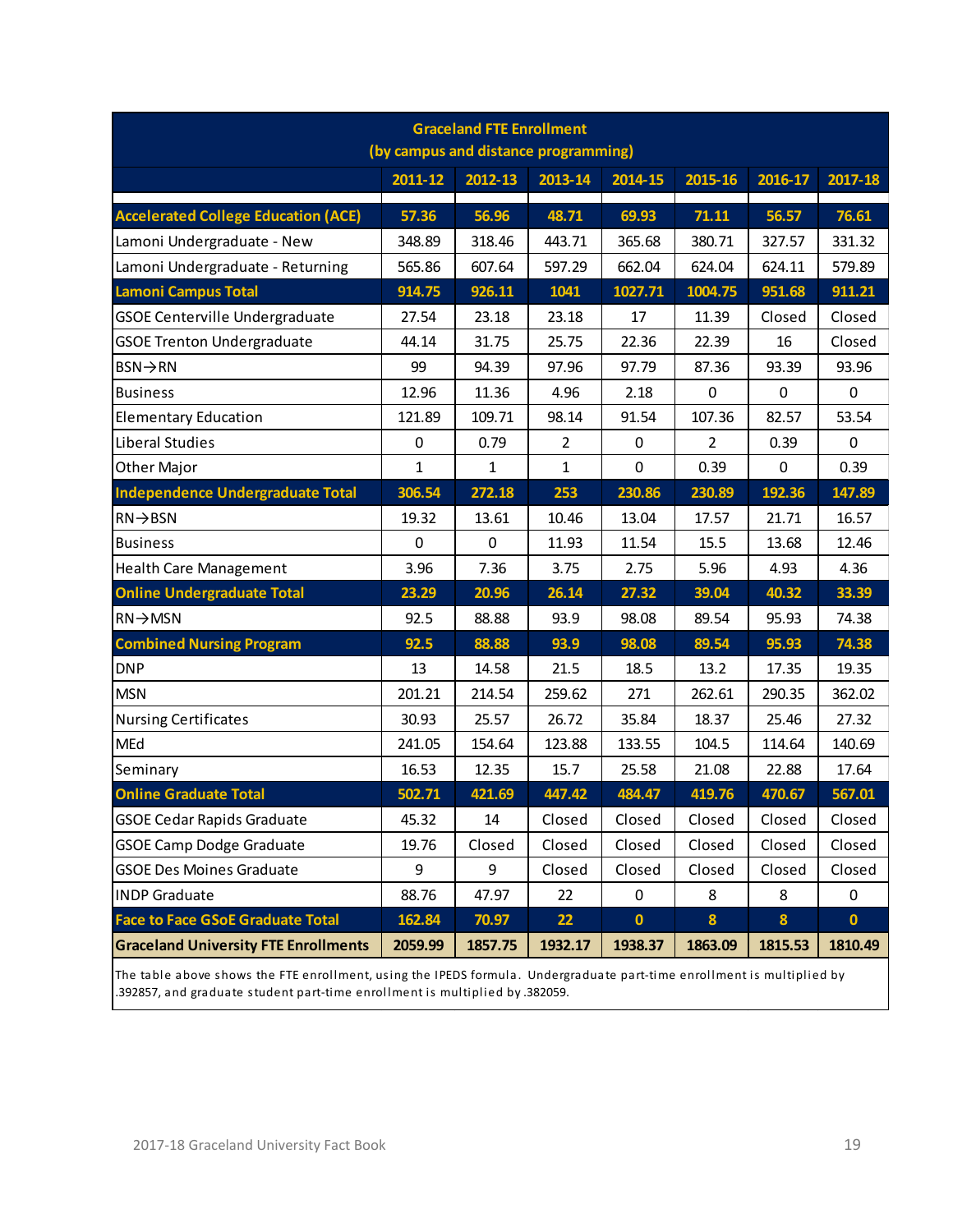



The regions depicted draw from the US Census regions https://www2.census.gov/geo/docs/maps-data/maps/reg\_div.txt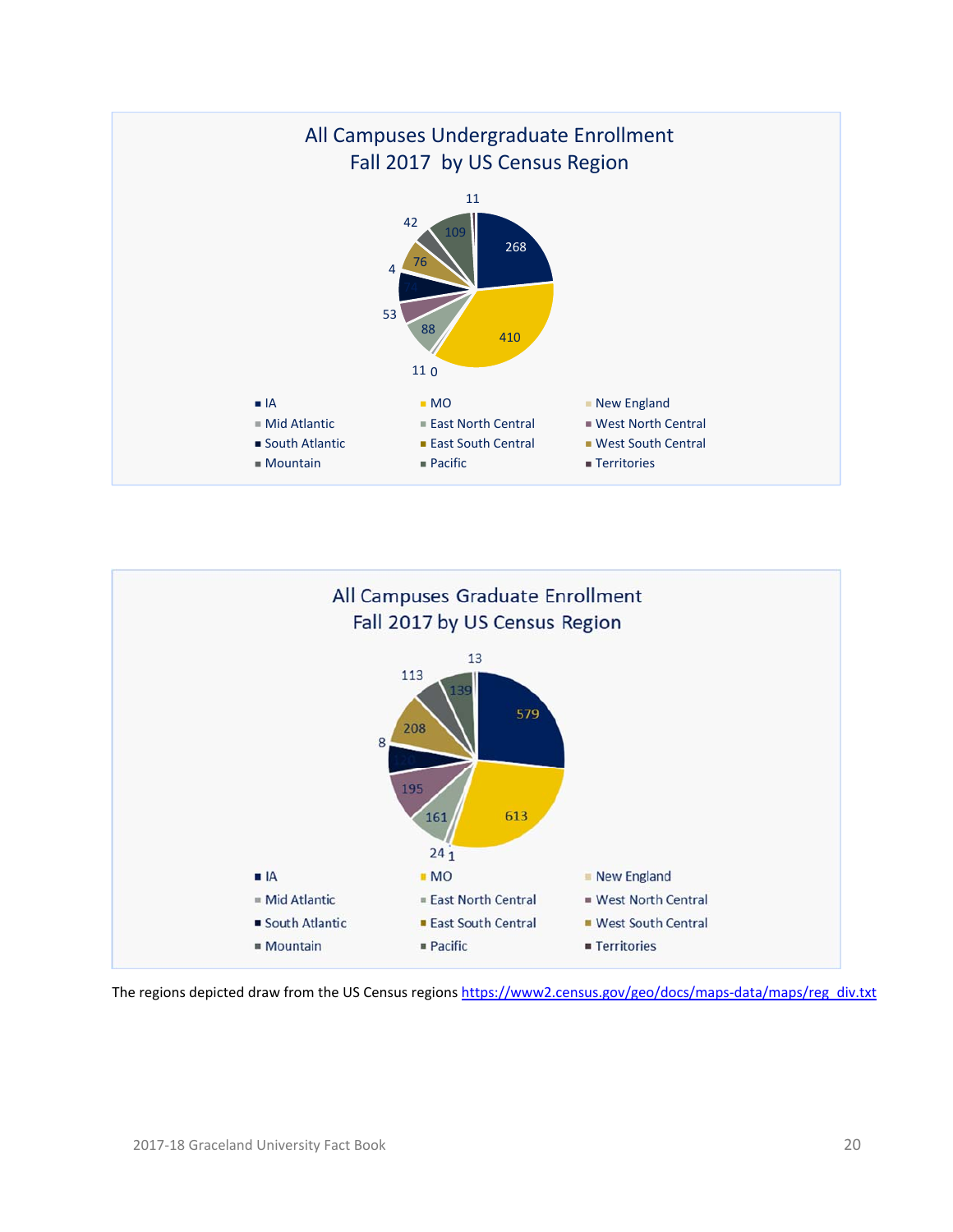## Lamoni Campus – Enrollment



Lamoni Campus – International Student Trends

| Year    | <b>International</b> | Total | <b>Percentage</b> |
|---------|----------------------|-------|-------------------|
| 2011-12 | 134                  | 936   | 15%               |
| 2012-13 | 115                  | 951   | 13%               |
| 2013-14 | 106                  | 1058  | 10%               |
| 2014-15 | 86                   | 1052  | 8%                |
| 2015-16 | 62                   | 1026  | 6%                |
| 2016-17 | 49                   | 960   | 5%                |
| 2017-18 | 56                   | 927   | 6%                |

International = Non‐U.S. citizens. Includes: full‐ and part‐time.

## Lamoni Campus – Student Gender Trends

| Year    | <b>Male</b> | <b>Female</b> | <b>Total</b> | <b>Male to Female Ratio</b> |
|---------|-------------|---------------|--------------|-----------------------------|
| 2011-12 | 528         | 408           | 936          | 56% male, 44% female        |
| 2012-13 | 514         | 437           | 951          | 54% male, 46% female        |
| 2013-14 | 579         | 479           | 1058         | 55% male, 45% female        |
| 2014-15 | 605         | 447           | 1052         | 58% male, 42% female        |
| 2015-16 | 574         | 452           | 1026         | 56% male, 44% female        |
| 2016-17 | 508         | 452           | 960          | 53% male, 47% female        |
| 2017-18 | 430         | 497           | 927          | 46% male, 54% female        |

Includes: full‐ and part‐time.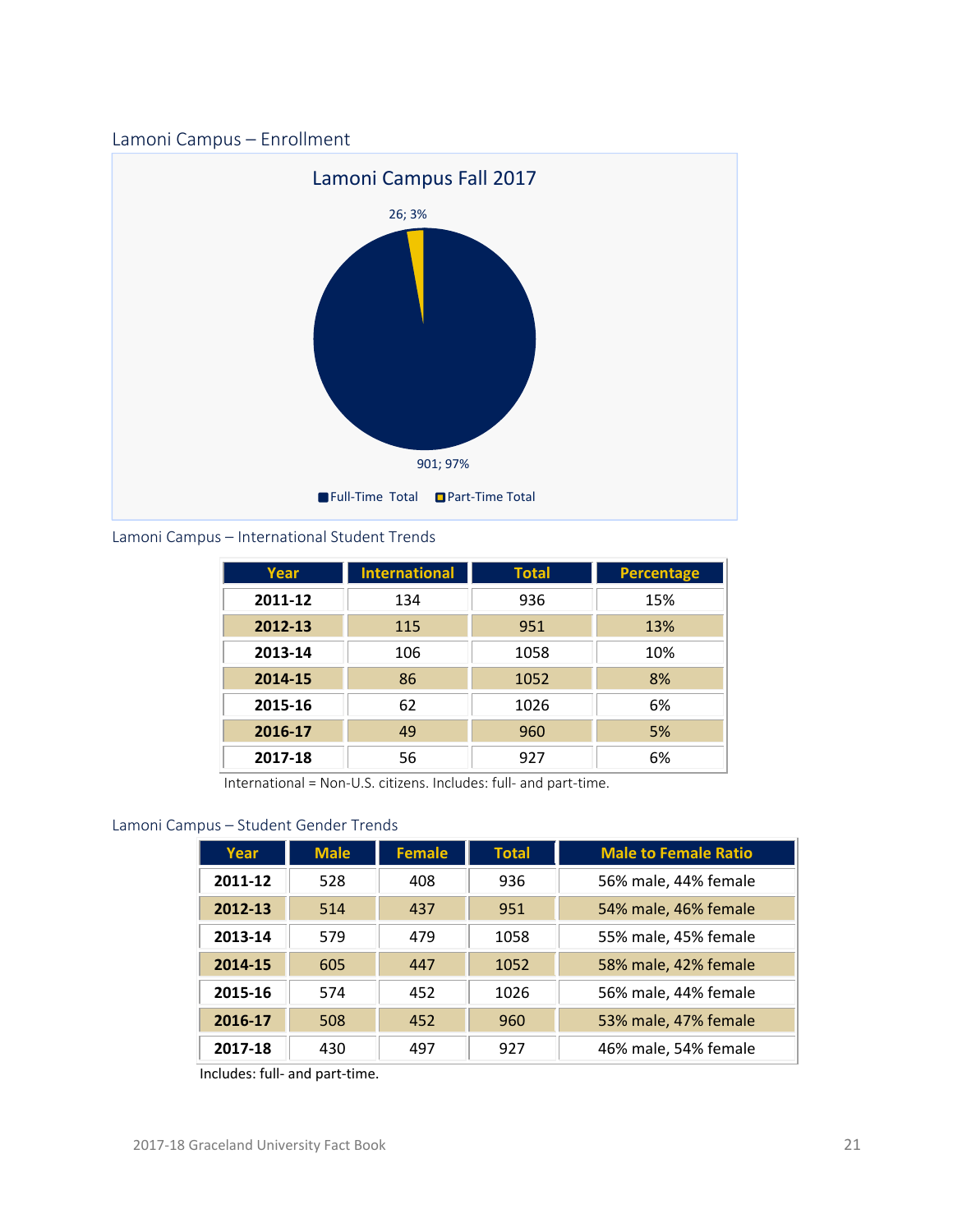| Year    | <b>Male</b> | <b>Female</b> | <b>Total</b> | <b>Male to Female Ratio</b> |
|---------|-------------|---------------|--------------|-----------------------------|
| 2011-12 | 142         | 117           | 259          | 55% male, 45% female        |
| 2012-13 | 122         | 109           | 231          | 53% male, 47% female        |
| 2013-14 | 183         | 143           | 326          | 56% male, 44% female        |
| 2014-15 | 184         | 98            | 282          | 65% male, 35% female        |
| 2015-16 | 208         | 150           | 358          | 58% male, 42% female        |
| 2016-17 | 140         | 116           | 256          | 54% male, 45% female        |
| 2017-18 | 110         | 145           | 255          | 57% male, 43% female        |

#### Lamoni Campus – First‐Time, First‐Year Student Gender Trends

Includes: full‐ and part‐time.



Religious affiliation is self‐reported. The FF population in 2017 reported a specific religious denomination at a lower rate than previous years.

#### Lamoni Campus – Student Diversity Trends

| Year                                                                                                                                                    | Race/Ethnic<br>Diversity* | <b>White</b> | Non-U.S.<br><b>Citizens</b> | <b>Unknown</b> | <b>Total</b><br><b>Students</b> |  |
|---------------------------------------------------------------------------------------------------------------------------------------------------------|---------------------------|--------------|-----------------------------|----------------|---------------------------------|--|
| 2011-12                                                                                                                                                 | 239 (26%)                 | 525          | 120                         | 52             | 936                             |  |
| 2012-13                                                                                                                                                 | 245 (26%)                 | 559          | 104                         | 43             | 951                             |  |
| 2013-14                                                                                                                                                 | 286 (27%)                 | 630          | 101                         | 41             | 1058                            |  |
| 2014-15                                                                                                                                                 | 289 (27%)                 | 630          | 88                          | 45             | 1052                            |  |
| 2015-16                                                                                                                                                 | 318 (31%)                 | 582          | 71                          | 55             | 1026                            |  |
| 2016-17                                                                                                                                                 | 321 (33%)                 | 557          | 32                          | 50             | 960                             |  |
| 2017-18                                                                                                                                                 | 338 (37%)                 | 531          | 27                          | 31             | 927                             |  |
| *Students who self-identify as African American, Hispanic, Asian, Pacific Islander, Native American or multi-<br>racial. Includes: full- and part-time. |                           |              |                             |                |                                 |  |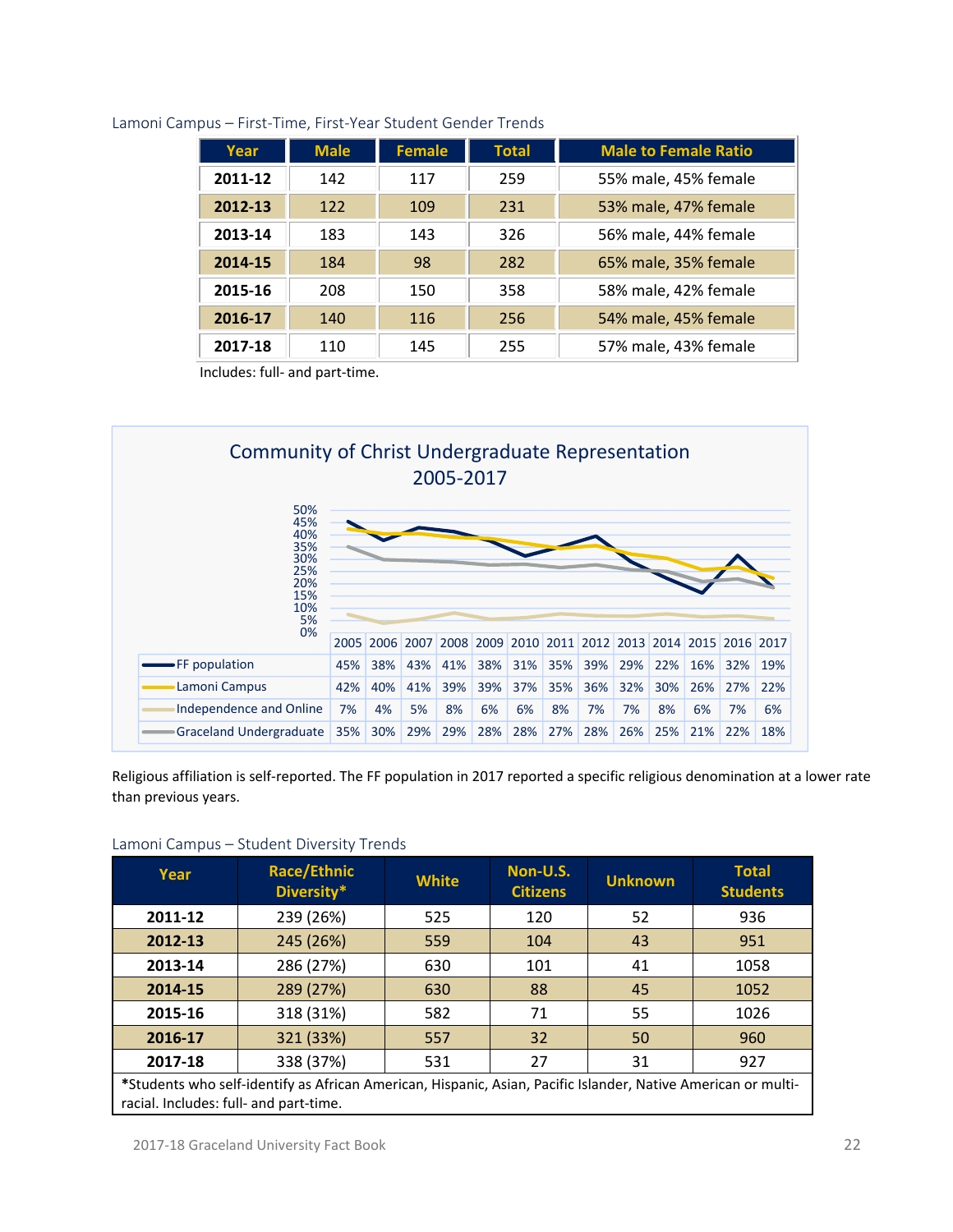# Academics

| Lamoni Campus                                       | <b>Independence and Online</b>                     |  |  |  |
|-----------------------------------------------------|----------------------------------------------------|--|--|--|
| Undergraduate Majors: 29<br>$\bullet$               | Doctorate Programs: 1                              |  |  |  |
| Undergraduate Minors: 24                            | Masters Programs: 3 (includes 10 majors)           |  |  |  |
| $\bullet$                                           | $\bullet$                                          |  |  |  |
| Pre-Professional Recommendations: 9                 | Graduate Certificate Programs: 6                   |  |  |  |
| $\bullet$                                           | $\bullet$                                          |  |  |  |
| Undergraduate Certificates: 1                       | Undergraduate Majors: 7                            |  |  |  |
| $\bullet$                                           | $\bullet$                                          |  |  |  |
| Refer to the Graceland online undergraduate catalog | Refer to the Graceland online graduate catalog for |  |  |  |
| for a complete list.                                | a complete list.                                   |  |  |  |

# Top Declared Majors

| <b>All Graceland</b>                                     |     | Lamoni campus only                                       | Independence and online only |                                  |     |
|----------------------------------------------------------|-----|----------------------------------------------------------|------------------------------|----------------------------------|-----|
|                                                          |     |                                                          |                              |                                  |     |
| <b>Nursing</b>                                           | 219 | <b>Business Administration 115</b>                       |                              | <b>Nursing</b>                   | 187 |
| <b>Elementary Education</b>                              | 118 | <b>Elementary Education</b>                              | 60                           | <b>Elementary Education</b>      | 58  |
| <b>Business Administration</b>                           | 136 | <b>Psychology</b>                                        | 54                           | <b>Organizational Leadership</b> | 22  |
| Psychology                                               | 54  | <b>Biology</b>                                           | 48                           | <b>Business Administration</b>   | 21  |
| <b>Biology</b>                                           | 48  | <b>Sport Management</b>                                  | 46                           | <b>Health Care Management</b>    | 8   |
| <b>Sport Management</b>                                  | 46  | <b>Corrective Exercise &amp;</b><br>Performance Enhance* | 42                           |                                  |     |
| <b>Corrective Exercise &amp;</b><br>Performance Enhance* | 42  | <b>Criminal Justice</b>                                  | 40                           |                                  |     |
| <b>Criminal Justice</b>                                  | 40  | Computer Sci & Info<br>Tech                              | 37                           |                                  |     |
| Computer Sci & Info Tech                                 | 37  | <b>Nursing</b>                                           | 32                           |                                  |     |
| <b>History</b>                                           | 29  | <b>History</b>                                           | 29                           |                                  |     |

\*This program closed Spring 2017 and is being taught out. This is a duplicated headcount.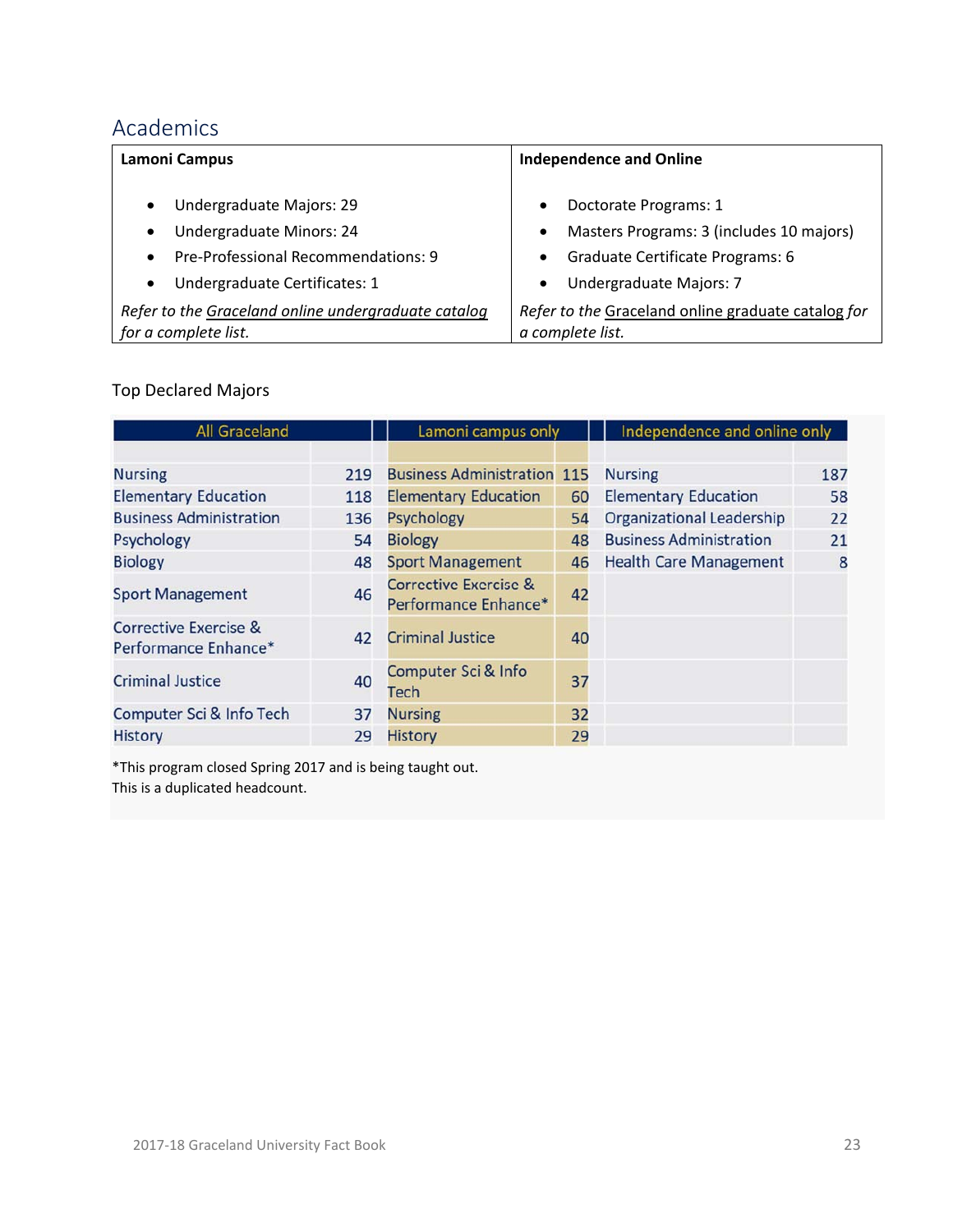#### Community: Collaborate & Engage

| <b>Academic</b><br>Year             | Sum of<br><b>Students</b> | Count of<br><b>sections</b> | <b>Sum of Total</b><br><b>Student Hours</b> | Sum of<br><b>Instructor</b><br><b>Hours</b> | <b>Average</b><br>student vs<br>instructor<br><b>hours</b> |
|-------------------------------------|---------------------------|-----------------------------|---------------------------------------------|---------------------------------------------|------------------------------------------------------------|
| 2010-11                             | 5,194                     | 319                         | 13,018                                      | 778                                         | 16.74                                                      |
| 2011-12                             | 5,158                     | 323                         | 13,286                                      | 783                                         | 16.97                                                      |
| 2012-13                             | 5,181                     | 335                         | 13,397                                      | 819                                         | 16.36                                                      |
| 2013-14                             | 6,022                     | 351                         | 15,331                                      | 843                                         | 18.19                                                      |
| 2014-15                             | 5,880                     | 342                         | 14,804                                      | 811                                         | 18.25                                                      |
| 2015-16                             | 5,767                     | 355                         | 14,644                                      | 837                                         | 17.50                                                      |
| 2016-17                             | 5,466                     | 307                         | 14,151                                      | 727                                         | 19.46                                                      |
| 2017-18                             | 4,969                     | 303                         | 13,050                                      | 753                                         | 17.33                                                      |
| <b>Grand Total</b>                  | 38,275                    | 2,320                       | 98,195                                      | 5583                                        | NA.                                                        |
| <b>Eight-Year</b><br><b>Average</b> | 5,467                     | 331                         | 14,028                                      | 797                                         | 17.59                                                      |

#### Lamoni Campus – Class Sizes

Includes full‐ and part‐time. The numbers above indicate enrollment and course offerings for the fall semesters and reflect Lamoni campus full‐ and part‐time students. Instructional Methods excluded: Applied Music, Clinic, Exhibition and Special Schedule.



Includes full‐ and part‐time. The number of class sections above excludes distance learning classes, music instruction, co-operative programs, internships, practicums, and all students in one-on-one classes.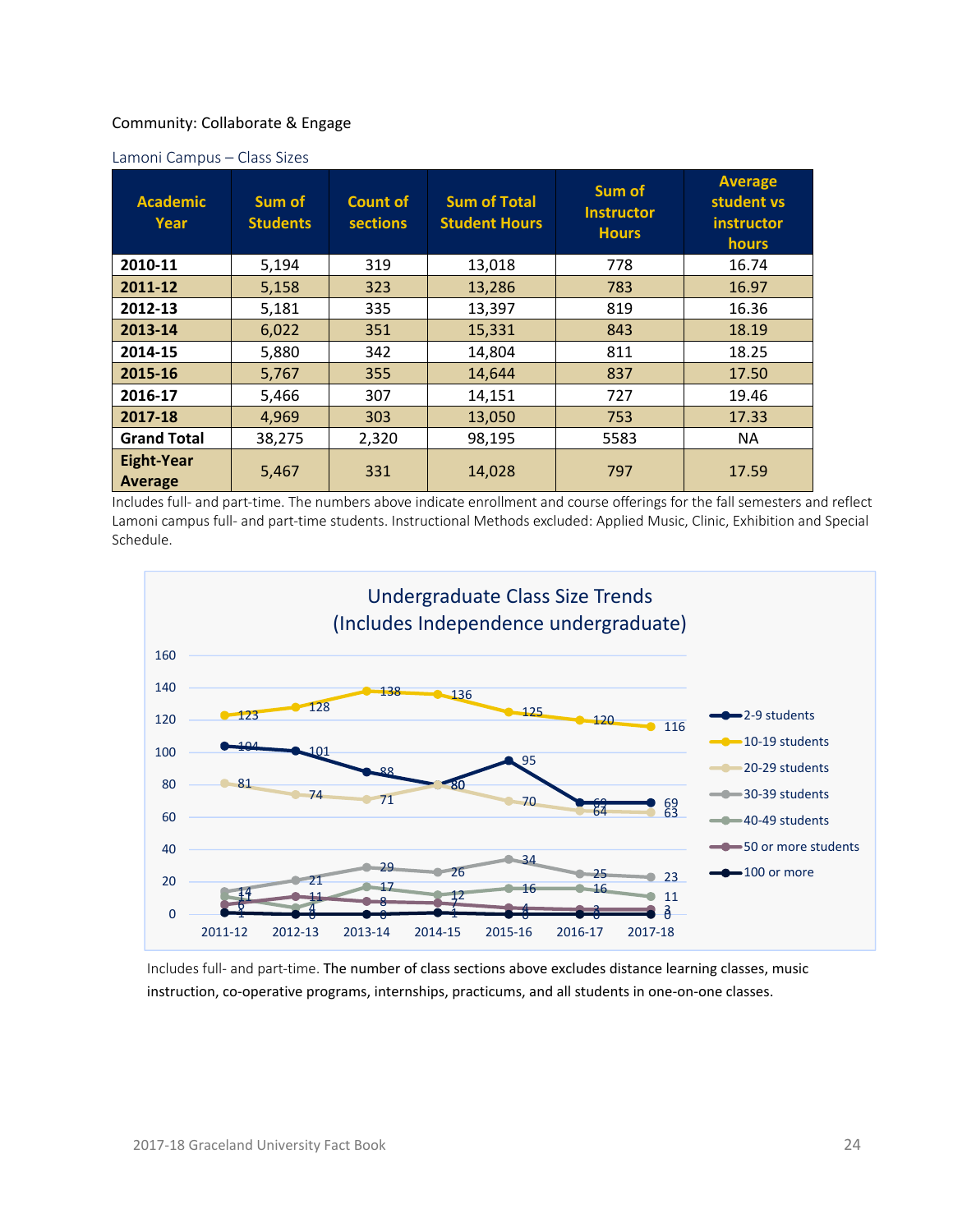# Co‐ and Extracurricular Participation

|                                                                                     | 2011-12 | 2012-13 | 2013-14 | 2014-15 | 2015-16 | 2016-17 | 2017-18 |
|-------------------------------------------------------------------------------------|---------|---------|---------|---------|---------|---------|---------|
| Student Athletes,<br>excluding coaches and<br>managers                              | 516     | 537     | 599     | 617     | 605     | 518     | 494     |
| Percent of Student<br><b>Athletes (excluding</b><br>coaches and<br>managers)        | 55%     | 56%     | 57%     | 59%     | 59%     | 54%     | 53%     |
| All Student Athletes,<br>including coaches<br>and managers                          | 525     | 567     | 631     | 655     | 605     | 555     | 560     |
| <b>Percent of Student</b><br><b>Athletes (including</b><br>coaches and<br>managers) | 56%     | 60%     | 60%     | 62%     | 59%     | 58%     | 60%     |

## Undergraduate Student Engagement in Intercollegiate Athletics

Note that the number of current year athletes may change as the year develops.

Athletic Teams

- 20 Varsity
- 11 Junior Varsity Source: Graceland University Athletics

For more information about our athletic teams, visit the Graceland Athletics Web site at www.gujackets.com.



**A student‐athlete** is any student who has had **eligibility checked** for a sport for a given year, excluding student coaches and managers. Students are counted only once regardless of how many sports they participate in.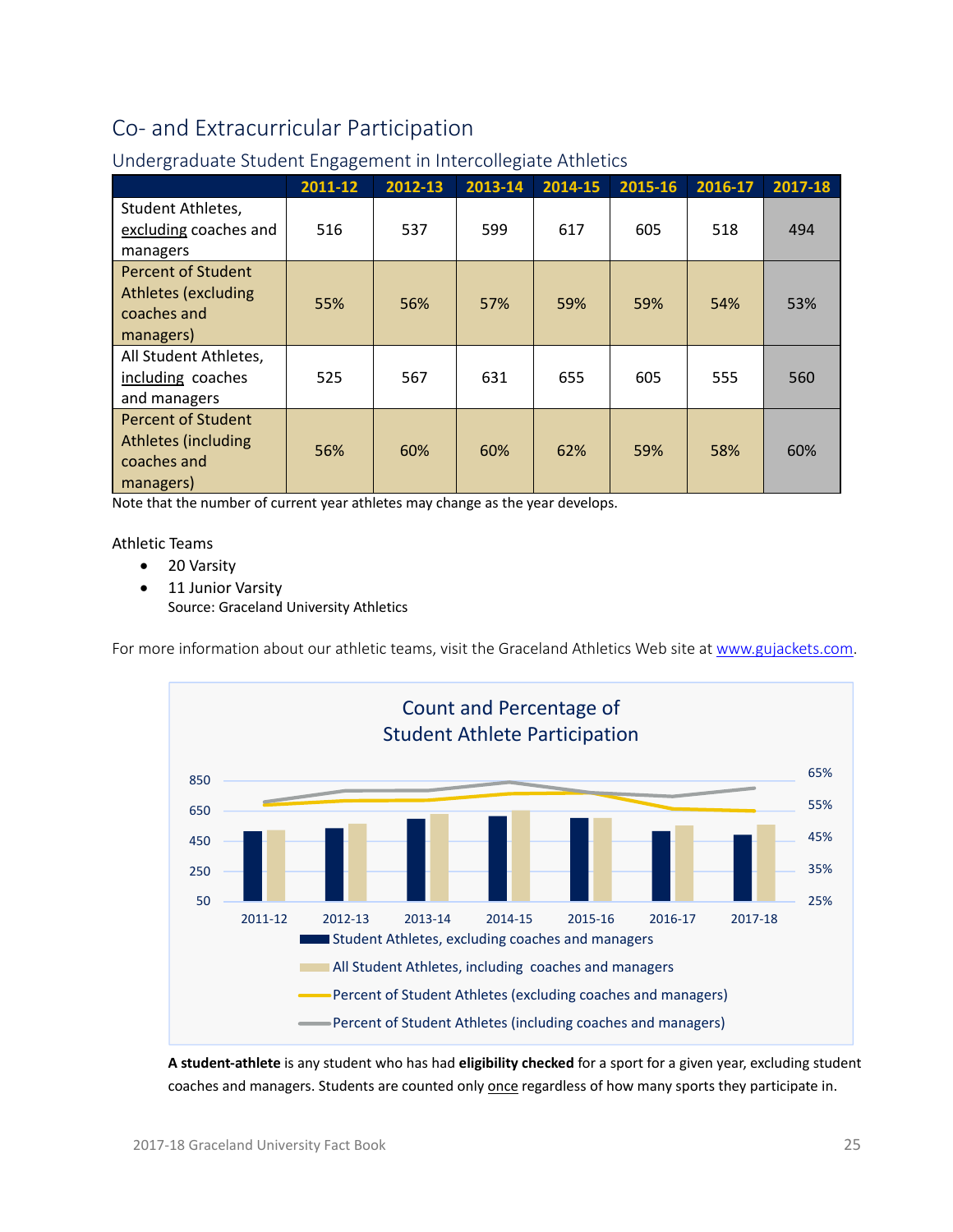#### Visual and Performing Arts

|                                                       | 2011-12   | 2012-13 | 2013-14 | 2014-15 | 2015-16 | 2016-17 | 2017-18   |
|-------------------------------------------------------|-----------|---------|---------|---------|---------|---------|-----------|
| Drama performances                                    | <b>NA</b> | 44      | 59      | 54      | 64      | 44      | <b>NA</b> |
| Music groups and ensembles                            | 467       | 455     | 482     | 491     | 482     | 456     | 328       |
| Count of VPA Participation on<br>Lamoni campus        | 467       | 499     | 541     | 545     | 546     | 500     | 328       |
| VPA Participation as a<br>Percentage of Lamoni campus | 50%       | 52%     | 51%     | 52%     | 53%     | 52%     | 35%       |

Includes full‐ and part‐time students who **enrolled** in a Visual and Performing Arts course or took part in a theatre production.



For more information, visit the Graceland Visual and Performing Arts Web site at http://www.graceland.edu/campus-life/visual-and-performing-arts.

#### Student Engagement

Lamoni Campus – Student Involvements

- Clubs and Organizations: 43 (Link: http://www.graceland.edu/campus-life/get-involved)
- Leadership Positions: 270
- Enactus Participation: 89 (distinct students)
- Work Study Positions Available: 691
- Houses: 17 (Learn more: http://www.graceland.edu/campus-life/house-social-system)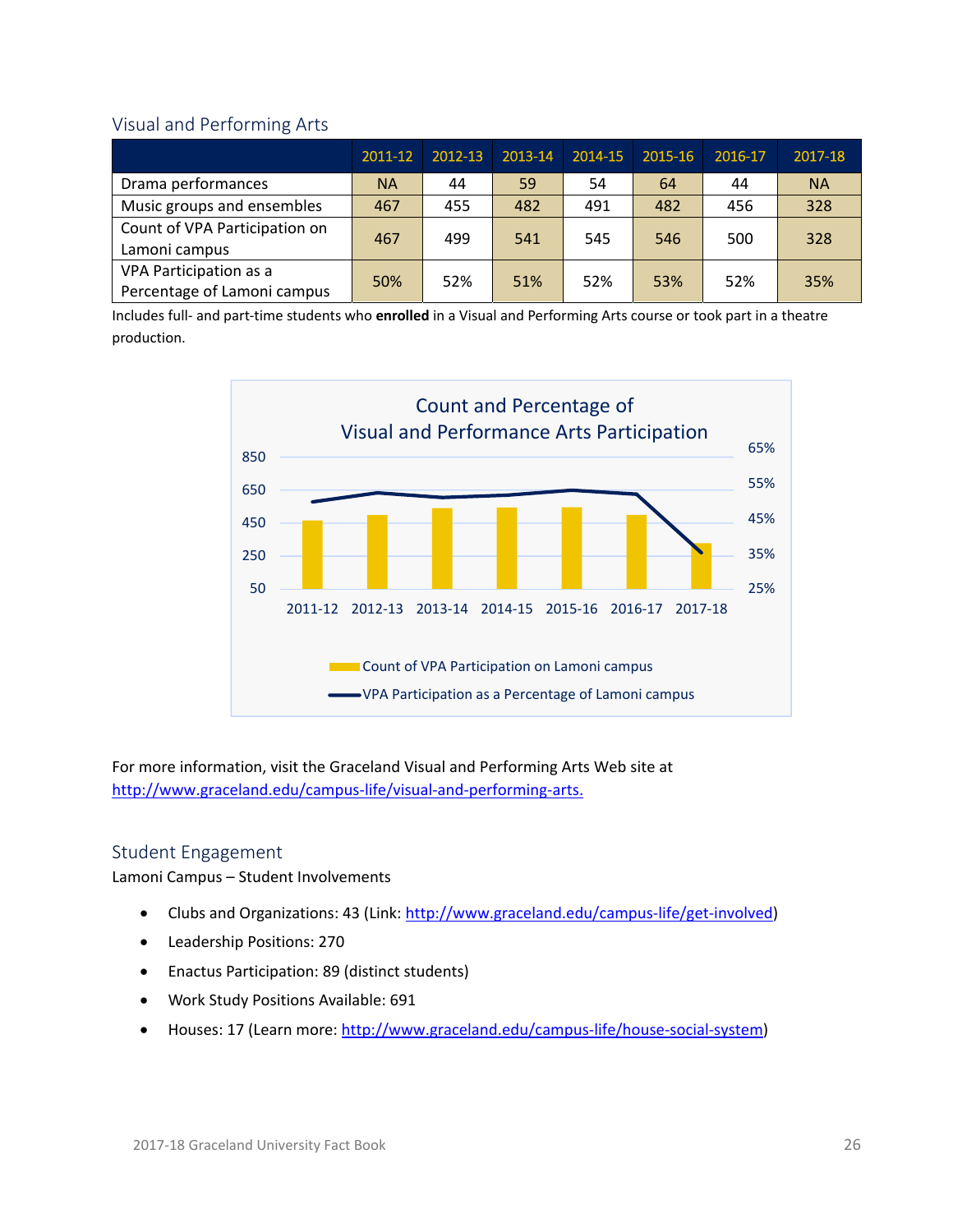#### Intramurals

The intramural program implemented a tracking tool for student participation in the Spring of 2016. Data on the frequency of participation was not available. For 2016‐17, an unduplicated count of 598 students participated in at least one of these activities.

#### **2016‐17 Intramural Teams**

Basketball – A, B & C leagues for men – A & B leagues for women\* Volleyball – A & B leagues for men and women as well as Co-Ed Teams for Final Fling\* Tapeball – Brother/Sister House and Final Fling Co‐Ed Teams\* Soccer – Jack & Jill (Co‐Ed) Teams\* Flag Football – A & B leagues for men and women's league\* Dodgeball – Brother/Sister House Kickball – Brother/Sister House Ultimate Frisbee – Co‐Ed as well as Final Fling Co‐Ed Glow in the Dark Dodgeball – Co‐Ed Glow in the Dark Capture the Flag – Brother/Sister House Water Games for Welcome Week Softball – A & B leagues for men – women's league\* *\*We host tournaments in some activities to determine a "campus" champion.* 

| 2015-16 Intramural Teams | 2014-15 Intramural Teams  |
|--------------------------|---------------------------|
| Basketball               | Basketball                |
| Dodge Ball               | Flag Football             |
| Flag Football            | Jack and Jill Soccer      |
| Jack and Jill Soccer     | Ping Pong                 |
| <b>Tape Ball</b>         | Pool                      |
| Volleyball               | Sand Volleyball           |
| Kickball                 | Softball                  |
| Ultimate Frisbee         | Table Tennis              |
| Volleyball Co Ed         | Tape Ball                 |
|                          | Volleyball 6 Person       |
|                          | Volleyball Co Ed 4 Person |

Source: Coordinator of Special Programs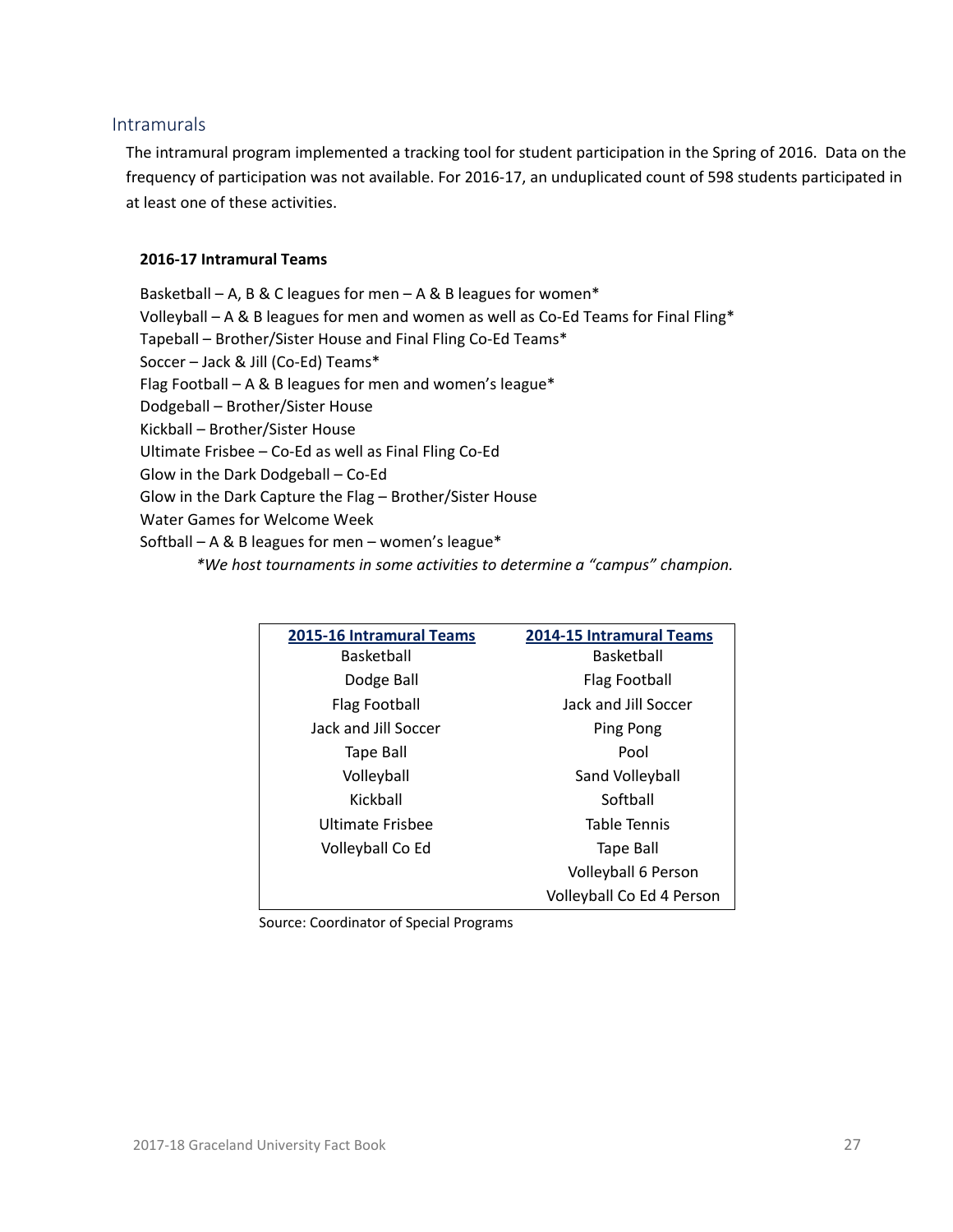| <b>Total Employed By Campus</b>       |         |          |          |          |          |  |  |
|---------------------------------------|---------|----------|----------|----------|----------|--|--|
|                                       | 2012-13 | 2013-14  | 2014-15  | 2015-16  | 2016-17  |  |  |
| Lamoni                                | 516     | 714      | 729      | 592      | 627      |  |  |
| Independence                          | 27      | 33       | 23       | 16       | 10       |  |  |
| <b>Trenton</b>                        | 2       | $\Omega$ | $\Omega$ | $\Omega$ | 0        |  |  |
| <b>Employed On Federal Work-Study</b> |         |          |          |          |          |  |  |
|                                       | 2012-13 | 2013-14  | 2014-15  | 2015-16  | 2016-17  |  |  |
| Lamoni                                | 172     | 328      | 155      | 270      | 309      |  |  |
| Independence                          | 5       | 9        | 5        | 6        |          |  |  |
| <b>Trenton</b>                        | 1       | 0        | $\Omega$ | $\Omega$ | $\Omega$ |  |  |

Count of students employed through federal work‐study are included in the total employed by campus. Source: Student Financial Services

#### Independence and Online– Student Involvements

- Graceland Pi Eta Chapter Sigma Theta Tau International Honor Society of Nursing face-to-face as well as distance nursing graduates may join/attend meetings.
- Graceland Student Education Association (GSEA)
- Houses: McKevit Manor Social/Political student organization of the Undergraduate Face-to-Face Nursing program.
- Leadership positions: 17 House Council leadership positons, of those, five students serve as representatives on University committees.
- Work Study Positions: Five students (four from the Independence Campus and one student that Independences utilizes in the summer from the Lamoni Campus).
- Clubs and Organizations: National Student Nurses' Association (NSNA) and (MONSA), Missouri Nursing Students' Association, where undergraduate face‐to‐face students get the opportunity to attend regional and national conferences.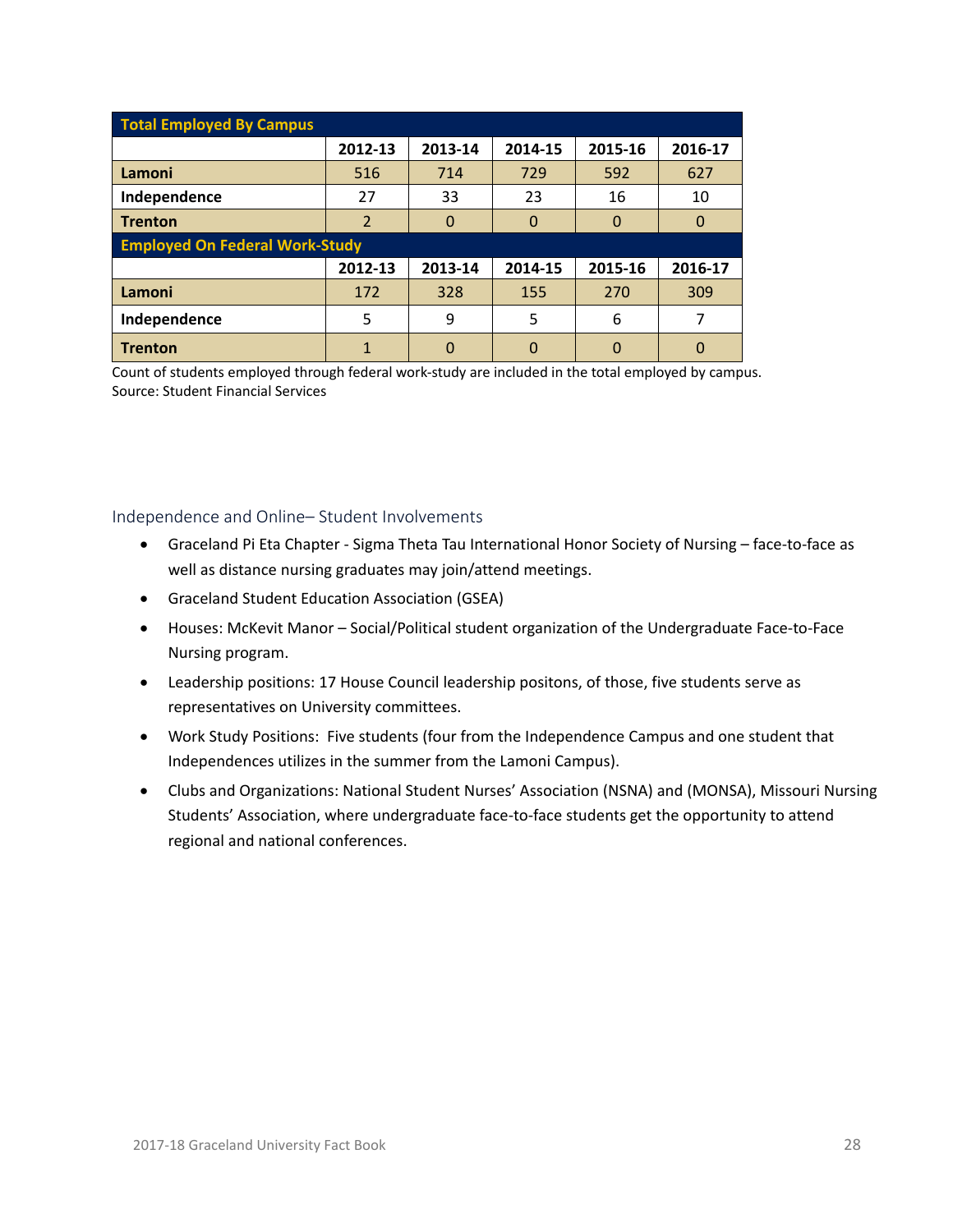## Housing

| <b>Occupancy on</b><br><b>Lamoni Campus</b> | Graybill | Gunsolley | <b>Tess Morgan</b> | <b>Walker</b> | <b>Thomas Apts</b><br>Small & | College<br>Houses | <b>Tower Apts.</b> | <b>TOTAL</b><br>Housing<br>Capacity | Campus<br>Off  |
|---------------------------------------------|----------|-----------|--------------------|---------------|-------------------------------|-------------------|--------------------|-------------------------------------|----------------|
| <b>Fall 2017</b>                            |          |           |                    |               |                               |                   |                    |                                     |                |
| <b>Maximum</b>                              | 217      | 146       | 239                | 93            | 96                            | 9                 | 9                  | 809                                 |                |
| Actual*                                     | 182      | 115       | 173                | 57            | 96                            | 6                 | $\overline{7}$     | 636                                 | 265            |
| % Occupancy                                 | 84%      | 79%       | 72%                | 61%           | 100%                          | 43%               | 78%                | 78%                                 | 29%            |
| <b>Fall 2016</b>                            |          |           |                    |               |                               |                   |                    |                                     |                |
| <b>Maximum</b>                              | 217      | 146       | 239                | 93            | 96                            | 14                | 9                  | 814                                 |                |
| Actual*                                     | 167      | 111       | 200                | 70            | 97                            | $\overline{7}$    | $\overline{4}$     | 656                                 | 291            |
| % Occupancy                                 | 77%      | 76%       | 84%                | 75%           | 101%                          | 50%               | 44%                | 81%                                 | 31%            |
| <b>Fall 2015</b>                            |          |           |                    |               |                               |                   |                    |                                     |                |
| <b>Maximum</b>                              | 218      | 147       | 228                | 91            | 96                            | 0                 | 9                  | 789                                 |                |
| Actual*                                     | 207      | 143       | 211                | 89            | 94                            | $\mathbf 0$       | 9                  | 753                                 | 275            |
| % Occupancy                                 | 95%      | 97%       | 93%                | 98%           | 98%                           | 0%                | 100%               | 95%                                 | 28%            |
| <b>Fall 2014</b>                            |          |           |                    |               |                               |                   |                    |                                     |                |
| <b>Maximum</b>                              | 218      | 147       | 228                | 91            | 96                            | 14                | 9                  | 803                                 |                |
| Actual*                                     | 207      | 138       | 213                | 87            | 96                            | 13                | 9                  | 763                                 | 286            |
| % Occupancy                                 | 95%      | 94%       | 93%                | 96%           | 100%                          | 93%               | 100%               | 95%                                 | 28%            |
| <b>Fall 2013</b>                            |          |           |                    |               |                               |                   |                    |                                     |                |
| <b>Maximum</b>                              | 218      | 147       | 228                | 91            | 96                            | 14                | 9                  | 803                                 | $\overline{a}$ |
| Actual*                                     | 184      | 131       | 210                | 84            | 95                            | 13                | 8                  | 725                                 | 295            |
| % Occupancy                                 | 84%      | 89%       | 92%                | 92%           | 99%                           | 93%               | 89%                | 90%                                 | 29%            |
| <b>Fall 2012</b>                            |          |           |                    |               |                               |                   |                    |                                     |                |
| <b>Maximum</b>                              | 185      | 144       | 228                | 91            | 96                            | n/a               | 9                  | 753                                 | ÷.             |
| Actual*                                     | 160      | 122       | 186                | 78            | 96                            | n/a               | 9                  | 651                                 | 273            |
| % Occupancy                                 | 86%      | 85%       | 82%                | 86%           | 100%                          | n/a               | 100%               | 86%                                 | 30%            |
| <b>Fall 2011</b>                            |          |           |                    |               |                               |                   |                    |                                     |                |
| <b>Maximum</b>                              | 184      | 140       | 228                | 91            | n/a                           | n/a               | 9                  | 652                                 | $\overline{a}$ |
| Actual*                                     | 174      | 131       | 176                | 60            | n/a                           | n/a               | 9                  | 550                                 | 270            |
| % Occupancy                                 | 95%      | 94%       | 77%                | 66%           | n/a                           | n/a               | 100%               | 84%                                 | 30%            |

The actual occupancy was taken on the fall census date by Institutional Research.

Housing information: http://www.graceland.edu/campus-life/housing-and-dining.

#### Independence and Online ‐ Housing Information

The Independence Campus is a non‐residential campus and students relocating to this area will need to find their own housing.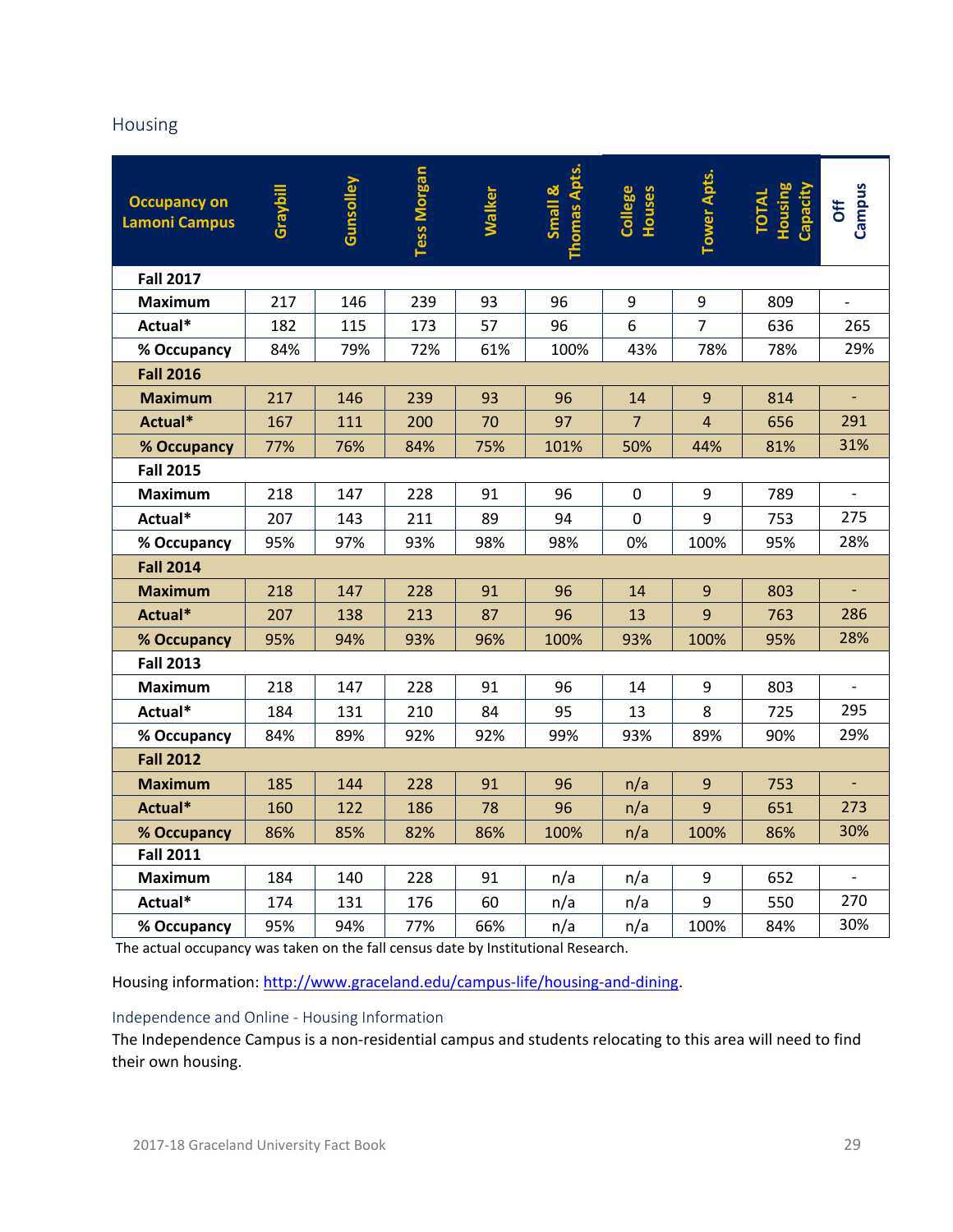# **Outcomes**

## National Survey of Student Engagement (NSSE)

Complete NSSE Report available upon request, contact InstitutionalResearch@graceland.edu. A five‐year history of the NSSE results is not available. Graceland administers the NSSE on a two‐year cycle for the Lamoni Campus. The format for the reports from 2015 administration changed significantly, making direct comparisons among administrations of the survey difficult. The next NSSE will be administered in Spring 2019.

|                       | <b>Engagement Indicators</b>                   | 2015     | 2017                |
|-----------------------|------------------------------------------------|----------|---------------------|
|                       | Higher-Order Learning First Year               | $40.0 -$ | $35.4 -$            |
|                       | Higher-Order Learning Senior                   | $42.3 -$ | $39.8 -$            |
|                       | Reflective and Integrative Learning First Year | $38.0 -$ | $35.5 -$            |
|                       | Reflective and Integrative Learning Senior     | $40.9 -$ | $39.7 -$            |
| Academic Challenge    | Learning Strategies First Year                 | $41.5 -$ | $36.7 -$            |
|                       | Learning Strategies Senior                     | $42.8 -$ | 31.6 $\downarrow^*$ |
|                       | <b>Quantitative Reasoning First Year</b>       | $29.5 -$ | $28.6 -$            |
|                       | Quantitative Reasoning Senior                  | $32.9 -$ | $28.7 -$            |
|                       | <b>Collaborative Learning First Year</b>       | $35.5 -$ | $36.0 -$            |
| Learning<br>w/Peers   | <b>Collaborative Learning Senior</b>           | $34.5 -$ | $35.6 -$            |
|                       | Discussions with Diverse Others First Year     | 45.8个*   | 46.6个*              |
|                       | Discussions with Diverse Others Senior         | 44.0个    | $39.6 -$            |
|                       | <b>Student-Faculty Interaction First Year</b>  | 27.6 个*  | $23.1 -$            |
| w/Faculty<br>Interact | <b>Student-Faculty Interaction Senior</b>      | 30.3 个   | $27.8 -$            |
|                       | <b>Effective Teaching Practices First Year</b> | $38.9 -$ | $35.3\text{+}*$     |
|                       | <b>Effective Teaching Practices Senior</b>     | $43.5 -$ | $40.3 -$            |
|                       | Quality of Interactions First Year             | $42.4 -$ | $39.8 -$            |
| ment                  | Quality of Interactions Senior                 | $43.3 -$ | $42.8 -$            |
| Environ-              | <b>Supportive Environment First Year</b>       | $38.5 -$ | $35.9 -$            |
|                       | <b>Supportive Environment Senior</b>           | $35.8 -$ | $34.6 -$            |

| Key | $\uparrow^*$ Significantly $\uparrow \uparrow$ Significantly |                             | -- No       | $\downarrow$ Significantly  | $\downarrow^*$ Significantly |
|-----|--------------------------------------------------------------|-----------------------------|-------------|-----------------------------|------------------------------|
|     | above peers,                                                 | above peers,                | significant | below peers,                | below peers,                 |
|     | effect size $\uparrow$ .3                                    | effect size $\downarrow$ .3 | difference  | effect size $\downarrow$ .3 | effect size $\uparrow$ .3    |

Benchmark institutions who also participate in NSSE:

| <b>Avila University</b>    | <b>Central Methodist University</b> |
|----------------------------|-------------------------------------|
| <b>Benedictine College</b> | Luther College                      |
| <b>Central College</b>     | <b>Wartburg College</b>             |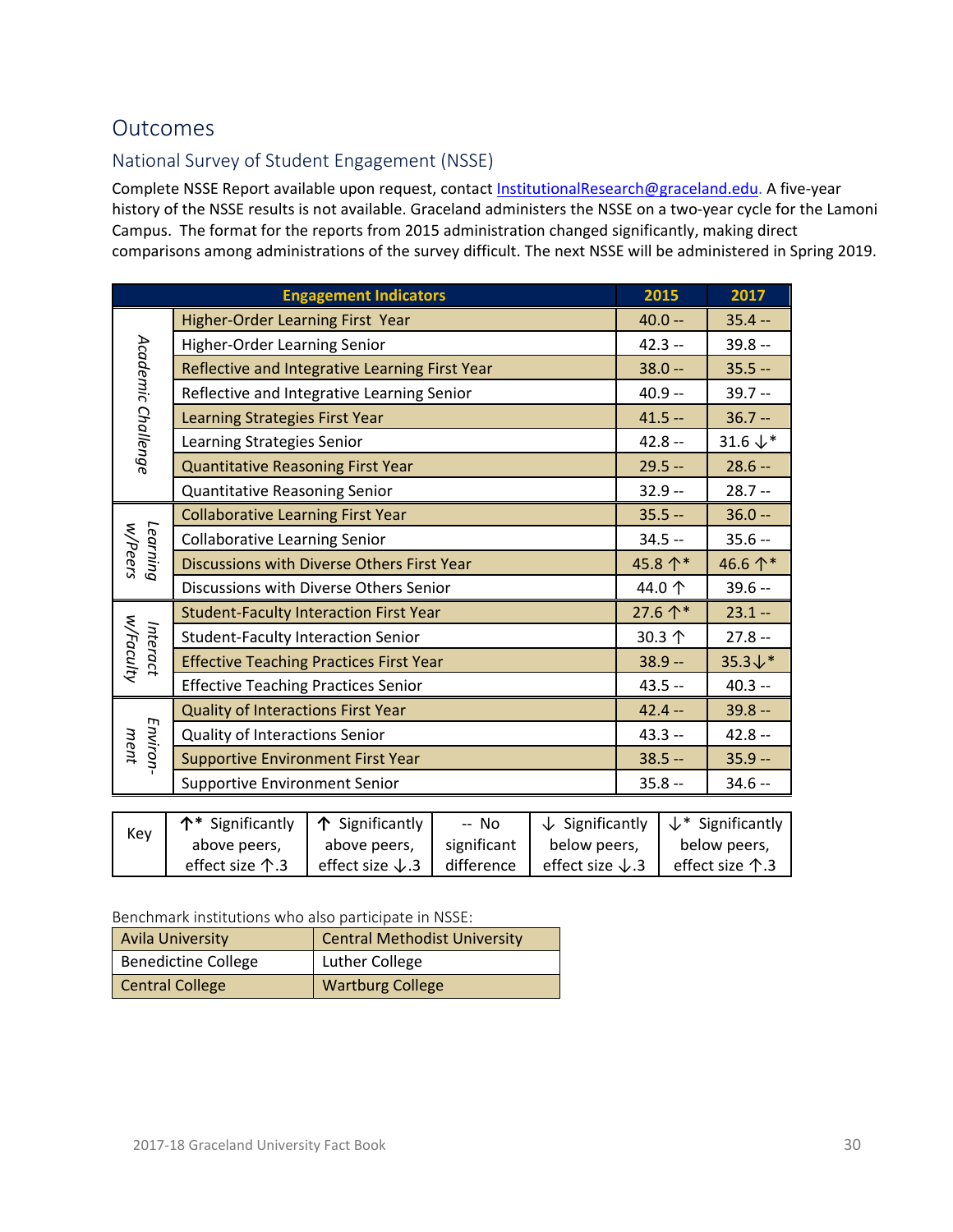Participation in High‐Impact Practices (HIPs):

|                                           | 2015                       | 2017                         |
|-------------------------------------------|----------------------------|------------------------------|
| First Year Participated in 1 HIP          | 67% $\uparrow$ peers (63%) | 53% $\downarrow$ peers (67%) |
| First Year Participated in 2 or more HIPs | 19% 个 peers (11%)          | $10\% = \text{peers} (10\%)$ |
| Senior Participated in 1 HIP              | 96% 个 peers (86%)          | 100% 个 peers (94%)           |
| Senior Participated in 2 or more HIPs     | 87% 个 peers (67%)          | 85% 个 peers (78%)            |

Source: NSSE17 Engagement Indicators in 2017

Research indicates that student learning improves when students experience six or more High-Impact Practices (HIPs), so Graceland will develop opportunities to enable undergraduates to experience at least six HIPs through the curriculum and co-curriculum. To learn more about High-Impact Practices (HIPs) click here: http://leap.aacu.org/toolkit/high-impact-practices.

#### Education Outcomes

| Undergraduate degrees awarded by school or<br>college July 1, 2016-June 30, 2017 |     |  |
|----------------------------------------------------------------------------------|-----|--|
| Sandage School of Business                                                       | 53  |  |
|                                                                                  |     |  |
| School of Nursing                                                                | 127 |  |
|                                                                                  |     |  |
| Gleazer School of Education                                                      | 84  |  |
|                                                                                  |     |  |
| College of Liberal Arts and Sciences                                             | 111 |  |
| Science and Math                                                                 | 35  |  |
| <b>Health and Movement Sciences</b>                                              | 14  |  |
| <b>Humanities</b>                                                                | 12  |  |
| Social Sciences                                                                  | 31  |  |
| <b>Visual and Performing Arts</b>                                                | 19  |  |
| Liberal Studies                                                                  | 15  |  |
|                                                                                  | 390 |  |

#### Undergraduate degrees awarded by school or college **July 1, 2015‐June 30, 2016**

| Sandage School of Business           | 55  | Sandage School of Business           |  |
|--------------------------------------|-----|--------------------------------------|--|
|                                      |     |                                      |  |
| School of Nursing                    | 104 | <b>School of Nursing</b>             |  |
|                                      |     |                                      |  |
| <b>Gleazer School of Education</b>   | 69  | <b>Gleazer School of Education</b>   |  |
|                                      |     |                                      |  |
| College of Liberal Arts and Sciences | 139 | College of Liberal Arts and Sciences |  |
| Science and Math                     | 22  | Science and Math                     |  |
| <b>Health and Movement Sciences</b>  | 32  | <b>Health and Movement Sciences</b>  |  |
| <b>Humanities</b>                    | 15  | <b>Humanities</b>                    |  |
| Social Sciences                      | 40  | Social Sciences                      |  |
| Visual and Performing Arts           | 12  | Visual and Performing Arts           |  |
| Liberal Studies                      | 18  | Liberal Studies                      |  |
|                                      | 368 |                                      |  |

| Undergraduate degrees awarded by school or<br>college July 1, 2015-June 30, 2016 |     | Undergraduate degrees awarded by school or<br>college July 1, 2014-June 30, 2015 |     |  |
|----------------------------------------------------------------------------------|-----|----------------------------------------------------------------------------------|-----|--|
| Sandage School of Business                                                       |     | Sandage School of Business                                                       | 68  |  |
|                                                                                  |     |                                                                                  |     |  |
| <b>School of Nursing</b>                                                         | 104 | <b>School of Nursing</b>                                                         | 99  |  |
|                                                                                  |     |                                                                                  |     |  |
| Gleazer School of Education                                                      |     | <b>Gleazer School of Education</b>                                               | 87  |  |
|                                                                                  |     |                                                                                  |     |  |
| College of Liberal Arts and Sciences                                             | 139 | <b>College of Liberal Arts and Sciences</b>                                      | 137 |  |
| Science and Math                                                                 | 22  | Science and Math                                                                 | 31  |  |
| <b>Health and Movement Sciences</b>                                              | 32  | <b>Health and Movement Sciences</b>                                              | 25  |  |
| <b>Humanities</b>                                                                | 15  | <b>Humanities</b>                                                                | 18  |  |
| Social Sciences                                                                  | 40  | Social Sciences                                                                  | 30  |  |
| Visual and Performing Arts                                                       | 12  | <b>Visual and Performing Arts</b>                                                | 15  |  |
| Liberal Studies                                                                  | 18  | Liberal Studies                                                                  | 18  |  |
|                                                                                  | 368 |                                                                                  | 391 |  |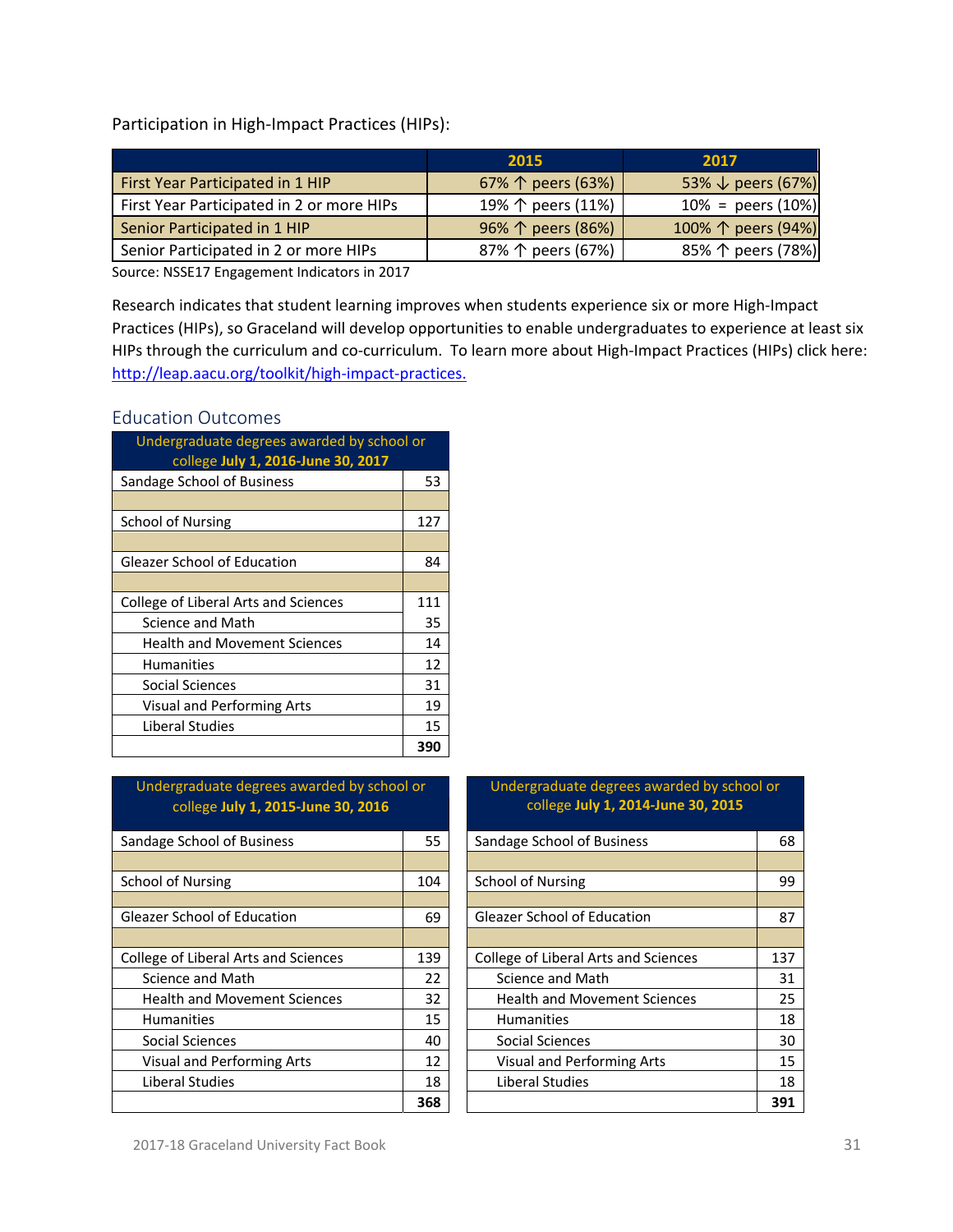#### Undergraduate degrees awarded by school or college **July 1, 2013‐June 30, 2014**

| Sandage School of Business           | 35  | Sandage School of Business           | 50  |
|--------------------------------------|-----|--------------------------------------|-----|
|                                      |     |                                      |     |
| <b>School of Nursing</b>             | 82  | <b>School of Nursing</b>             | 93  |
|                                      |     |                                      |     |
| <b>Gleazer School of Education</b>   | 85  | <b>Gleazer School of Education</b>   | 95  |
|                                      |     |                                      |     |
| College of Liberal Arts and Sciences | 115 | College of Liberal Arts and Sciences | 110 |
| Science and Math                     | 16  | Science and Math                     | 23  |
| <b>Health and Movement Sciences</b>  | 27  | <b>Health and Movement Sciences</b>  | 27  |
| <b>Humanities</b>                    | 10  | <b>Humanities</b>                    | 10  |
| Social Sciences                      | 27  | Social Sciences                      | 22  |
| Visual and Performing Arts           | 15  | Visual and Performing Arts           | 10  |
| Liberal Studies                      | 20  | Liberal Studies                      | 18  |
|                                      | 317 |                                      | 348 |

#### Undergraduate degrees awarded by school or college **July 1, 2012‐June 30, 2013**

| Sandage School of Business           | 50  |
|--------------------------------------|-----|
|                                      |     |
| School of Nursing                    | 93  |
|                                      |     |
| <b>Gleazer School of Education</b>   | 95  |
|                                      |     |
| College of Liberal Arts and Sciences | 110 |
| Science and Math                     | 23  |
| <b>Health and Movement Sciences</b>  | 27  |
| <b>Humanities</b>                    | 10  |
| Social Sciences                      | 22  |
| <b>Visual and Performing Arts</b>    | 10  |
| Liberal Studies                      | 18  |
|                                      | 348 |

#### Undergraduate degrees awarded by school or college **July 1, 2011‐June 30, 2012**

| Sandage School of Business           | 45  | Sandage School of Business           | 57  |
|--------------------------------------|-----|--------------------------------------|-----|
|                                      |     |                                      |     |
| <b>School of Nursing</b>             | 93  | <b>School of Nursing</b>             | 83  |
|                                      |     |                                      |     |
| <b>Gleazer School of Education</b>   | 92  | <b>Gleazer School of Education</b>   | 94  |
|                                      |     |                                      |     |
| College of Liberal Arts and Sciences | 103 | College of Liberal Arts and Sciences | 101 |
| Science and Math                     | 13  | Science and Math                     | 19  |
| <b>Health and Movement Sciences</b>  | 30  | <b>Health and Movement Sciences</b>  | 26  |
| <b>Humanities</b>                    | 15  | <b>Humanities</b>                    | 14  |
| Social Sciences                      | 21  | Social Sciences                      | 22  |
| <b>Visual and Performing Arts</b>    | 12  | <b>Visual and Performing Arts</b>    | 20  |
| Liberal Studies                      | 12  | Liberal Studies                      | 23  |
|                                      | 333 |                                      | 358 |

#### <u> 1989 - Johann Stoff, amerikansk politiker (d. 1989)</u> Undergraduate degrees awarded by school or college **July 1, 2010‐June 30, 2011**

| Sandage School of Business           | 45  | Sandage School of Business           | 57  |
|--------------------------------------|-----|--------------------------------------|-----|
|                                      |     |                                      |     |
| <b>School of Nursing</b>             | 93  | <b>School of Nursing</b>             | 83  |
|                                      |     |                                      |     |
| <b>Gleazer School of Education</b>   | 92  | <b>Gleazer School of Education</b>   | 94  |
|                                      |     |                                      |     |
| College of Liberal Arts and Sciences | 103 | College of Liberal Arts and Sciences | 101 |
| Science and Math                     | 13  | Science and Math                     | 19  |
| <b>Health and Movement Sciences</b>  | 30  | <b>Health and Movement Sciences</b>  | 26  |
| <b>Humanities</b>                    | 15  | <b>Humanities</b>                    | 14  |
| Social Sciences                      | 21  | Social Sciences                      | 22  |
| Visual and Performing Arts           | 12  | Visual and Performing Arts           | 20  |
| Liberal Studies                      | 12  | Liberal Studies                      | 23  |
|                                      | 333 |                                      | 358 |

Graceland awarded the following **undergraduate** degrees during the timeframe on the tables above:

**School of Business:** Accounting, Agricultural Business, Business Administration, Economics, Organizational Leadership, and Sport Management.

**School of Nursing:** Bachelors of Science in Nursing and Health Care Management.

**School of Education:** Elementary Education. Students may earn endorsements in many content areas. Students may complete endorsements in mild/moderate special education at the elementary or secondary levels, K‐12 endorsements or a secondary teacher education program.

**Divisions in the College of Liberal Arts and Sciences:** 

**Science and Math Division:** Biology, Chemistry, Mathematics and Computer Science/Information Technology

**Health and Movement Science Division:** Athletic Training, Corrective Exercise and Performance Enhancement, Health, Physical Education, Recreation, and Wellness Program Management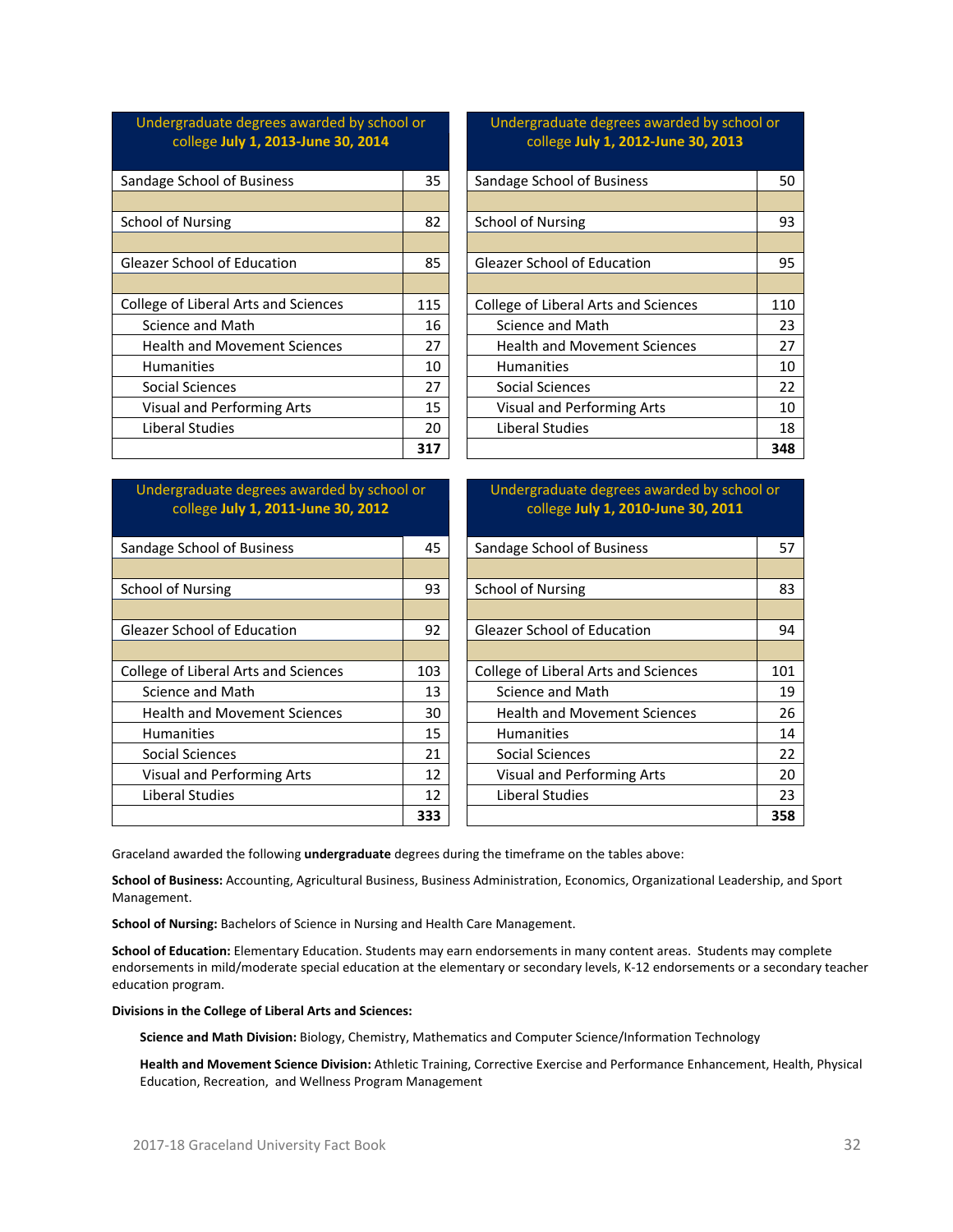**Humanities Division:** Communication, English, Publication Writing and Design, Religion, Religion and Philosophy, Web Design, and Liberal Studies

**Social Sciences Division:** Criminal Justice, History, Human Services, International Studies, and Psychology

**Visual and Performing Arts Division:** Studio Art, Visual Communications Art; Film, Theatre and Performance Studies, Music, and Theatre

#### First Destination

Graduation and Beyond

|                                                                                                                                 |           | 2008-09 2009-10 2010-11 2011-12 2012-13 2013-14 2014-15 2016-17 2017-18 |           |           |           |     |        |           |           |
|---------------------------------------------------------------------------------------------------------------------------------|-----------|-------------------------------------------------------------------------|-----------|-----------|-----------|-----|--------|-----------|-----------|
| Job Placement Rate<br>(full-time)                                                                                               | 20.30%    | 46%                                                                     | 58%       | 66%       | 60%       | 76% | 67.50% | 84.45%    | 71.50%    |
| Enrolled in program<br>of Continuing<br>Education                                                                               | 47.20%    | 61.90%                                                                  | 68%       | 8%        | 21%       | 1%  | 12.50% | 11.50%    | 6.48%     |
| Service (World<br>Service Corps/other<br>full-time<br>volunteerism)                                                             | <b>NA</b> | <b>NA</b>                                                               | <b>NA</b> | <b>NA</b> | <b>NA</b> | 2%  | 2.50%  | 0.51%     | 0.76%     |
| % CAP Center users<br>who are in jobs,<br>internships, or<br>continuing<br>education 4 months<br>after Graceland<br>graduation. |           |                                                                         |           |           |           | 97% | 100%   | <b>NA</b> | <b>NA</b> |
| Number of<br>Responses                                                                                                          | 108       | 213                                                                     | 265       | 120       | 145       | 170 | 40     | 328       | 262       |
| Source: Career, Academic and Personal Counseling (CAP) Center.                                                                  |           |                                                                         |           |           |           |     |        |           |           |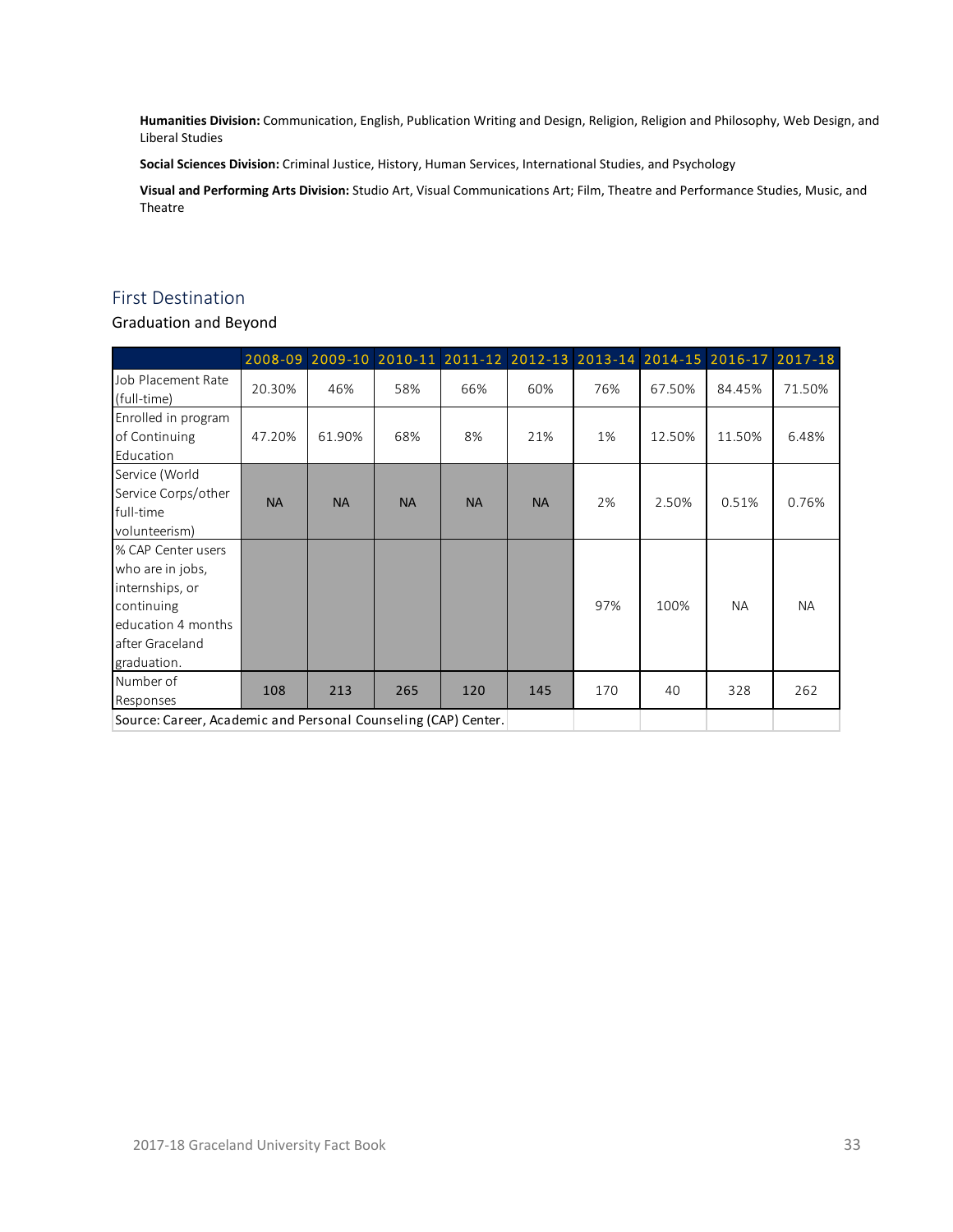| <b>Internships - Students who obtained internships</b> |                              |                              |  |  |  |  |
|--------------------------------------------------------|------------------------------|------------------------------|--|--|--|--|
| School/College                                         | <b>Number of Internships</b> | <b>Percent of Enrollment</b> |  |  |  |  |
| <b>School of Business</b>                              | 34                           | 29%                          |  |  |  |  |
| School of Education                                    | 11                           | 9%                           |  |  |  |  |
| College of Liberal Arts & Science                      | 73                           | 62%                          |  |  |  |  |
| <b>Total</b>                                           | 118                          | 100%                         |  |  |  |  |

2015‐2016 academic year number of Graduates 345.

Total Overall graduates who had for credit internship experience, including student teaching, is 48% (166 of 345).

Total Overall graduates who had for credit internship experience, not including student teaching, is 25% (86 of 345).

| <b>Declared Major</b>                 | <b>Number of Internships</b> | <b>Requirement for the major</b> |
|---------------------------------------|------------------------------|----------------------------------|
| Accounting                            | $\mathbf{1}$                 | No                               |
| <b>Agricultural Business</b>          | $\overline{2}$               | Yes                              |
| <b>Athletic Training</b>              | 0                            | Yes                              |
| Biology                               | 4                            | <b>No</b>                        |
| <b>Business</b>                       | 15                           | No                               |
| Communication                         | 6                            | Yes                              |
| <b>Computer Science</b>               | 3                            | No                               |
| Corrective Exercise & Performance En. | 0                            | Yes                              |
| <b>Criminal Justice</b>               | $\overline{2}$               | No                               |
| <b>Elementary Education</b>           | 11                           | Yes                              |
| Health                                | 10                           | No                               |
| History                               | 18                           | No                               |
| <b>Human Services</b>                 | 4                            | <b>No</b>                        |
| <b>International Business</b>         | 0                            | No                               |
| <b>Physical Education</b>             | 14                           | <b>No</b>                        |
| Recreation                            | 6                            | No.                              |
| Sociology                             | 0                            | <b>No</b>                        |
| Sport Management                      | 16                           | Yes                              |
| <b>Wellness Program Management</b>    | 0                            | Yes                              |

Source: CAP Center. Education students cannot be paid according to Iowa law.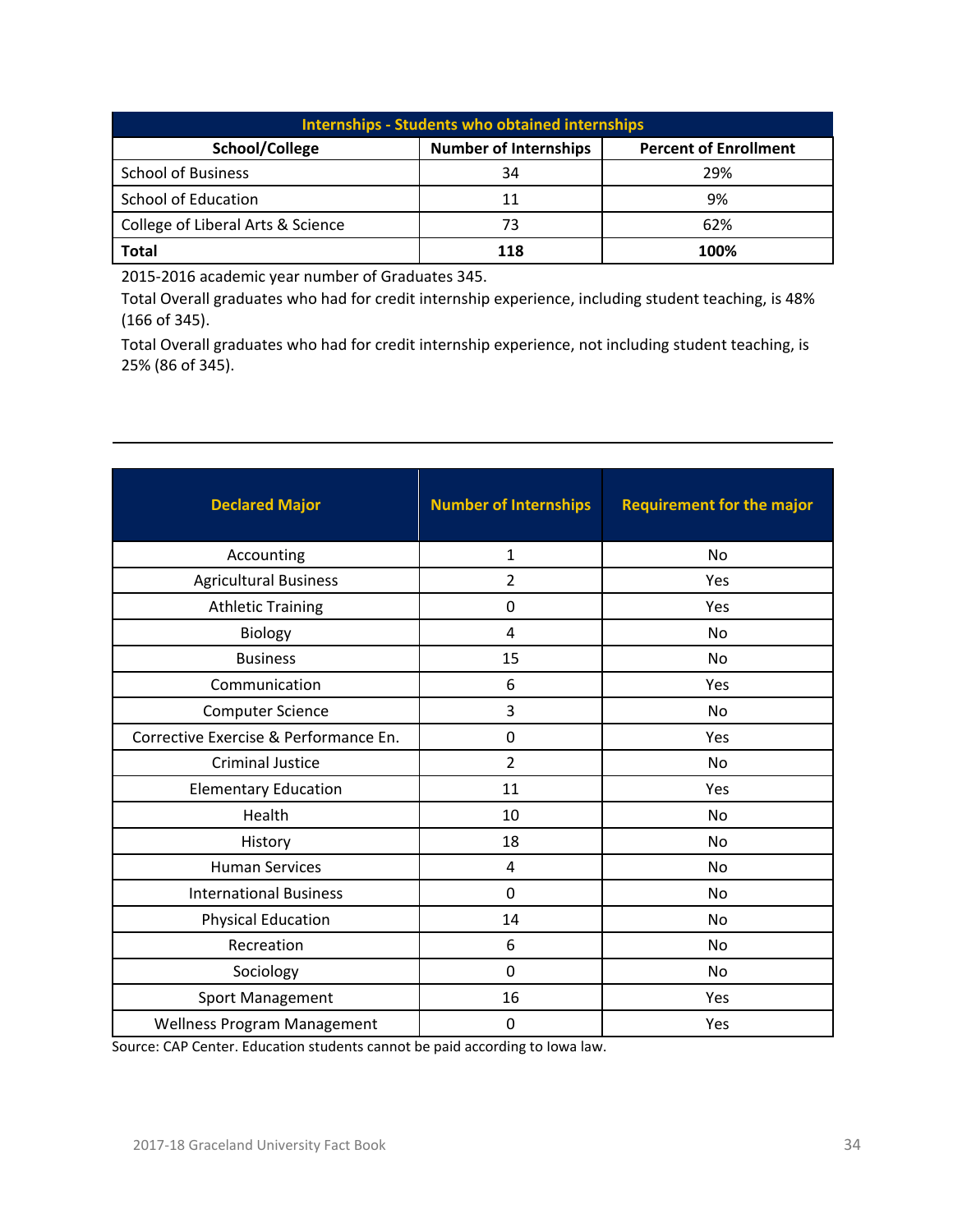#### College Basic Academic Subjects Examination (CBASE)

Total Pass Rate – Percentage is figured by the number of passing candidates divided by total number of candidates (in parenthesis).

| Year      | Centerville<br>(IHCC)<br>Elementary<br><b>Education</b> | Independence<br><b>Elementary</b><br><b>Education</b> | Lamoni<br><b>Campus</b><br>Elementary<br><b>Education</b> | Lamoni<br><b>Campus</b><br>K <sub>12</sub> | Lamoni<br><b>Campus</b><br>Secondary<br><b>Education</b> | <b>Trenton</b><br>(NCMC)<br><b>Elementary</b><br><b>Education</b> | Overall<br>n'' |
|-----------|---------------------------------------------------------|-------------------------------------------------------|-----------------------------------------------------------|--------------------------------------------|----------------------------------------------------------|-------------------------------------------------------------------|----------------|
| 2010-2011 | 93% (15)                                                | 92% (82)                                              | 96% (25)                                                  | 90% (19)                                   | 100% (16)                                                | 92% (26)                                                          | 183            |
| 2011-2012 | 88% (18)                                                | 96% (83)                                              | 91% (22)                                                  | 75% (17)                                   | 84% (25)                                                 | 88% (16)                                                          | 181            |
| 2012-2013 | 92% (13)                                                | 97% (60)                                              | 83% (41)                                                  | 100% (13)                                  | 90% (19)                                                 | 90% (10)                                                          | 156            |
| 2013-2014 | 100% (7)                                                | 96% (51)                                              | 63% (24)                                                  | 73% (15)                                   | 100% (14)                                                | $91\% (11)$                                                       | 122            |
| 2014-2015 | 100% (6)                                                | 85% (46)                                              | 66% (29)                                                  | 60% (15)                                   | 88% (17)                                                 | 92% (13)                                                          | 126            |
| 2015-2016 | Closed                                                  | 86% (42)                                              | 63% (24)                                                  | 55% (9)                                    | 100% (10)                                                | 100% (15)                                                         | 100            |
| 2016-2017 | Closed                                                  | 75% (24)*                                             | 80% (26)                                                  | 100% (2)                                   | 100% (6)                                                 | Closed                                                            | 58             |

Source: Gleazer School of Education. Centerville and Trenton locations have been discontinued.

#### PRAXIS II (required for teacher licensure in Iowa)

The Praxis is a battery of two separate tests, and students must pass both to have a passing score and be eligible for Iowa teacher licensure. The pass rate displayed for 2016‐17 records the unduplicated number of attempts to pass the Praxis battery vs the number of passes. In this calculation, passing the subject matter but not the pedagogy (or vice versa) would be recorded as an unsuccessful attempt.

| <b>Academic Year</b> | <b>Number Taking Assessment</b> | <b>Number Passing Assessment</b> | <b>Graceland Pass Rate</b> |
|----------------------|---------------------------------|----------------------------------|----------------------------|
|                      |                                 |                                  |                            |
| 2010-2011            |                                 |                                  | 86%                        |
| 2011-2012            |                                 |                                  | 89%                        |
| 2012-2013            | 78                              | 69                               | 88%                        |
| 2013-2014            | 88                              | 74                               | 84%                        |
| 2014-2015            | 125                             | 98                               | 78%                        |
| 2015-2016            | 127                             | 100                              | 78%                        |
| 2016-2017            | 124                             | 69                               | 56%                        |

**Total Pass Rate – Higher Education Opportunity Act (HEOA) Title II Report** 

Source: Educational Testing Service (ETS). Total tests passed divided by total tests taken within the year. *The 2017‐2018 information is released by ETS in February 2018.*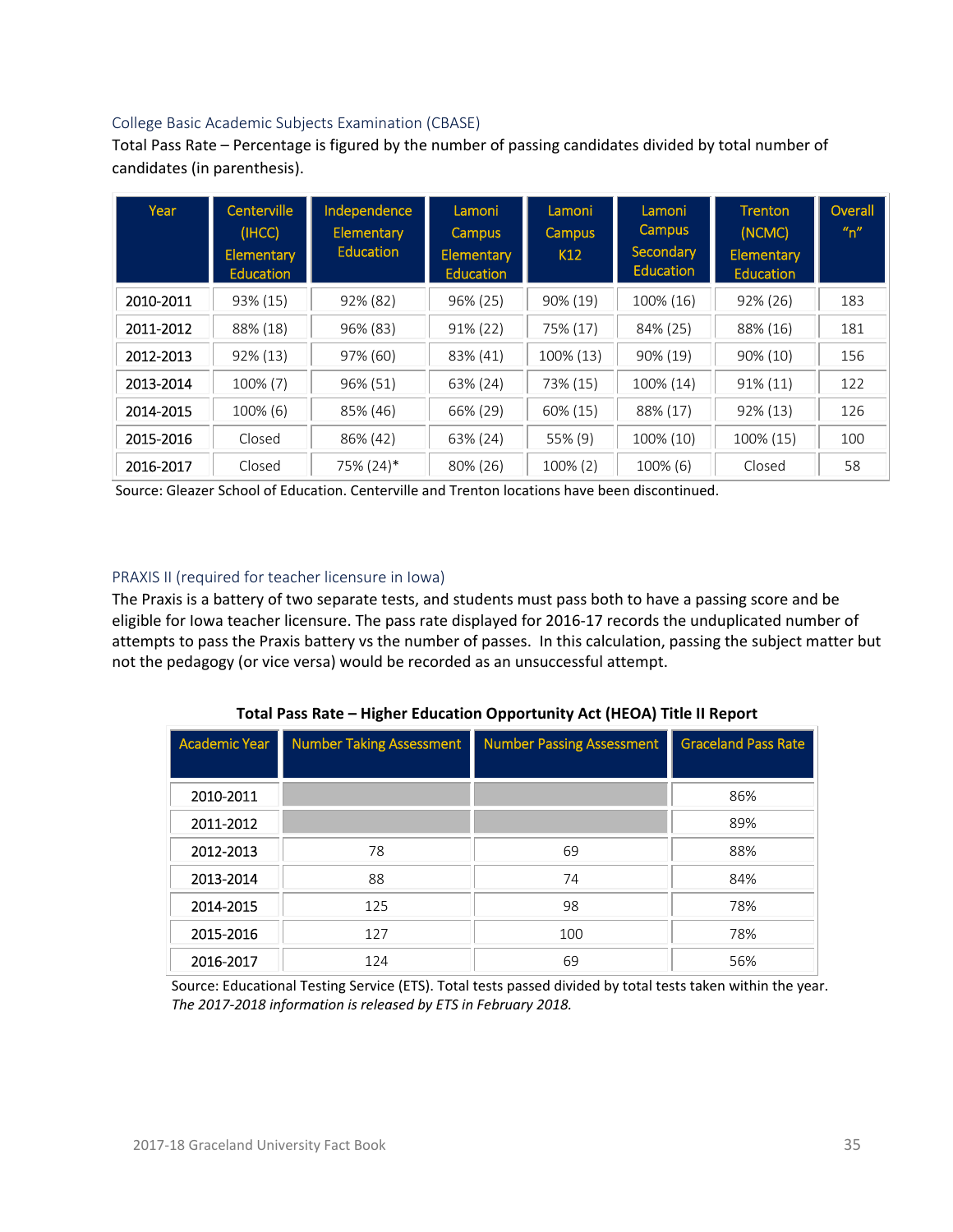#### Nursing National Council Licensure Exam (NCLEX)

|      | <b>BSN-RN Program</b>  | <b>MSN/FNP</b>            |
|------|------------------------|---------------------------|
|      | <b>NCLEX Pass Rate</b> | <b>Certification Rate</b> |
| 2011 | 92%                    |                           |
| 2012 | 91%                    |                           |
| 2013 | 92.50%                 |                           |
| 2014 | 95.45%                 | 96%                       |
| 2015 | 88.70%                 | 92%                       |
| 2016 | 97%                    | 86%                       |
| 2017 | TRD                    | TBD                       |

*The 2017 information is released in May of 2018.*  Source: School of Nursing

# Finances

#### Tuition

| <b>Tuition History</b><br><b>Lamoni Campus</b> |             |              |              |               |              |               |             |
|------------------------------------------------|-------------|--------------|--------------|---------------|--------------|---------------|-------------|
|                                                | 2017-18     | 2016-17      | 2015-16      | 2014-15       | 2013-14      | 2012-13       | 2011-12     |
| Tuition                                        | \$27,500    | \$26,440     | \$<br>25,420 | \$.<br>24,570 | \$<br>23,180 | \$.<br>22,330 | \$21,490    |
| Room                                           | \$<br>3,300 | 3,230<br>\$. | \$<br>3,230  | \$<br>3,230   | \$<br>3,230  | \$<br>3,020   | \$<br>4,390 |
| Board                                          | \$<br>5,180 | 5,050<br>\$. | \$<br>4,870  | \$<br>4,830   | \$<br>4,660  | \$<br>4,560   | \$<br>2,920 |
| <b>Activity Fee</b>                            | \$<br>370   | \$<br>570    | \$<br>470    | \$<br>350     | \$<br>350    | \$<br>350     | \$<br>300   |
| <b>Technology Fee</b>                          | \$<br>240   | <b>NA</b>    | <b>NA</b>    | <b>NA</b>     | <b>NA</b>    | <b>NA</b>     | <b>NA</b>   |
| <b>Total</b>                                   | \$36,590    | \$35,290     | \$<br>33,990 | \$.<br>32,980 | \$<br>31,420 | \$<br>30,260  | \$29,100    |

#### College Scorecard

In September of 2015, the Obama White House launched the College Affordability and Transparence Center's College Scorecard, which provides information for use by students and parents in selecting a college. Information includes affordability, graduation rates, and income after graduation.

https://collegescorecard.ed.gov/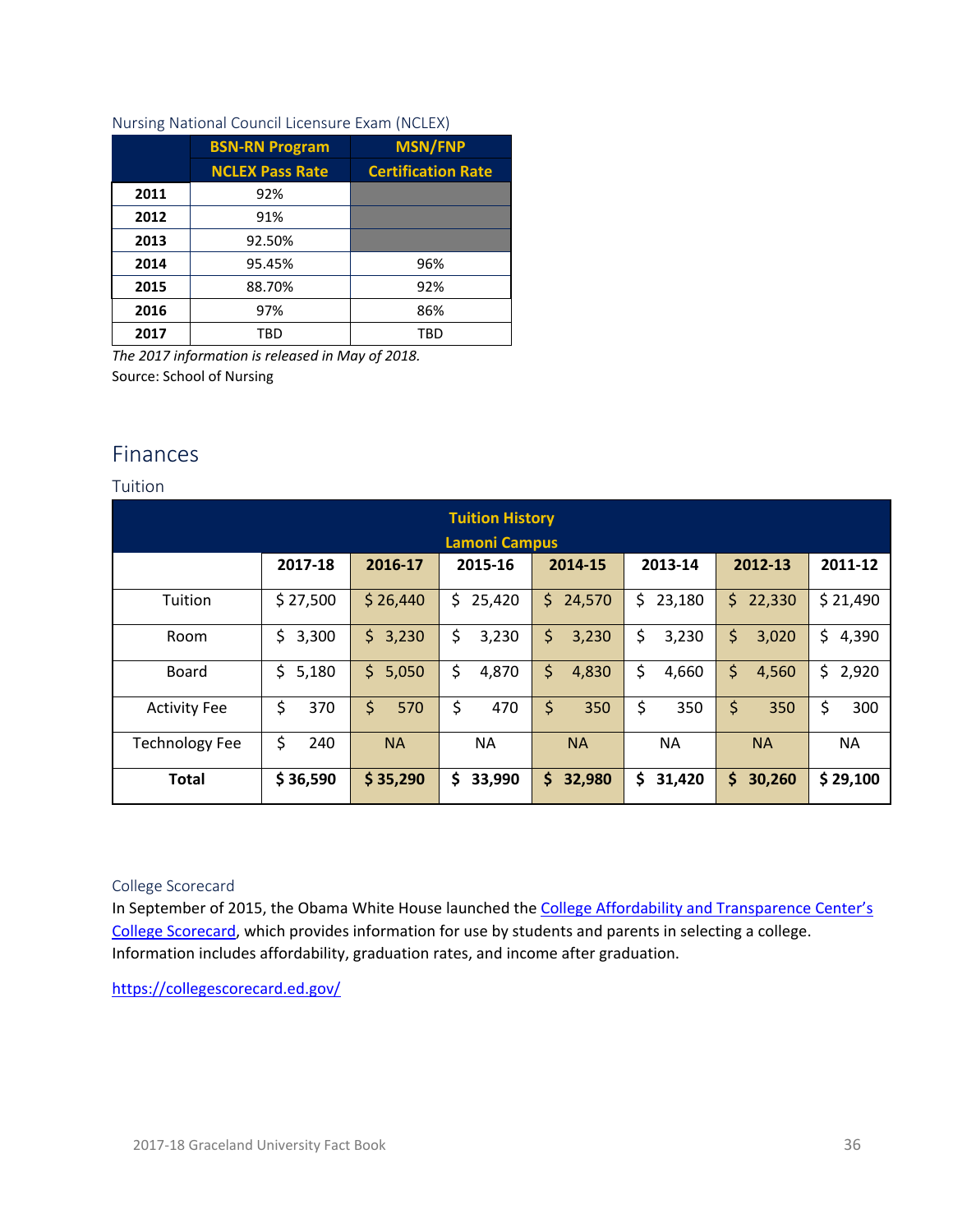|  | <b>Fact Book Financial Information</b>      |                |                |                          |                          |                | 10/6/2017      |
|--|---------------------------------------------|----------------|----------------|--------------------------|--------------------------|----------------|----------------|
|  |                                             | 2011-12        | 2012-13        | 2013-14                  | 2014-15                  | 2015-16        | 2016-17        |
|  | 1 and 4 Tuition and Net Tuition by Program  |                |                |                          |                          |                |                |
|  |                                             |                |                |                          |                          |                |                |
|  | Undergraduate Programs                      |                |                |                          |                          |                |                |
|  | Lamoni Tuition                              | 18,784,082     | 19,431,531     | 22,573,699               | 23,944,489               | 23,884,736     | 23,694,301     |
|  | Lamoni Summer School                        | 64,114         | 34,235         | 69,186                   | 111,326                  | 111,104        | 69,701         |
|  | Discount - Financial Aid                    | (11, 513, 557) | (11, 715, 372) | (13, 550, 626)           | (14, 278, 801)           | (14,804,144)   | (14, 529, 443) |
|  | <b>Net Lamoni Tuition</b>                   | 7,334,639      | 7,750,394      | 9,092,259                | 9,777,014                | 9,191,696      | 9,234,559      |
|  |                                             |                |                |                          |                          |                |                |
|  | <b>ACE Education Program</b>                | 91,120         | 77,700         | 89,580                   | 93,280                   | 74,740         | 70,953         |
|  | Education - Independence Tuition            | 1,224,569      | 1,163,932      | 962,979                  | 994,751                  | 1,036,988      | 860,606        |
|  | Education - Centerville Tuition             | 207,390        | 204,338        | 182,725                  | 139,830                  | 83,485         |                |
|  | <b>Education - Trenton Tuition</b>          | 397,365        | 259,632        | 243,797                  | 192,319                  | 218,890        | 192,794        |
|  |                                             |                |                |                          |                          |                |                |
|  | BSN - RN - Independence Tuition             | 2,207,097      | 2,222,710      | 2,457,272                | 2,431,053                | 2,208,932      | 2,535,600      |
|  | Discount - Financial Aid                    | (884,000)      | (1,081,000)    | (1, 237, 000)            | (1, 153, 537)            | (911, 947)     | (1,018,834)    |
|  | <b>Net BSN-RN Tuition</b>                   | 1,323,097      | 1,141,710      | 1,220,272                | 1,277,516                | 1,296,985      | 1,516,766      |
|  |                                             |                |                |                          |                          |                |                |
|  | RN - BSN - Online Tuition                   | 684,984        | 741,666        | 613,995                  | 574,979                  | 646,936        | 709,350        |
|  | HCM - Online Tuition                        | 65,545         | 98,175         | 66,016                   | 46,671                   | 50,258         | 80,325         |
|  |                                             |                |                |                          |                          |                |                |
|  | <b>CGCS General Education</b>               | 348,205        | 407,351        | 476,621                  | 454,205                  | 449,335        | 624,034        |
|  | <b>CGCS Business Program</b>                | 112,545        | 133,022        | 105,659                  | 102,595                  | 163,440        | 172,765        |
|  |                                             |                |                |                          |                          |                |                |
|  | <b>Total Undergraduate Tuition</b>          | 24, 187, 016   | 24,774,292     | 27,841,529               | 29,085,498               | 28,928,844     | 29,010,429     |
|  | Total Undergraduate Discount                | (12, 397, 557) | (12, 796, 372) | (14, 787, 626)           | (15,432,338)             | (15, 716, 091) | (15,548,277)   |
|  | <b>Total Undergraduate Net Tuition</b>      |                |                |                          |                          |                |                |
|  |                                             | 11,789,459     | 11,977,920     | 13,053,903               | 13,653,160               | 13,212,753     | 13,462,152     |
|  | Graduate Programs                           |                |                |                          |                          |                |                |
|  | M.Ed. - Cedar Rapids Tuition                | 150,105        | 108,300        | 77,025                   | $\frac{1}{2}$            | $\frac{1}{2}$  | $\overline{a}$ |
|  |                                             | 93,599         |                |                          |                          |                |                |
|  | M.Ed. - Independence Tuition                |                | 111,066        | 47,400                   | $\overline{\phantom{a}}$ | 42,660         | 42,660         |
|  | M.Ed. - Des Moines Tuition                  | 107,220        | 55,080         | $\overline{\phantom{a}}$ | $\frac{1}{2}$            |                |                |
|  | M.Ed. - Collaborative Learning Tuition      | 271,603        | 181,794        | 212,267                  | 316,535                  | 275,940        | 547,983        |
|  | M.Ed. - Quality Schools Tuition             | 1,060,061      | 858,004        | 598,319                  | 614,165                  | 485,809        | 354,063        |
|  | M.Ed. - Special Education Tuition           | 203,424        | 176,274        | 155,835                  | 62,291                   | 37,532         | 112,250        |
|  | Graduate Continuing Education               | 147,285        | 183,765        | 170,850                  | 184,200                  | 236,716        | 153,105        |
|  | <b>Total for GSOE</b>                       | 2,033,297      | 1,674,283      | 1,261,696                | 1,177,191                | 1,078,657      | 1,210,061      |
|  |                                             |                |                |                          |                          |                |                |
|  | <b>MSN Tuition</b>                          | 3,532,760      | 4,158,177      | 5,228,230                | 5,967,139                | 5,986,373      | 6,516,730      |
|  | <b>DNP Tuition</b>                          | 106,070        | 199,962        | 266,807                  | 221,429                  | 199,917        | 217,529        |
|  | <b>Total for SON</b>                        | 3,638,830      | 4,358,139      | 5,495,037                | 6,188,568                | 6,186,290      | 6,734,259      |
|  |                                             |                |                |                          |                          |                |                |
|  | <b>Seminary Tuition</b>                     | 71,782         | 64,791         | 72,133                   | 87,137                   | 74,433         | 99,064         |
|  |                                             |                |                |                          |                          |                |                |
|  | <b>Total Graduate Tuition</b>               | 5,743,909      | 6,097,213      | 6,828,866                | 7,452,896                | 7,339,380      | 8,043,384      |
|  |                                             |                |                |                          |                          |                |                |
|  | Total Net Tuition (SU, FA, SP)              | 17,533,368     | 18,075,133     | 19,882,769               | 21,106,056               | 20,552,133     | 21,505,536     |
|  |                                             |                |                |                          |                          |                |                |
|  | 2 Endowment Size Without SkillPath - May 31 |                |                |                          |                          |                |                |
|  |                                             |                |                |                          |                          |                |                |
|  | <b>Total Endowment Assets</b>               | 38,444,069     | 45,992,223     | 44,413,564               | 45,933,335               | 47,383,025     | 50,948,526     |
|  | <b>SkillPath Equity Assets</b>              | 10,595,856     | 10,763,718     | 12,007,251               | 13,057,034               | 13,714,869     | 14,004,544     |
|  | <b>Endowment Size Without SkillPath</b>     | 27,848,213     | 35,228,505     | 32,406,313               | 32,876,301               | 33,668,156     | 36,943,982     |
|  |                                             |                |                |                          |                          |                |                |
|  | 3 Net Assets - May 31 (in thousands)        |                |                |                          |                          |                |                |
|  | Change in Net Assets                        | (4,908)        | 9,857          | (2,407)                  | (858)                    | (5,464)        | 8,298          |
|  | Total net assets (beginning of year)        | 58,869         | 53,961         | 63,818                   | 61,411                   | 60,553         | 55,089         |
|  | Return on Net Assets                        | (0.0834)       | 0.1827         | (0.0377)                 | (0.0140)                 | (0.0902)       | 0.1506         |

2017-18 Graceland University Fact Book 37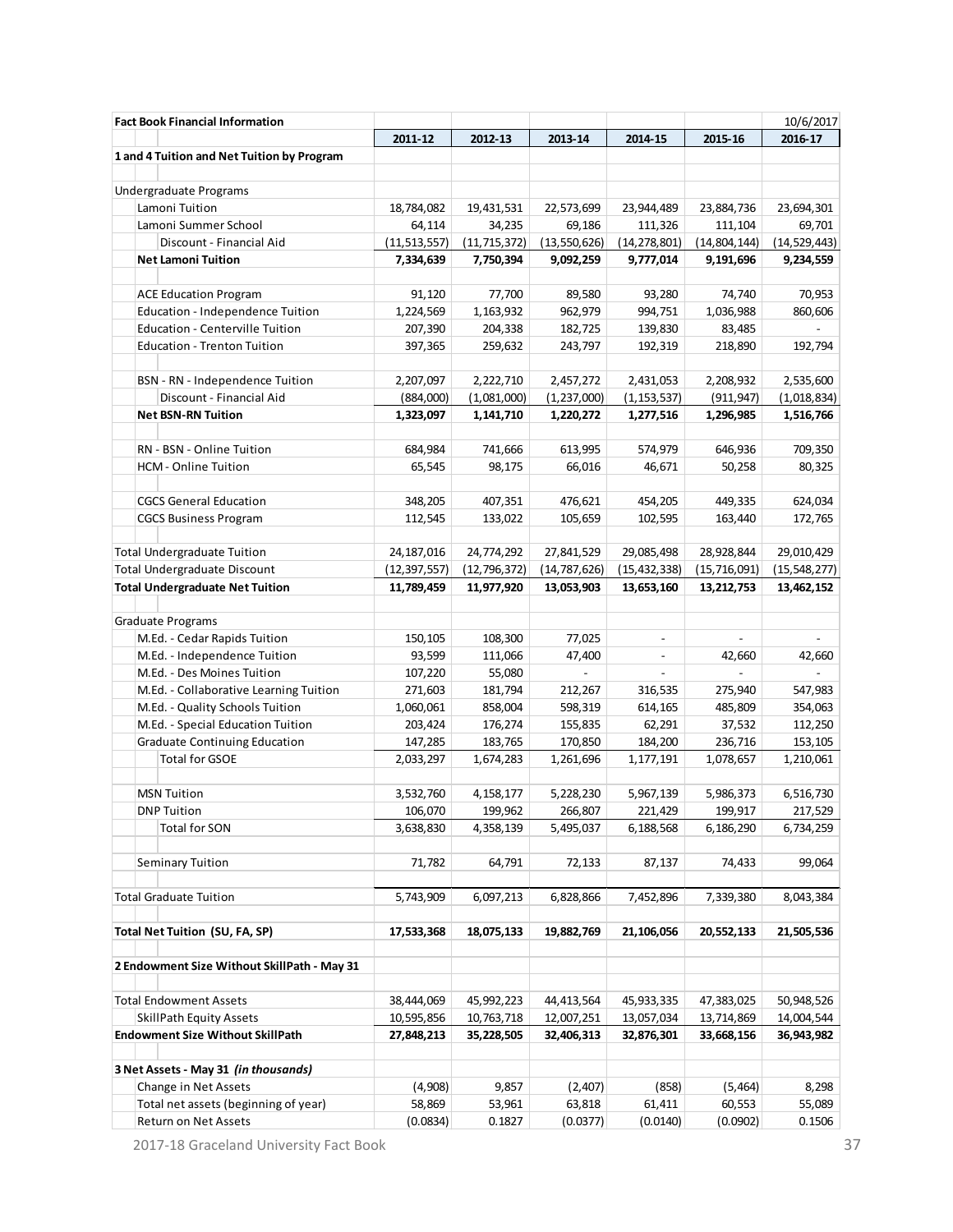#### Average Loan Debt

| <b>Loan Debt of Undergraduates</b>             | 2016-17 |           |  |
|------------------------------------------------|---------|-----------|--|
| Graduates who entered as first time first year |         | 140       |  |
| Graduates who took out loans                   |         | 110       |  |
| Total of loans                                 | S       | 3,533,190 |  |
| <b>Median Indebtedness</b>                     | Ś       | 29,532    |  |
| Mean Indebtedness                              |         | 32,120    |  |
| Number with Federal Loans                      |         | 109       |  |
| Mean Federal Indebtedness                      |         | 27,695    |  |

#### Lamoni Campus – Costs and Financial Aid

Tuition: Refer to www.graceland.edu/financial‐aid/lamoni‐campus‐tuition

Financial Aid:

 99% of residential students received aid of any type from any source. Source: Student Financial Services

Additional consumer information may be found at: http://www.graceland.edu/financial-aid/consumerinformation.

#### Independence and Online ‐ Costs and Financial Aid Tuition: Click here for either *Undergraduate* or Graduate

Financial Aid:

- Undergraduate: 89% of students received aid of any type from any source.
- Graduate: 74% of students received aid of any type from any source. Source: Student Financial Services

#### Loan Default Rate

|                      | 2009 | 2010  | 2011 | 2012    | 2013    | 2014 |
|----------------------|------|-------|------|---------|---------|------|
| Direct Student Loans | 5.7% | 10.9% | 9.2% | $8.7\%$ | $5.3\%$ | 7.9% |

The Loan Default Rate is released three years behind the current year.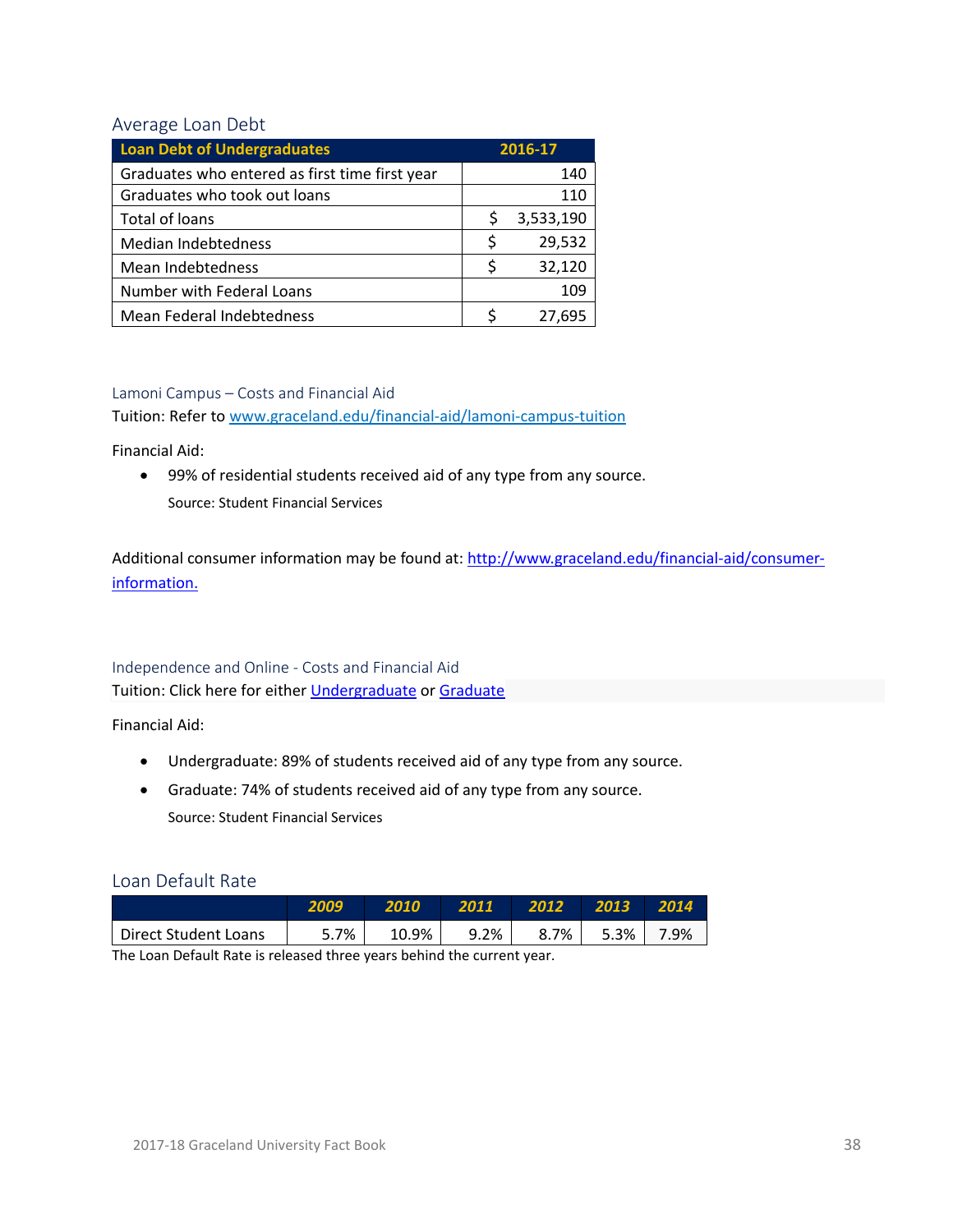

Includes Cash Gifts, Deferred, and Pledge donations. Source: Development Office.

#### Alumni Support

| Year    | <b>Solicited</b> | <b>Donors</b> | <b>Participation</b> |
|---------|------------------|---------------|----------------------|
| 2010-11 | 9,538            | 1,524         | 15.98%               |
| 2011-12 | 9,171            | 1,472         | 16.05%               |
| 2012-13 | 9,973            | 1,946         | 19.51%               |
| 2013-14 | 10,204           | 2,096         | 20.54%               |
| 2014-15 | 9,481            | 1,859         | 19.61%               |
| 2015-16 | 11,103           | 1,980         | 17.84%               |
| 2016-17 | 12,369           | 1,817         | 14.68%               |

Includes Undergraduate and graduate students. Source: Development Office.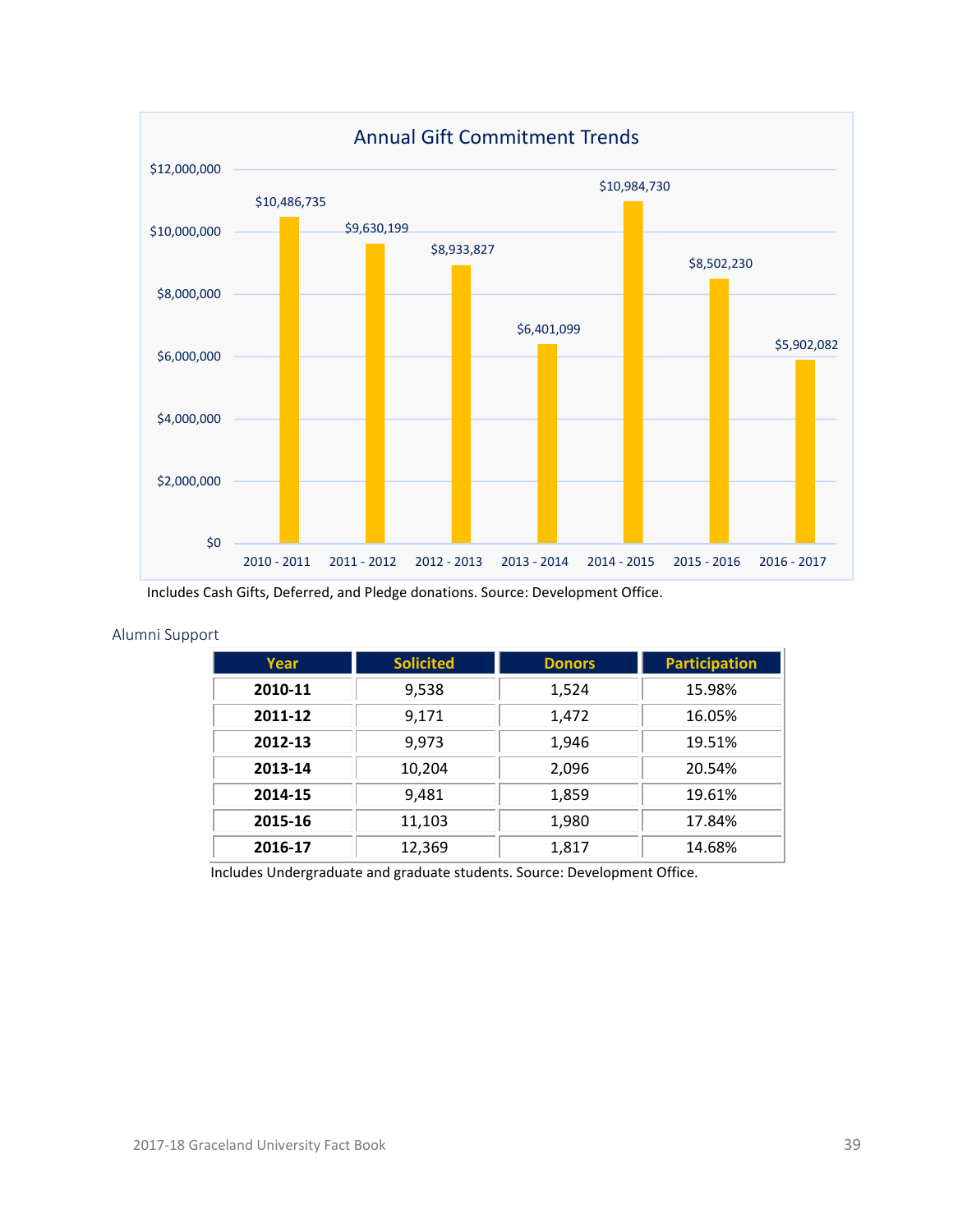# **Glossary**

Race/Ethnicity (definitions from the Common Data Set)

- **Nonresident alien:** A person who is not a citizen or national of the United States and who is in this country on a visa or temporary basis and does not have the right to remain indefinitely. (Note: A person identifying as a non‐resident alien may not be counted in the other categories below. These categories are reserved for U.S. citizens or legal residents alone.)
- **Hispanic or Latino:** A person of Mexican, Puerto Rican, Cuban, South or Central American, or other Spanish culture or origin, regardless of race. (Note: Under IPEDS and CDS guidelines, if a person identifies as Hispanic, then that person *must* be identified as Hispanic, regardless of other racial or ethnic identification.
- **American Indian or Alaska Native:** A person having origins in any of the original peoples of North and South America (including Central America) and maintaining tribal affiliation or community attachment.
- **Asian:** A person having origins in any of the original peoples of the Far East, Southeast Asia, or the Indian subcontinent, including, for example, Cambodia, China, India, Japan, Korea, Malaysia, Pakistan, the Philippine Islands, Thailand, and Vietnam.
- **Black or African American***:* A person having origins in any of the black racial groups of Africa.
- **Native Hawaiian or Other Pacific Islander:** A person having origins in any of the original peoples of Hawaii, Guam, Samoa, or other Pacific Islands.
- **White:** A person having origins in any of the original peoples of Europe, the Middle East, or North Africa.
- **Race/ethnicity unknown:** Category used to classify students or employees whose race/ethnicity is not known and whom institutions are unable to place in one of the specified racial/ethnic categories.

#### Student Categories (definitions from IPEDS)

**Adjusted cohort** (IPEDS) The result of removing any allowable exclusions from a cohort (or subcohort). For the Fall Enrollment component, it is the cohort for calculating retention rate; for the Graduation Rates component, this is the cohort from which graduation and transfer‐out rates are calculated; and for the Outcome Measures component, these are the four cohorts (first‐time, full‐time; first‐time, part‐time; non‐first‐time, full‐time; or non‐first‐time, part‐time) for which outcomes rates are calculated at 4, 6, and 8 years' time.

*Exclusions*: deceased, permanently disabled, armed forces, foreign aid service of the federal government, or official church missions.

- **Applicant** (IPEDS) An individual who has fulfilled the institution's requirements to be considered for admission (including payment or waiving of the application fee, if any) and who has been notified of one of the following actions: admission, nonadmission, placement on waiting list, or application withdrawn by applicant or institution.
- **Calculation of FTE students** (using fall student headcounts): The number of FTE students is calculated based on fall student headcounts as reported by the institution on the **IPEDS** Enrollment (EF) component (Part A). The Full‐ Time Equivalent (headcount) of the institution's part‐time enrollment is estimated by multiplying the factors noted below times the part‐time headcount. These are then added to the full‐time enrollment headcounts to obtain an FTE for all students enrolled in the fall. This formula is used to produce an FTE that is used annually in the Digest of Education Statistics.

Part‐time undergraduate enrollment Private (not‐for‐profit and for‐profit) 4‐year (.**392857**) Part‐time graduate enrollment Private (not‐for‐profit and for‐profit) 4‐year (.**382059**)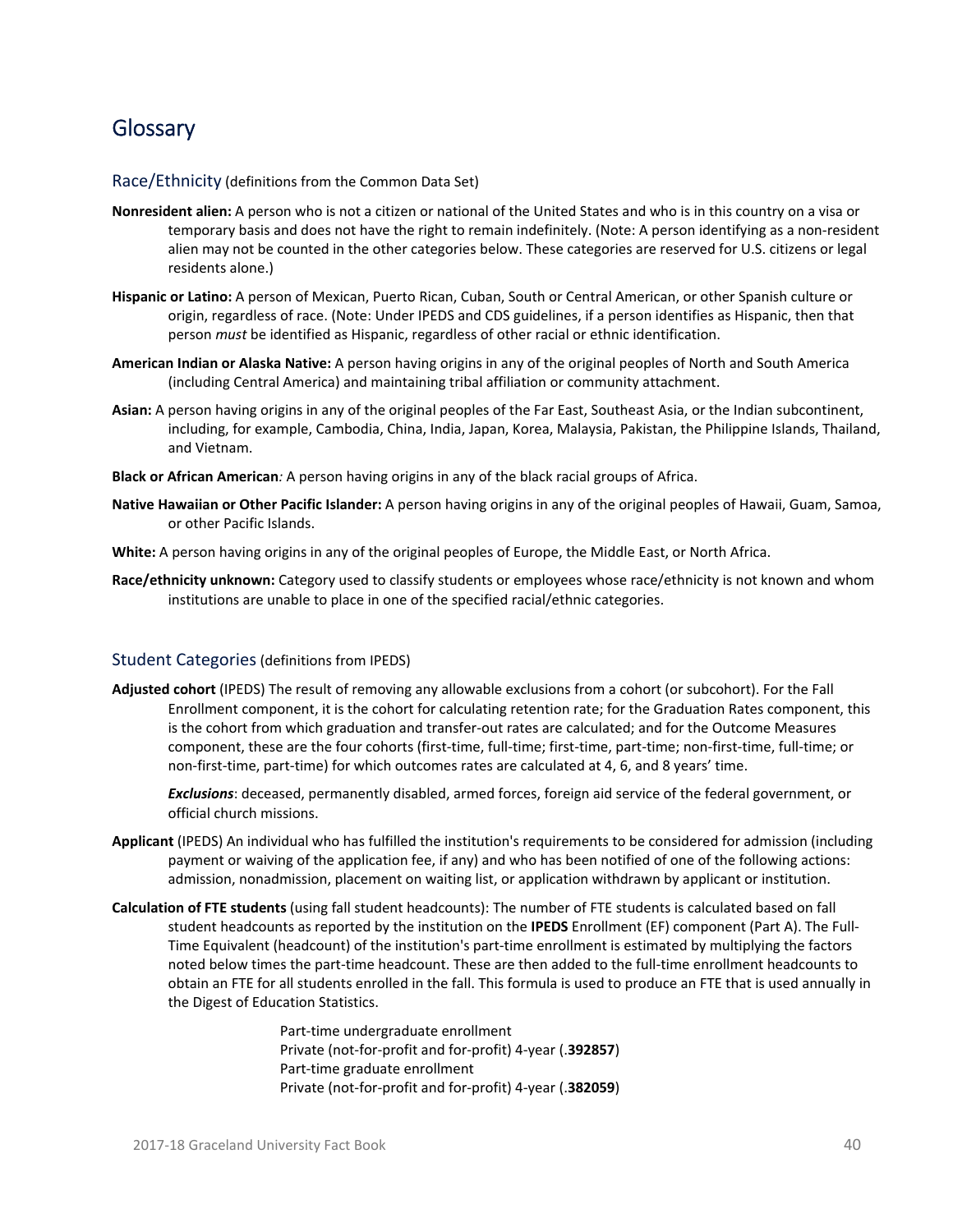- **Degree/certificate seeking students:** (IPEDS) Students enrolled in courses for credit who are seeking a degree, certificate, or other formal award. This includes students who:
	- ‐ received any type of federal financial aid, regardless of what courses they took at any time;
	- ‐ received any state or locally based financial aid with an eligibility requirement that the student be enrolled in a degree, certificate, or transfer‐seeking program; or
	- ‐ obtained a student visa to study at a U.S. postsecondary institution.

High school students also enrolled in postsecondary courses for credit are **not considered** degree/certificate seeking.

- First-time student: (CDS) A student attending any institution for the first time at the level enrolled. Includes students enrolled in the fall term who attended a postsecondary institution for the first time at the same level in the prior summer term. Also includes students who entered with advanced standing (college credit earned before graduation from high school).
- **First-time, first-year (freshmen) student:** (CDS) A student attending any institution for the first time at the undergraduate level. Includes students enrolled in the fall term who attended college for the first time in the prior summer term. Also includes students who entered with advanced standing (college credits earned before graduation from high school).

*Graceland's Code is "FF" for these students.*

- First-year student: (CDS) A student who has completed less than the equivalent of 1 full year of undergraduate work; that is, less than 30 semester hours (in a 120‐hour degree program) or less than 900 contact hours.
- **Freshman:** A first‐year undergraduate student.
- **Full‐time student (undergraduate):** (CDS) A student enrolled for 12 or more semester credits, 12 or more quarter credits, or 24 or more contact hours a week each term. (Note: Graduate students are full-time when registered for five or more semester hours.)
- **Initial cohort** (IPEDS) A specific group of individuals established for tracking purposes… For [some] component[s] of IPEDS, the initial cohort is only for full‐time, first‐time students. For [others], all undergraduates are placed in one of four initial cohorts: full‐time, first‐time; part‐time, first‐time; full‐time, non‐first‐time; and part‐time, non‐ first time.
- **Off‐campus housing:** (IPEDS) Any housing facility that is occupied by students but is not owned or controlled by the educational institution.
- **Part‐time student** (IPEDS) Undergraduate: A student enrolled for either less than 12 semester or quarter credits, or less than 24 contact hours a week each term. Graduate: A student enrolled for less than 9 semester or quarter credits.
- **Stop Out:** (IPEDS) A student who left the institution and returned at a later date (one semester or more).

#### Faculty categories(from the IPEDS Glossary)

**Adjunct instructional staff:** Non‐tenure track instructional staff serving in a temporary or auxiliary capacity to teach specific courses on a course‐by‐course basis. Includes both instructional staff who are hired to teach an academic degree‐credit course and those hired to teach a remedial, developmental, or ESL course; whether the latter three categories earn college credit is immaterial. Excludes regular part‐time instructional staff (who, unlike adjuncts are not paid on a course‐by‐course basis), graduate assistants, full‐time professional staff of the institution who may teach individual courses (such as a dean or academic advisor), and appointees who teach non‐credit courses exclusively.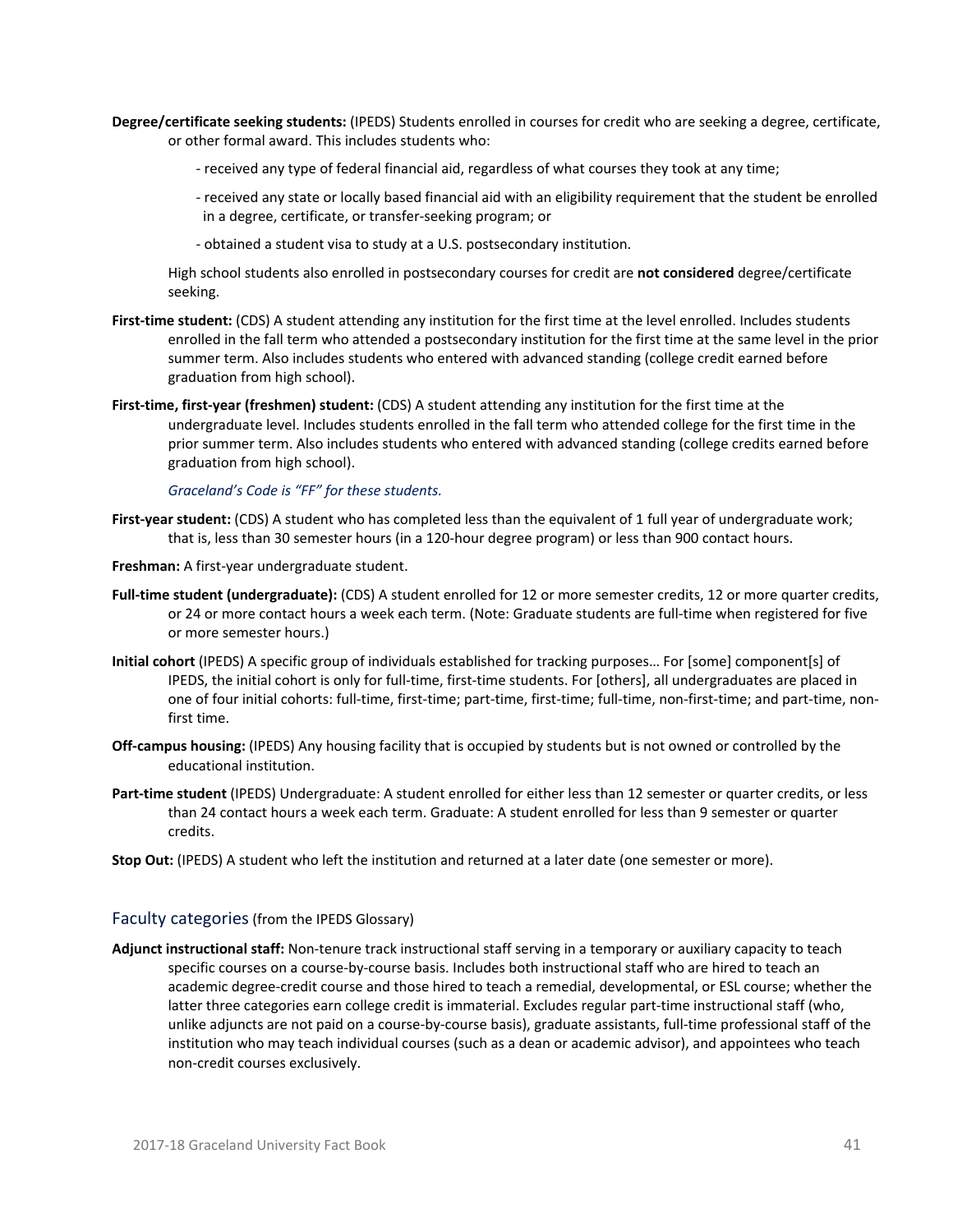**Student‐to‐faculty ratio** (IPEDS) The ratio of FTE students to FTE instructional staff, i.e., students divided by staff.

Students enrolled in "stand‐alone" graduate or professional programs and instructional staff teaching in these programs are excluded from both full‐time and part‐time counts.

"Stand‐alone" graduate or professional programs are those programs such as medicine, law, veterinary, dentistry, social work, or public health, in which faculty teach virtually only graduate‐level students (also referred to as "independent" programs).

Each FTE value is equal to the number of full-time students/staff plus 1/3 the number of part-time students/staff.